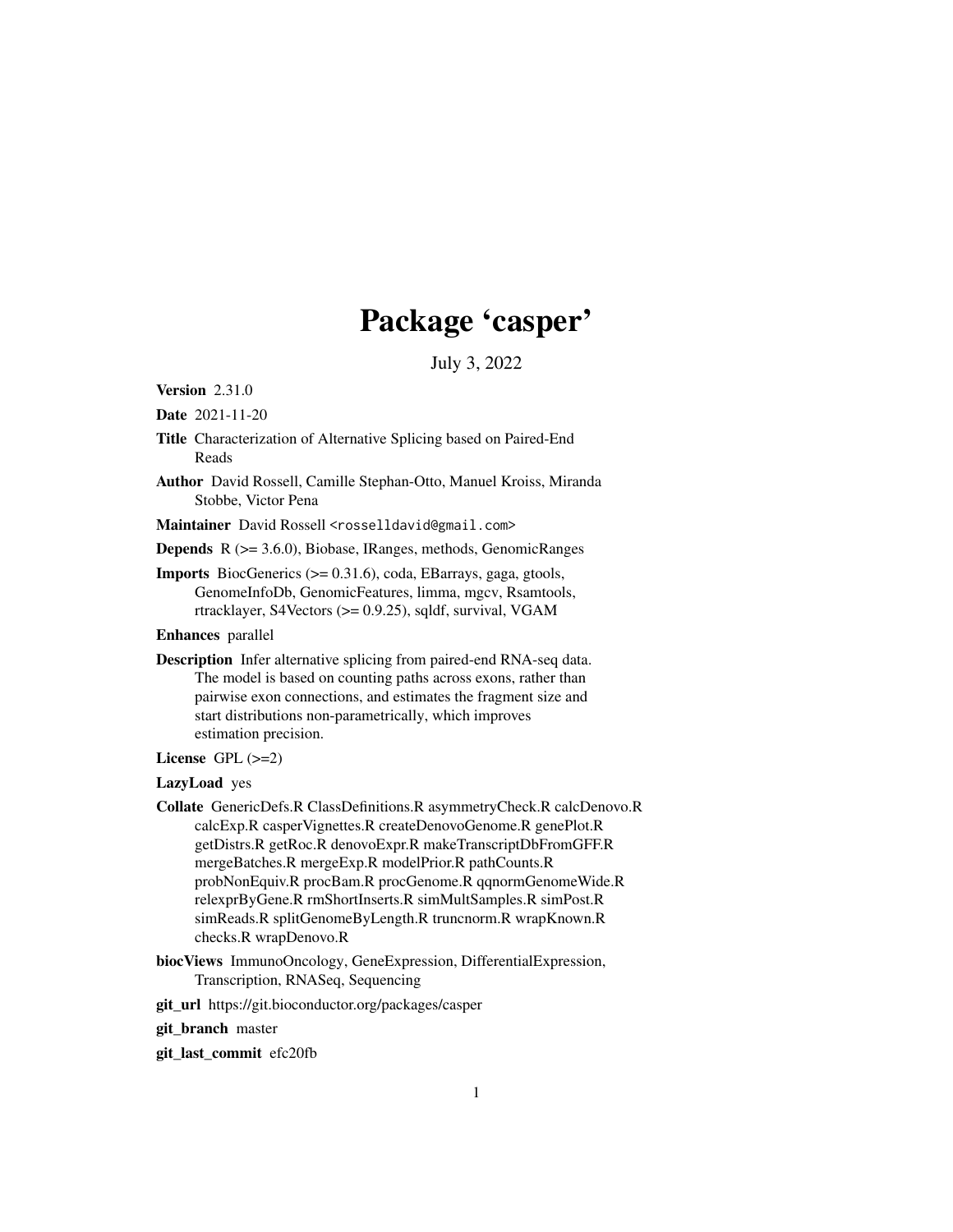git\_last\_commit\_date 2022-04-26 Date/Publication 2022-07-03

# R topics documented: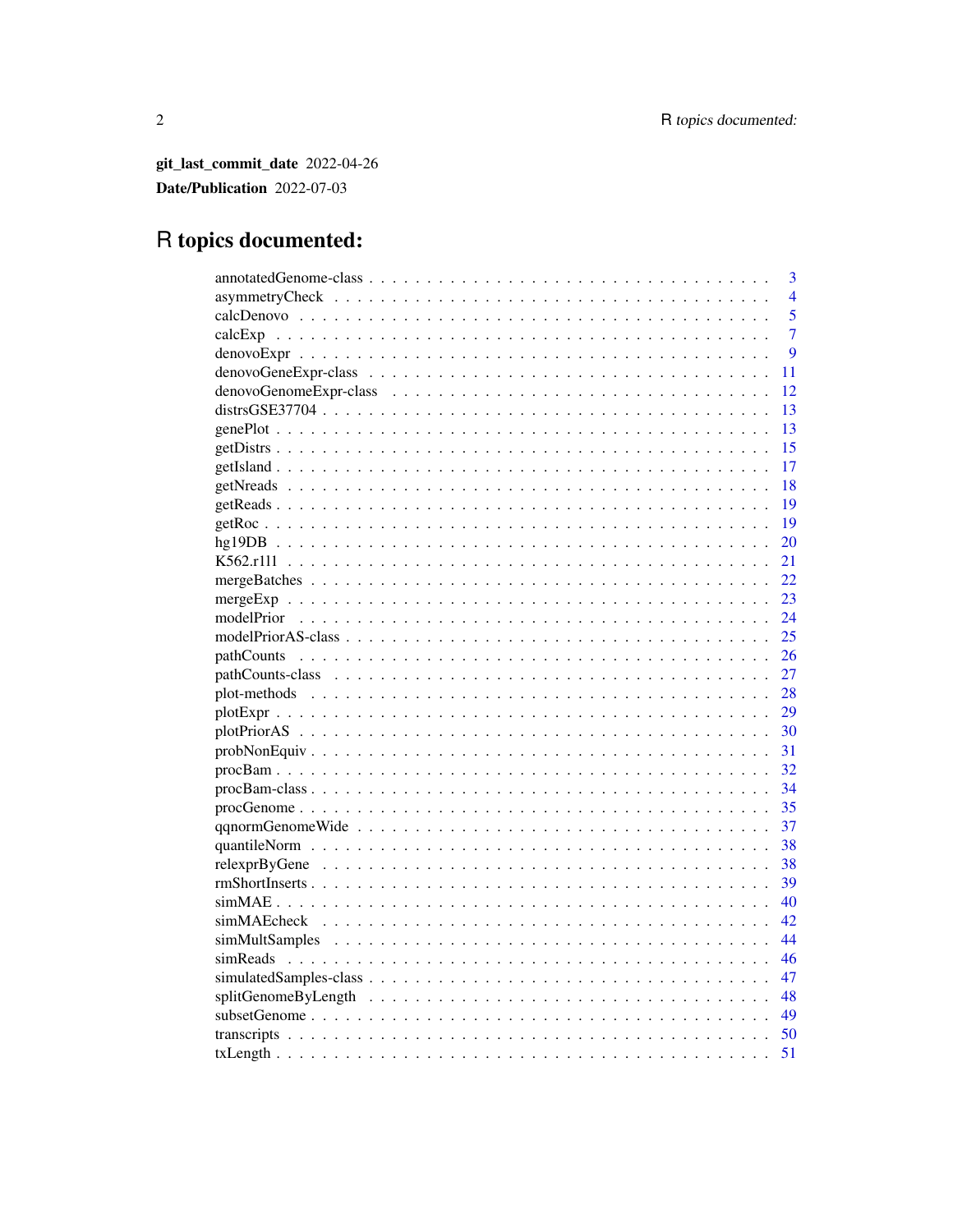<span id="page-2-0"></span>

| Index |  |
|-------|--|

annotatedGenome-class *Class "annotatedGenome"*

#### Description

The annotatedGenome class stores info about transcripts, usually created with procGenome from TxDb objects or user-provided .gtf files.

#### Objects from the Class

Objects are typically created with a call to procGenome (for known genomes) or to createDenovoGenome (for de novo genomes).

#### Slots

- islands GRangesList object with elements corresponding to gene islands. It indicates the start/end/name of each exon contained in the island
- transcripts Each element in the list corresponds to a gene island. It indicates the exons contained in each known variant.
- exon2island data.frame indicating the chromosome, start and end of each exon, and its corresponding gene island.
- exonsNI GRanges indicating the chromosome, start/end and id of each exon
- aliases data.frame indicating the aliases for each known transcript, i.e. transcripts having the exact same sequence of exons.
- **genomeVersion** Character indicating the genome version from which the object was build, e.g. "hg19"
- dateCreated Character indicating the date when the object was created. UCSC genomes chance from time to time, so that an "hg19" genome from Jan 2012 may not be exactly the same as in Dec 2012.
- denovo Logical variable. FALSE indicates that the object was created using available annotation only. TRUE indicates that new exons/islands were added based on the data observed in a particular RNA-seq experiment.

txLength Numeric vector storing transcript lengths.

known Vars List where each element corresponds to an island, and contains a character vector with names of isoforms that should be considered as known (i.e. always included in the model)

#### Methods

show signature(object = "annotatedGenome"): Displays general information about the object.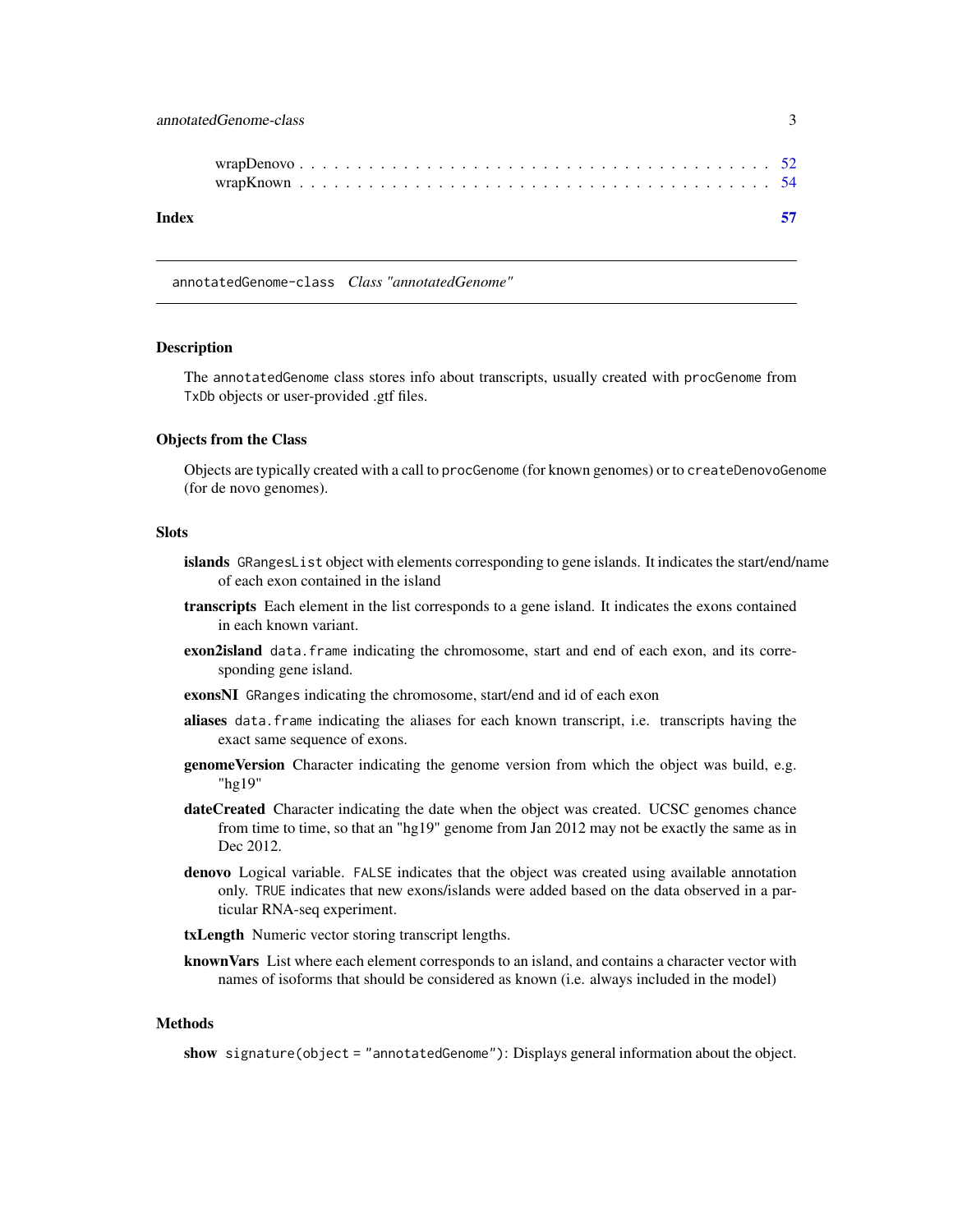# <span id="page-3-0"></span>Author(s)

Camille Stephan-Otto Attolini

#### See Also

[procGenome](#page-34-1) and [createDenovoGenome](#page-34-2) to create annotatedGenome objects.

# Examples

showClass("annotatedGenome")

| asymmetryCheck | Plot asymmetry coefficients for the observed data and compare to |
|----------------|------------------------------------------------------------------|
|                | <i>those expected under Normality.</i>                           |

# Description

Produces a boxplot for the asymmetry coefficients for each row in the input matrix. Normal observations are simulated using the observed sample means and variances, and their asymmetry coefficients are added to the plot.

#### Usage

```
asymmetryCheck(x, ...)
```
# Arguments

|         | Expression Set, matrix or data. frame with genes/isoforms in rows |
|---------|-------------------------------------------------------------------|
| $\cdot$ | Other arguments to be passed on to codeplot                       |

# Value

Boxplot with asymmetry coefficients for observed and simulated Normal data

# Author(s)

David Rossell

```
mu < -rnorm(100)x <- matrix(rnorm(100*5,mu),ncol=5)
asymmetryCheck(x)
```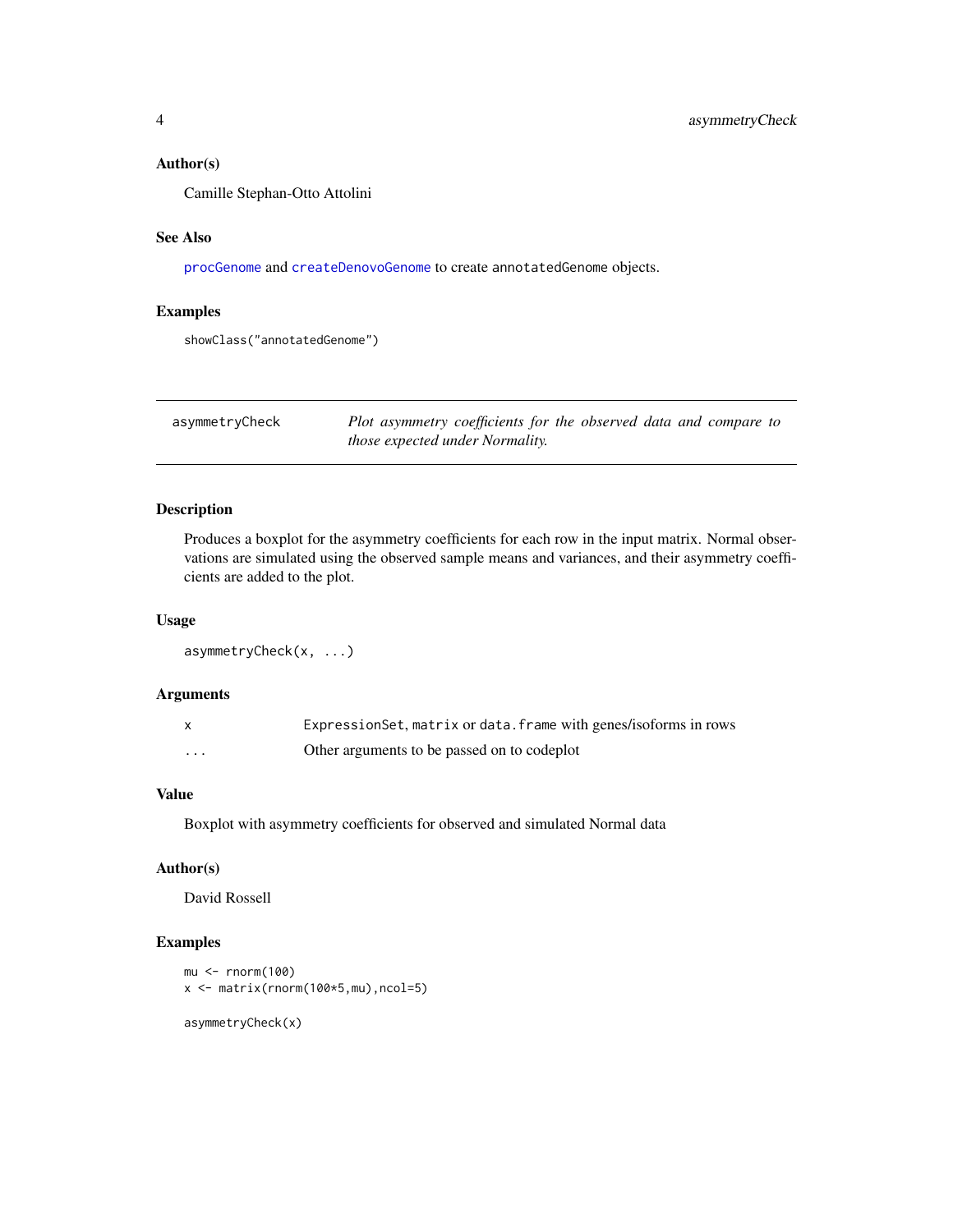# <span id="page-4-1"></span><span id="page-4-0"></span>Description

calcDenovo estimates expression of gene splicing variants, considering both known variants and variants that have not been previously described.

#### Usage

```
calcDenovo(distrs, targetGenomeDB, knownGenomeDB=targetGenomeDB, pc,
readLength, islandid, priorq=3, mprior, minpp=0.001, selectBest=FALSE,
searchMethod="submodels", niter, exactMarginal=TRUE,
integrateMethod="plugin", verbose=TRUE, mc.cores=1)
```

| distrs         | List of fragment distributions as generated by the getDistrs function                                                                                                                                                                                                                                         |
|----------------|---------------------------------------------------------------------------------------------------------------------------------------------------------------------------------------------------------------------------------------------------------------------------------------------------------------|
| targetGenomeDB | annotatedGenome object with isoforms we wish to quantify. By default these<br>are the same as in knownGenomeDB, but more typically targetGenomeDB is im-<br>ported from a .gtf file produced by some isoform prediction software.                                                                             |
| knownGenomeDB  | annotatedGenome object with known isoforms, e.g. from UCSC or GENCODE<br>annotations. Used to set the prior probability that any given isoform is ex-<br>pressed. knownGenome should be the same genome annotations used to create<br>argument mprior (when provided)                                         |
| pc             | Named vector of exon path counts as returned by path Counts                                                                                                                                                                                                                                                   |
| readLength     | Read length in bp, e.g. in a paired-end experiment where 75bp are sequenced<br>on each end one would set readLength=75.                                                                                                                                                                                       |
| islandid       | Name of the gene island to be analyzed. If not specified, all gene islands are<br>analyzed.                                                                                                                                                                                                                   |
| priorq         | Parameter of the prior distribution on the proportion of reads coming from each<br>variant. The prior is Dirichlet with prior sample size for each variant equal to<br>priorq. We recommend priorq=3 as this defines a non-local prior that penalizes<br>falsely predicted isoforms that show low expression. |
| mprior         | Prior on the model space returned by modelPrior, used to favor isoforms con-<br>sistent with knownGenomeDB. If left missing it is estimated from knownGenomeDB.<br>See details.                                                                                                                               |
| minpp          | Models (i.e. splicing configurations) with posterior probability less than minpp<br>are not reported. This argument can help reduce substantially the amount of<br>required memory to store the results.                                                                                                      |
| selectBest     | If set to TRUE only the model with highest posterior probability is reported.<br>While this can save memory, we do not recommend this option as it may ig-<br>nore a substantial amount of uncertainty.                                                                                                       |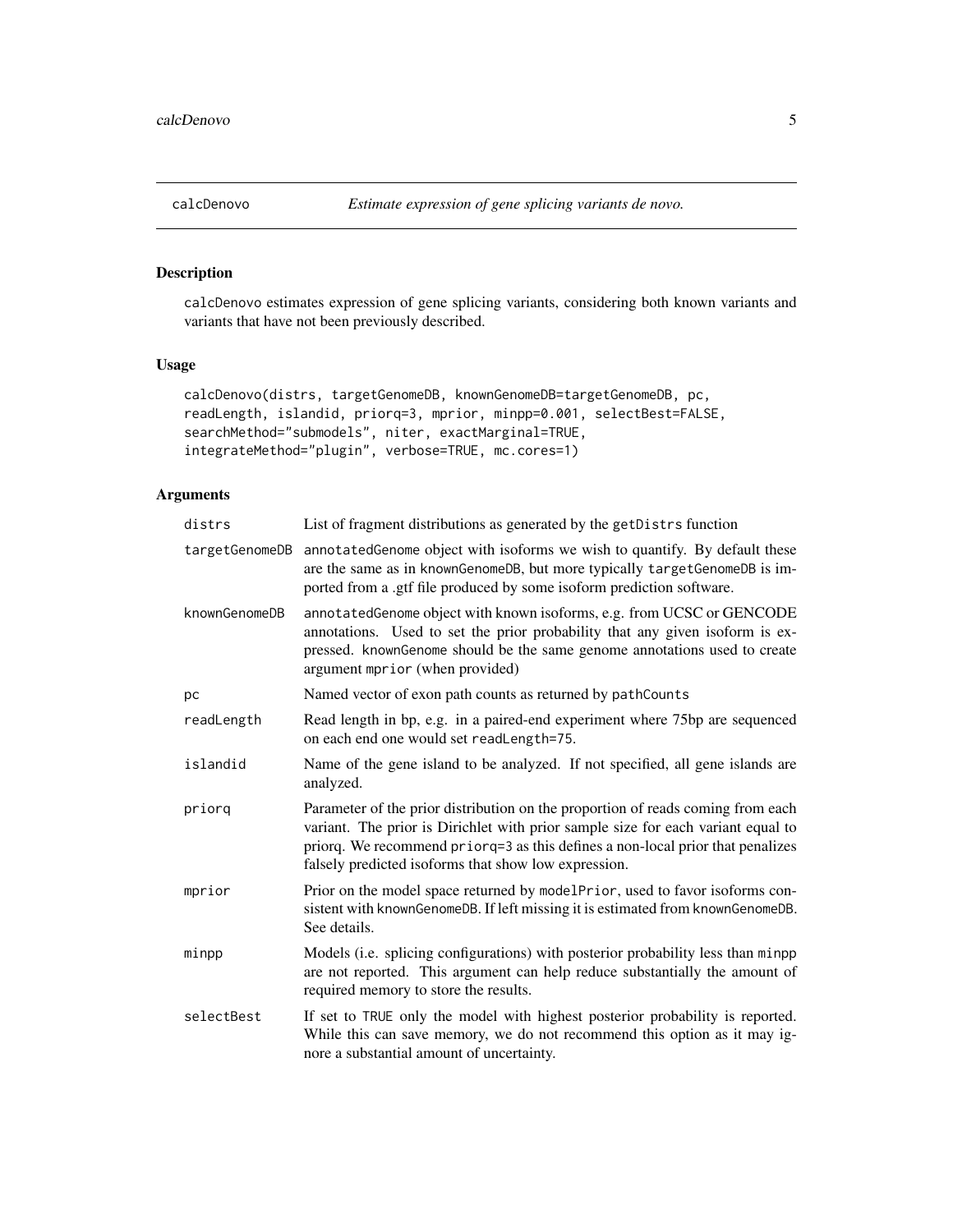| searchMethod    | Method used to perform the model search. "allmodels" enumerates all possi-<br>ble models (warning: this is not feasible for genes with $>5$ exons). "rwmcmc"<br>uses a random-walk MCMC scheme to focus on models with high posterior<br>probability. "submodels" considers that some isoforms in targetGenomeDB<br>may not be expressed, but does not search for new variants. "auto" uses "allmodels"<br>for genes with up to 5 exons and "rwmcmc" for longer genes. See details. |
|-----------------|-------------------------------------------------------------------------------------------------------------------------------------------------------------------------------------------------------------------------------------------------------------------------------------------------------------------------------------------------------------------------------------------------------------------------------------------------------------------------------------|
| niter           | Number of MCMC iterations.                                                                                                                                                                                                                                                                                                                                                                                                                                                          |
| exactMarginal   | Set to FALSE to estimate posterior model probabilities as the proportion of MCMC<br>visits. Set to TRUE to use the integrated likelihoods (default). See details.                                                                                                                                                                                                                                                                                                                   |
| integrateMethod |                                                                                                                                                                                                                                                                                                                                                                                                                                                                                     |
|                 | Method to compute integrated likelihoods. The default ('plugin') evaluates<br>likelihood*prior at the posterior mode and is the faster option. Set 'Laplace'<br>for Laplace approximations and 'IS' for Importance Sampling. The latter in-<br>creases computation cost very substantially.                                                                                                                                                                                         |
| verbose         | Set to TRUE to display progress information.                                                                                                                                                                                                                                                                                                                                                                                                                                        |
| mc.cores        | Number of processors to be used for parallel computation. Can only be used if<br>the package multicore is available for your system. Warning: using multiple<br>processors substantially increases the memory requirements, so set this value<br>carefully.                                                                                                                                                                                                                         |
|                 |                                                                                                                                                                                                                                                                                                                                                                                                                                                                                     |

#### Details

calcDenovo explores which subset of the isoforms indicated in targetGenomeDB are truly expressed. It also adds new isoforms when some reads follow an exon path that is not possible under any of the isoforms in targetGenomeDB. calcDenovo the posterior probability of each model (i.e. configuration of expressed variants) via Bayes theorem.

P(model|y) "proportional to" m(y|model) P(model)

where m(ylmodel) is the integrated likelihood and P(model) is the prior probability of the model. For example, a gene with 20 predicted isoforms in targetGenome gives rise  $2^2$ 0 - 1 possible models (configurations of expressed isoforms).

Importantly, P(model) can be set by analyzing available genome annotations in knownGenomeDB. For instance, genes with 20 exons have isoforms that tend to use most of the 20 exons. They also tend to express more isoforms than genes with 5 exons. The function modelPrior analyzes knownGenomeDB to set reasonable values for P(model).

An exhaustive enumeration of all possible models is not feasible unless the gene is very short (e.g. around 5 exons). For longer genes we use computational strategies to search a subset of "interesting" models. This is controlled by the argument searchMethod (see above).

In order to compute P(modelly) one can either use the computed m(ylmodel) P(model) (option exactMarginal==TRUE) or the proportion of MCMC visits (option exactMarginal==FALSE). Unless niter is large the former option typically provides more precise estimates.

#### Value

A denovoGenomeExpr object.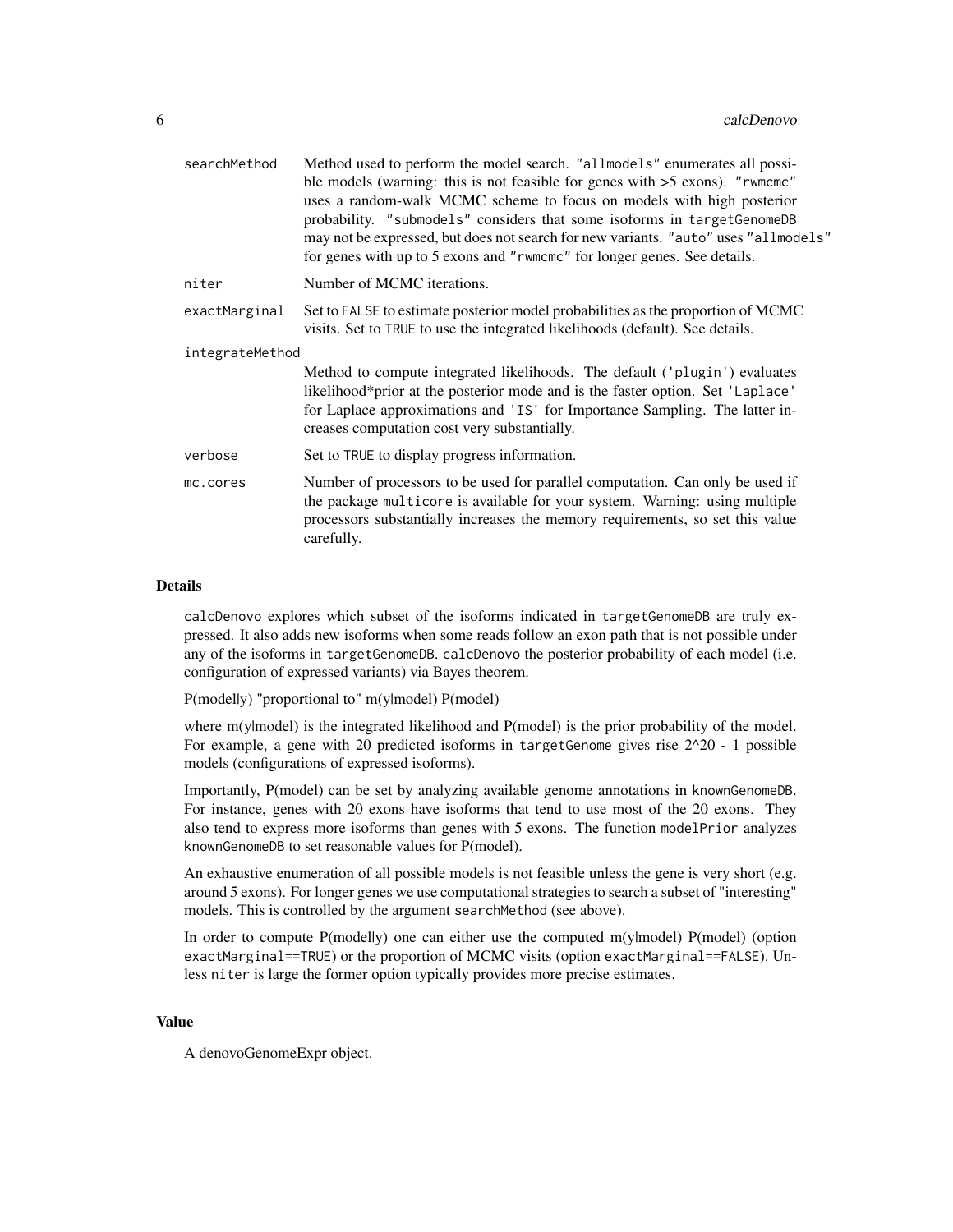#### <span id="page-6-0"></span>calcExp 7

# Author(s)

Camille Stephan-Otto Attolini, Manuel Kroiss, David Rossell

#### References

Rossell D, Stephan-Otto Attolini C, Kroiss M, Stocker A. Quantifying Alternative Splicing from Paired-End RNA-sequencing data. Annals of Applied Statistics, 8(1):309-330.

#### See Also

[denovoExpr](#page-8-1) to obtain expression estimates from the calcDenovo output. plotExpr to produce a plot with splicing variants and estimated expression.

# Examples

## See help(denovoExpr)

calcExp *Estimate expression of a known set of gene splicing variants.*

# Description

Estimate expression of gene splicing variants, assuming that the set of variants is known. When rpkm is set to TRUE, fragments per kilobase per million are returned. Otherwise relative expression estimates are returned.

#### Usage

```
calcExp(distrs, genomeDB, pc, readLength, islandid, rpkm=TRUE, priorq=2,
priorqGeneExpr=2, citype="none", niter=10^3, burnin=100, mc.cores=1, verbose=FALSE)
```

| distrs     | List of fragment distributions as generated by the get Distrs function                                                                                                                                                                    |
|------------|-------------------------------------------------------------------------------------------------------------------------------------------------------------------------------------------------------------------------------------------|
| genomeDB   | known Genome object containing annotated genome, as returned by the procGenome<br>function.                                                                                                                                               |
| рc         | Named vector of exon path counts as returned by pathCounts                                                                                                                                                                                |
| readLength | Read length in bp, e.g. in a paired-end experiment where 75bp are sequenced<br>on each end one would set readLength=75.                                                                                                                   |
| islandid   | Name of the gene island to be analyzed. If not specified, all gene islands are<br>analyzed.                                                                                                                                               |
| rpkm       | Set to FALSE to return relative expression levels, i.e. the proportion of reads<br>generated from each variant per gene. These proportions add up to 1 for each<br>gene. Set to TRUE to return fragments per kilobase per million (RPKM). |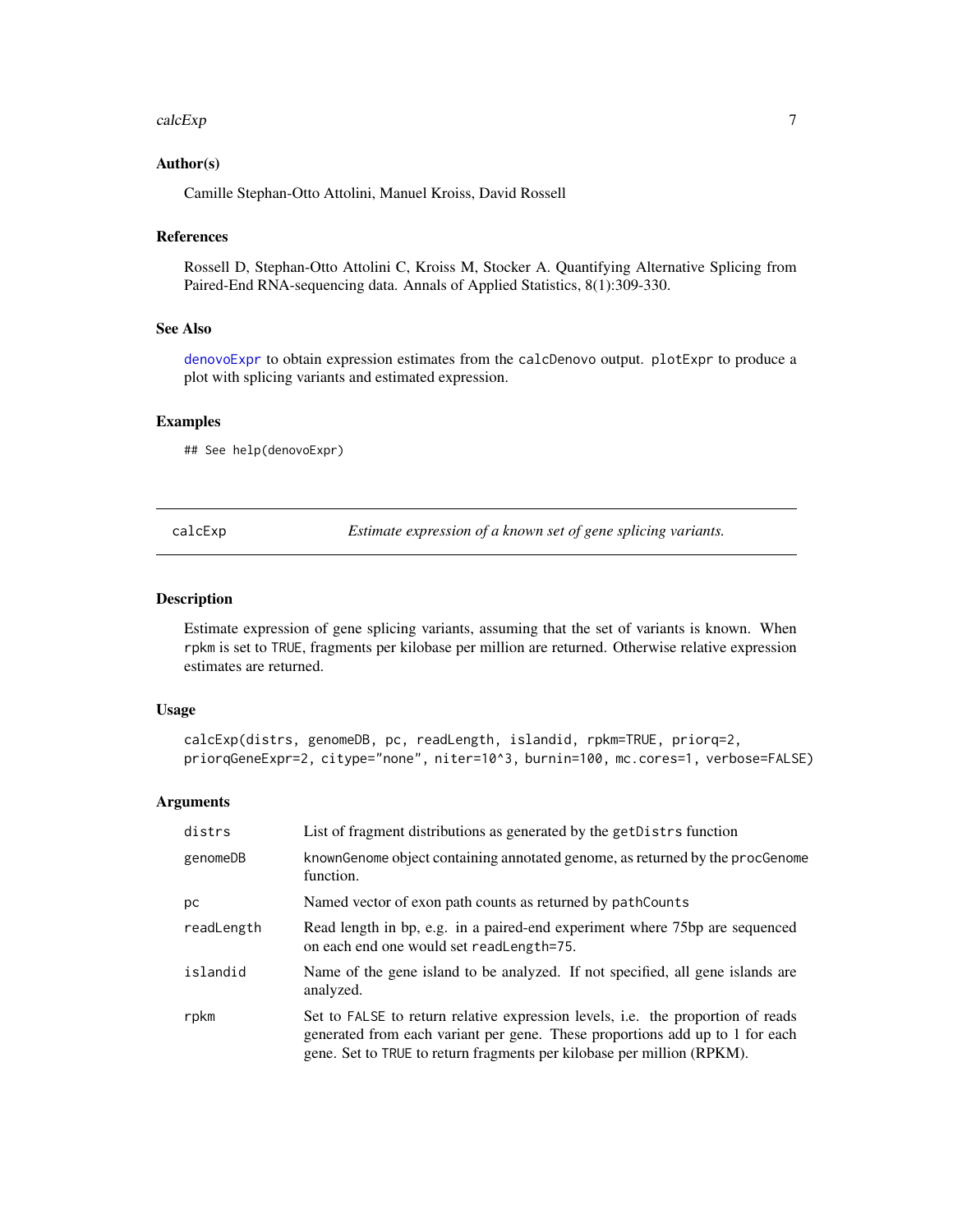| priorq         | Parameter of the prior distribution on the proportion of reads coming from each<br>variant. The prior is Dirichlet with prior sample size for each variant equal to<br>priorg. We recommend priorg=2 for estimation, as it pools the estimated ex-<br>pression away from 0 and 1 and returned lower estimation errors than priorq=1<br>in our simulated experiments. |
|----------------|----------------------------------------------------------------------------------------------------------------------------------------------------------------------------------------------------------------------------------------------------------------------------------------------------------------------------------------------------------------------|
| priorgGeneExpr | Parameter for prior distribution on overall gene expression. Defaults to 2, which<br>ensures non-zero estimates for all genes                                                                                                                                                                                                                                        |
| citype         | Set to "none" to return no credibility intervals. Set to "asymp" to return approx-<br>imate 95% CIs (obtained via the delta method). Set to "exact" to obtain exact<br>CIs via Monte Carlo simulation. Options "asymp" and especially "exact" can<br>increase the computation time substantially.                                                                    |
| niter          | Number of Monte Carlo iterations. Only used when citype=="exact".                                                                                                                                                                                                                                                                                                    |
| burnin         | Number of burnin Monte Carlo iterations. Only used when citype=="exact".                                                                                                                                                                                                                                                                                             |
| mc.cores       | Number of processors to be used for parallel computation. Can only be used if<br>the package multicore is available for your system.                                                                                                                                                                                                                                 |
| verbose        | Set to TRUE to display progress information.                                                                                                                                                                                                                                                                                                                         |

#### Value

Expression set with expression estimates. featureNames identify each transcript via RefSeq ids, and the featureData contains further information. If citype was set to a value other than "none", the featureData also contains the 95% credibility intervals (i.e. intervals that contain the true parameter value with 95% posterior probability).

#### Author(s)

Camille Stephan-Otto Attolini, Manuel Kroiss, David Rossell

#### References

Rossell D, Stephan-Otto Attolini C, Kroiss M, Stocker A. Quantifying Alternative Splicing from Paired-End RNA-sequencing data. Annals of Applied Statistics, 8(1):309-330.

#### See Also

relexprByGene

```
data(K562.r1l1)
data(hg19DB)
```

```
#Pre-process
bam0 <- rmShortInserts(K562.r1l1, isizeMin=100)
pbam0 <- procBam(bam0)
head(getReads(pbam0))
```

```
#Estimate distributions, get path counts
distrs <- getDistrs(hg19DB,bam=bam0,readLength=75)
```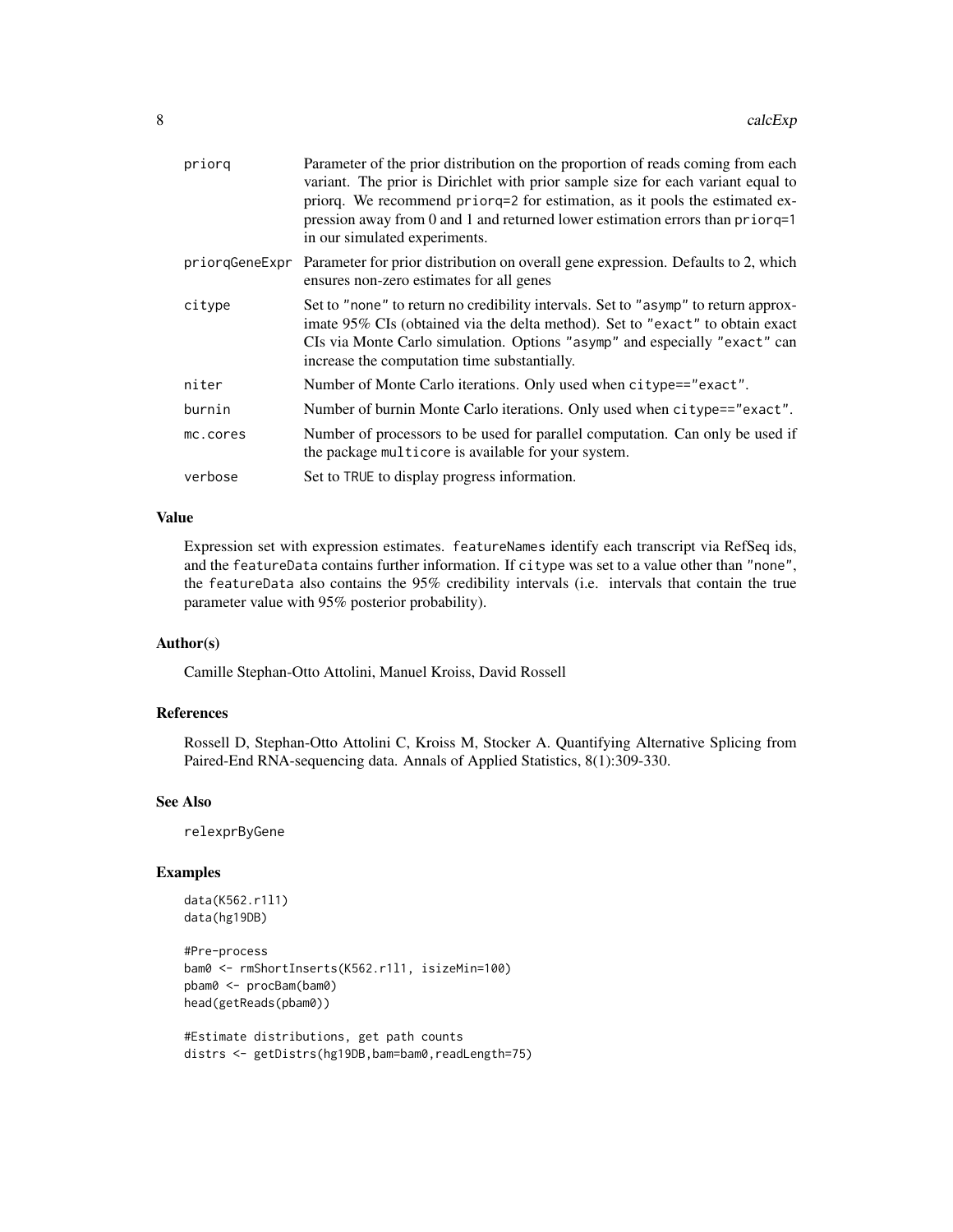# <span id="page-8-0"></span>denovoExpr 9

```
pc <- pathCounts(pbam0, DB=hg19DB)
#Get estimates
eset <- calcExp(distrs=distrs, genomeDB=hg19DB, pc=pc, readLength=75, rpkm=FALSE)
head(exprs(eset))
head(fData(eset))
#Re-normalize relative expression to add up to 1 within gene_id rather
# than island_id
eset <- relexprByGene(eset)
#Add fake sample by permuting and combine
eset2 <- eset[sample(1:nrow(eset),replace=FALSE),]
sampleNames(eset2) <- '2' #must have a different name
esetall <- mergeExp(eset,eset2)
#After merge samples are correctly matched
head(exprs(esetall))
head(fData(esetall))
```
<span id="page-8-1"></span>denovoExpr *Estimate expression for de novo splicing variants.*

#### Description

Obtains expression estimates from denovoGenomeExpr objects, as returned by calcDenovo. When rpkm is set to TRUE, fragments per kilobase per million are returned. Otherwise relative expression estimates are returned.

The estimates can be obtained by Bayesian model averaging (default) or by selecting the model with highest posterior probability. See details.

# Usage

```
denovoExpr(x, pc, rpkm = TRUE, summarize = "modelAvg", minProbExpr = 0.5, minExpr = 0.05)
```

| $\times$    | denovoGenomeExpr object returned by calcExp                                                                                                                                                                                               |
|-------------|-------------------------------------------------------------------------------------------------------------------------------------------------------------------------------------------------------------------------------------------|
| рc          | Named vector of exon path counts as returned by path Counts                                                                                                                                                                               |
| rpkm        | Set to FALSE to return relative expression levels, i.e. the proportion of reads<br>generated from each variant per gene. These proportions add up to 1 for each<br>gene. Set to TRUE to return fragments per kilobase per million (RPKM). |
| summarize   | Set to "modelarg" to obtain model averaging estimates, or to "best Model" to<br>select the model with highest posterior probability. We recommend the former,<br>as even the best model may have low posterior probability.               |
| minProbExpr | Variants with (marginal posterior) probability of being expressed below minProbExpr<br>are omitted from the results. This argument is useful to eliminate variants that<br>are not at least moderately supported by the data.             |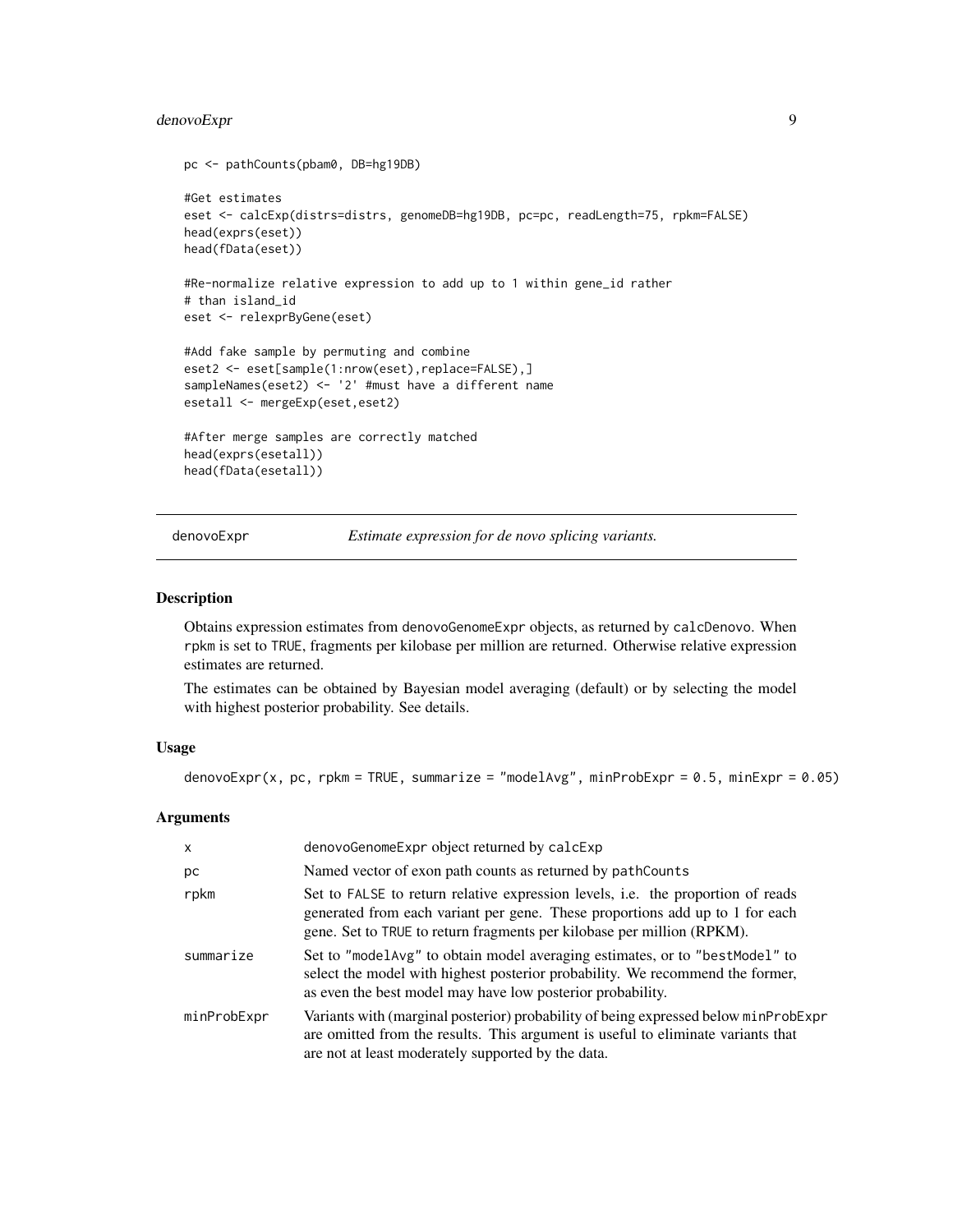minExpr Variants with relative expression minExpr are omitted from the results. This is useful to eliminate variants to which few reads are assigned, e.g. due to read miss-alignments or biases.

#### Value

Expression set with expression estimates. The featureData indicates the gene island id, posterior probability that each variant is expressed (column "probExpressed") and the number of aligned reads per gene island (column "explCnts").

# Author(s)

David Rossell

# References

Rossell D, Stephan-Otto Attolini C, Kroiss M, Stocker A. Quantifying Alternative Splicing from Paired-End RNA-sequencing data. Annals of Applied Statistics, 8(1):309-330.

```
## NOTE: toy example with few reads & genes to illustrate code usage
## Results with complete data are much more interesting!
data(K562.r1l1)
data(hg19DB)
#Pre-process
bam0 <- rmShortInserts(K562.r1l1, isizeMin=100)
pbam0 <- procBam(bam0)
#Estimate distributions, get path counts
distrs <- getDistrs(hg19DB,bam=bam0,readLength=75)
pc <- pathCounts(pbam0, DB=hg19DB)
#Set prior distrib on model space
mprior <- modelPrior(hg19DB, maxExons=40, smooth=FALSE)
```

```
#Fit model
denovo <- calcDenovo(distrs,targetGenomeDB=hg19DB,pc=pc,readLength=75,priorq=3,mprior=mprior,minpp=0)
```

```
head(names(denovo))
denovo[['6499']]
posprob(denovo[['6499']])
```

```
#Get estimates
eset <- denovoExpr(denovo, pc=pc, rpkm=TRUE, minProbExpr=0.5)
```

```
head(exprs(eset))
head(fData(eset))
```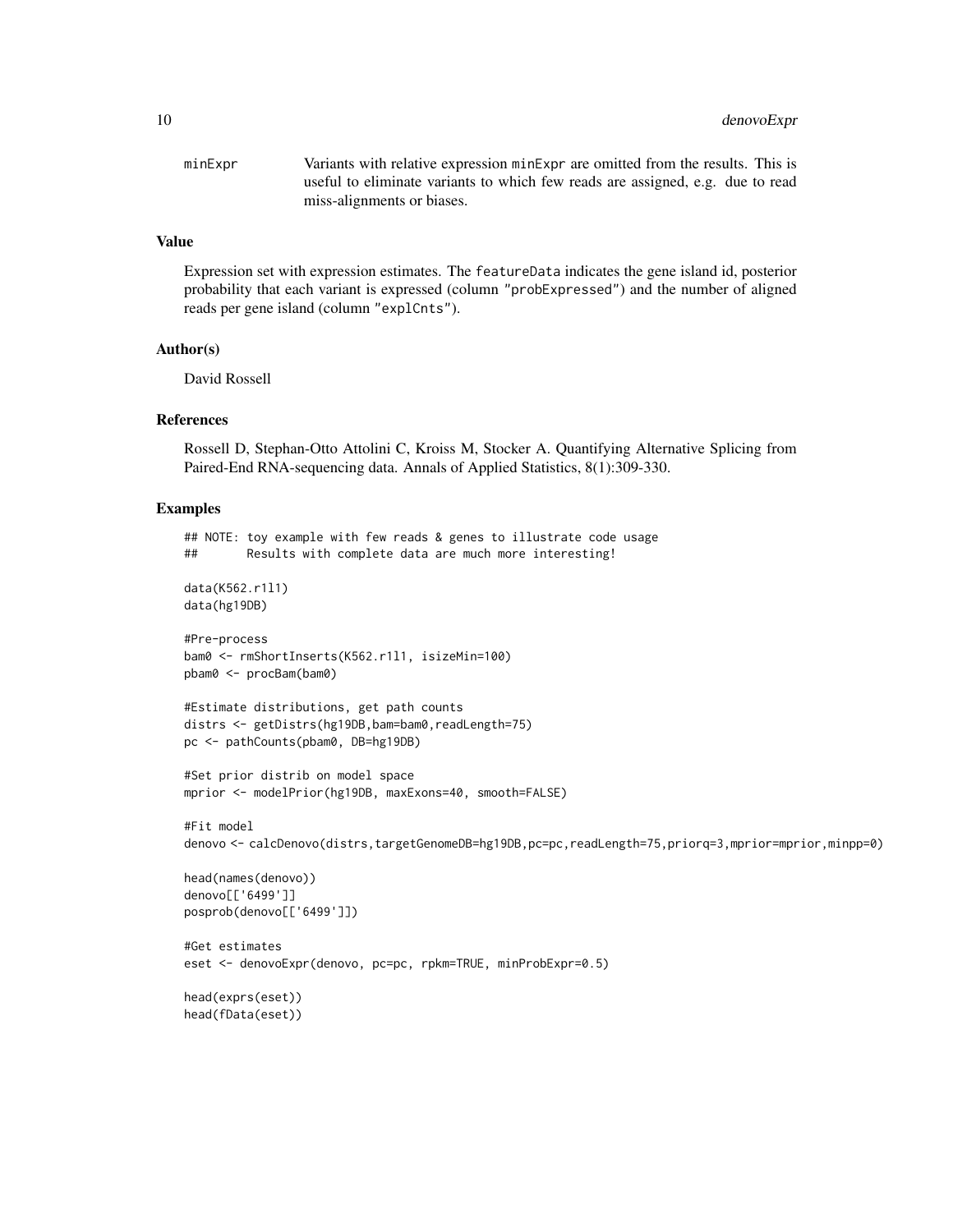<span id="page-10-0"></span>denovoGeneExpr-class *Class "denovoGeneExpr"*

#### **Description**

denovoGeneExpr stores inferred expression for de novo splicing variants for a single gene. denovoGenomeExpr stores the information for several genes (typically, the whole genome).

#### Objects from the Class

Objects are returned by calcDenovo. When running calcDenovo on multiple genes results are returned in a denovoGenomeExpr object. Results for a single gene can be retrieved using the [[ operator as usual, which returns a denovoGeneExpr object.

# Slots

posprob data.frame containing the posterior probability of each model

expression data. frame with the estimated expression of each variant under each model

variants matrix indicating the exons contained in each variant.

- integralSum Sum of the log(integrated likelihood) + log(model prior probability) across all considered models.
- npathDeleted Number of paths that had 0 probability under all considered variants and had to be excluded for model fitting purposes.

priorq Input parameter to calcDenovo

txLength Length of transcripts in bp (including new isoforms found by casper)

#### Methods

show signature(object = "denovoGeneExpr"): Displays general information about the object. names Show names (island ids)

"[" Selects a subset of genes

"[[" Selects a single gene

posprob Accesses the posterior probabilities of each model (slot posprob)

variants Accesses the variant names and their respective exons

variants<- Replaces the value of the slot variants (can be useful for renaming variants, for instance)

#### Author(s)

David Rossell

#### See Also

[calcDenovo](#page-4-1) to create objects from the class. [denovoExpr](#page-8-1) to obtain expression estimates from denovoGenomeExpr objects.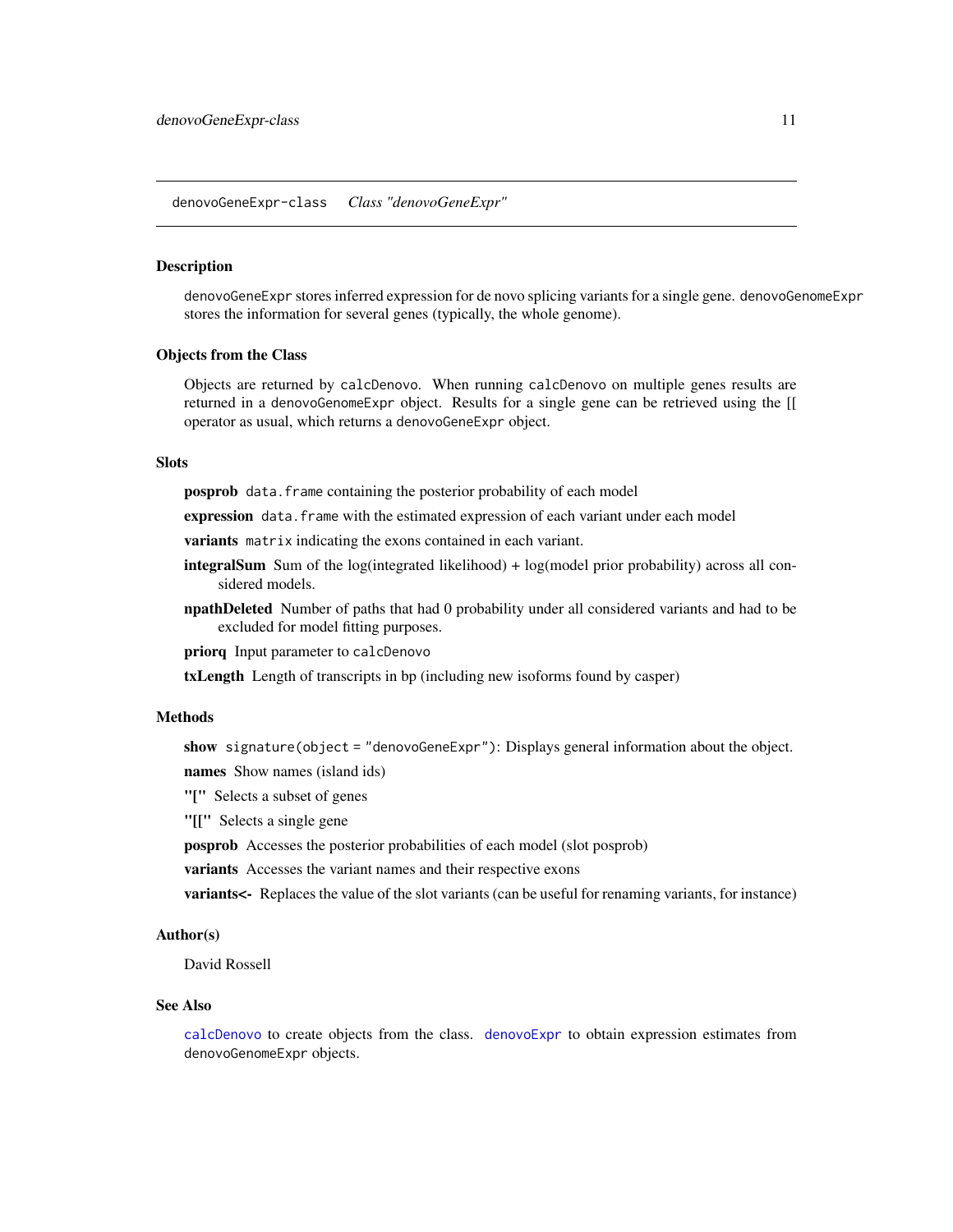# Examples

showClass("denovoGeneExpr")

denovoGenomeExpr-class

*Class "denovoGenomeExpr"*

# Description

denovoGeneExpr stores inferred expression for de novo splicing variants for a single gene. denovoGenomeExpr stores the information for several genes (typically, the whole genome).

#### Objects from the Class

Objects are returned by calcDenovo.

#### Slots

islands A list of denovoGeneExpr objects, with each element containing results for an individual gene.

#### Methods

show signature(object = "denovoGenomeExpr"): Displays general information about the object.

as.list Coerces the object to a list

"[" Selects a subset of genes

"[[" Selects a single gene

#### Author(s)

Camille Stephan-Otto Attolini

#### See Also

[procGenome](#page-34-1) and [createDenovoGenome](#page-34-2) to create denovoGenomeExpr objects.

```
showClass("denovoGeneExpr")
showClass("denovoGenomeExpr")
```
<span id="page-11-0"></span>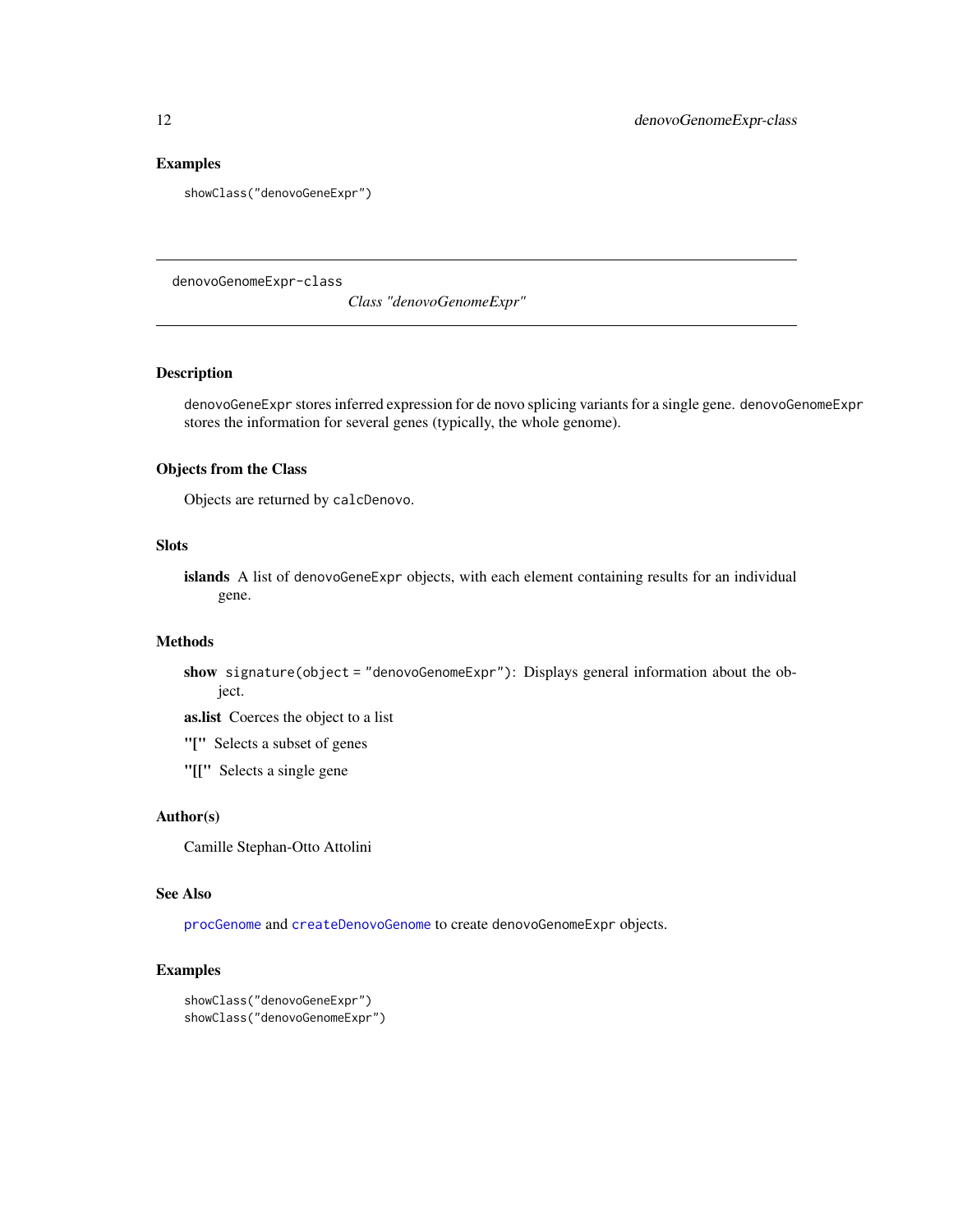<span id="page-12-0"></span>distrsGSE37704 *Estimated read start and insert size distributions from MiSeq data in GEO dataset GSE37704.*

#### Description

We downloaded the fastq files, aligned with TopHat and processed with wrapKnown to obtain the estimated distributions for each of the 6 samples. distrsGSE37704 is a list with the 6 corresponding elements. The estimated distributions for HiSeq data were very similar, hence these distributions can be used as defaults for Illumina MiSeq and HiSeq experiments.

#### Usage

```
data(distrsGSE37704)
```
# Format

An list with 6 elements of class readDistrs. See help(getDistrs) and help(readDistrs-class) for details.

# Examples

```
data(distrsGSE37704)
distrsGSE37704
plot(distrsGSE37704[[1]],'readSt')
lines(distrsGSE37704[[2]], 'readSt', col=2)
plot(distrsGSE37704[[1]],'fragLength')
```
genePlot *Plot exon structure for each transcript of a given gene.*

# Description

Plot exon structure for each transcript of a given gene. Optionally, aligned reads can be added to the plot.

#### Usage

```
genePlot(generanges, islandid, genomeDB, reads, exp, names.arg, xlab='',
ylab='', xlim, cex=1, yaxt='n', col, ...)
```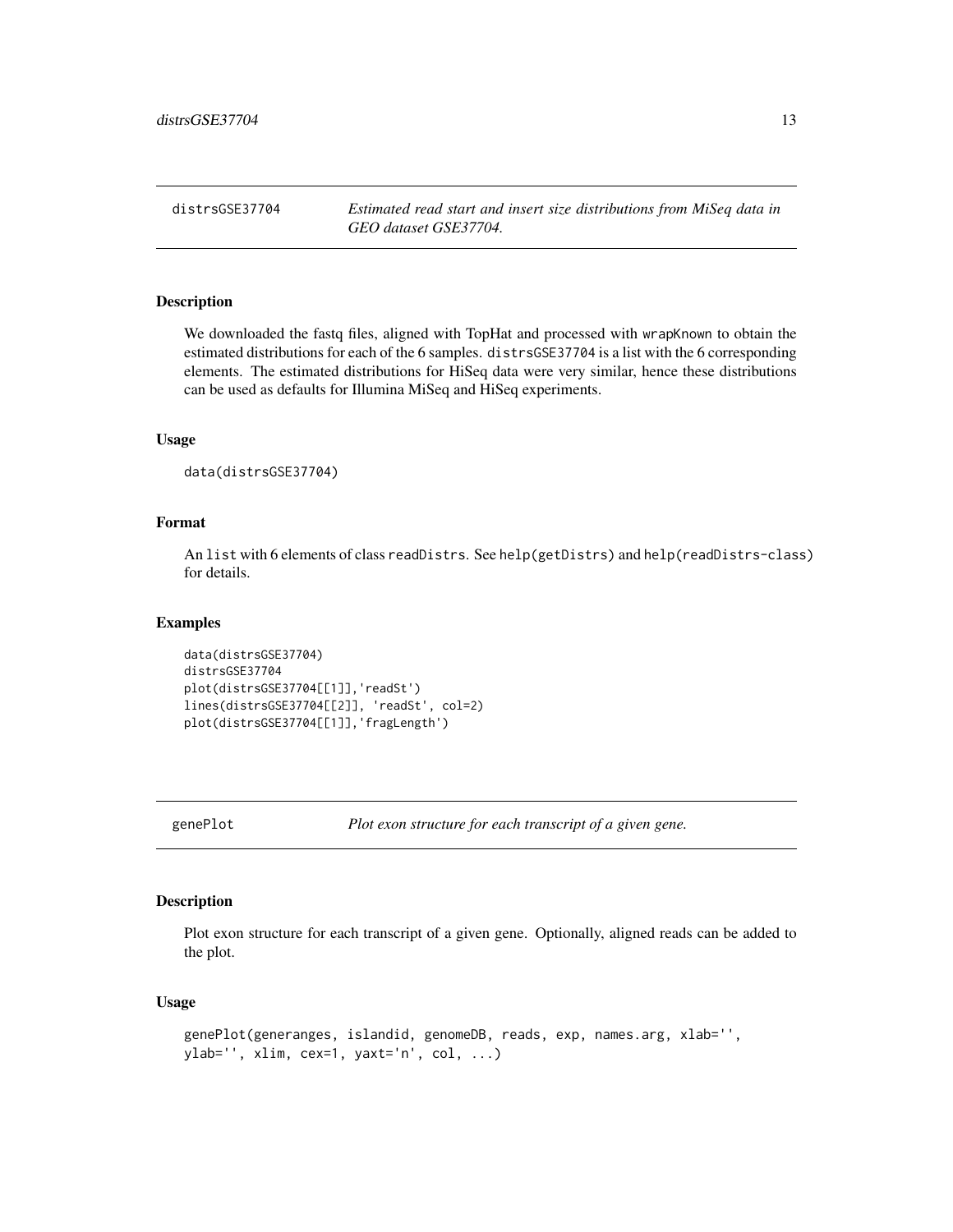#### Arguments

| generanges | Object containing the ranges with start/end of each exon.                                                            |
|------------|----------------------------------------------------------------------------------------------------------------------|
| islandid   | If generanges is not specified, transcripts are obtained from island islandid<br>from the annotated genome genomeDB. |
| genomeDB   | Annotated genome produced with the "procGenome" function                                                             |
| reads      | pbam object with aligned reads. This is an optional argument.                                                        |
| exp        | Expression Set object with expression values, as returned by calcExp. This is<br>an optional argument.               |
| names.arg  | Optionally, indicate the names of each transcript.                                                                   |
| xlab       | x-axis label                                                                                                         |
| ylab       | y-axis label                                                                                                         |
| xlim       | x-axis limits, defaults to start of 1st exon and end of last exon                                                    |
| cex        | Character expansion                                                                                                  |
| yaxt       | The y-axis in the plot has no interpretation, hence by default it is not displayed.                                  |
| col        | Either single color or vector of colors to be used to draw each transcript. De-<br>faults to rainbow colors.         |
| $\cdots$   | Other arguments to be passed on to plot.                                                                             |

#### Value

A plot is produced.

#### Methods

- signature(generanges="CompressedIRangesList", islandid="ANY", genomeDB="ANY", reads="ANY", exp="ANY") Plots a set of transcripts. Each element in the generanges corresponds to a transcript. Each transcript should contain exon start/end positions.
- signature(generanges="IRanges", islandid="ANY", genomeDB="ANY", reads="ANY", exp="ANY") Plots a single transcript. Each range indicates the start/end of a single exon.
- signature(generanges="IRangesList", islandid="ANY", genomeDB="ANY", reads="ANY", exp="ANY") Plots a set of transcripts. Each element in the generanges corresponds to a transcript. Each transcript should contain exon start/end positions.
- signature(generanges="GRangesList", islandid="ANY", genomeDB="ANY", reads="ANY", exp="ANY") Plots a set of transcripts. Each element in the generanges corresponds to a transcript. Each transcript should contain exon start/end positions.
- signature(generanges="GRanges", islandid="ANY", genomeDB="ANY", reads="ANY", exp="ANY") Plots a set of transcripts. Each space in generanges corresponds to a transcript. Each transcript should contain exon start/end positions.
- signature(generanges="missing", islandid="character", genomeDB="annotatedGenome", reads="GRanges", ex Plots all transcripts stored in genomeDB for island with identifier islandid. Individual reads are added to the plot (reads contains start/end of individual read fragments).
- signature(generanges="missing", islandid="character", genomeDB="annotatedGenome", reads="missing", ex Plots all transcripts stored in genomeDB for island with identifier islandid.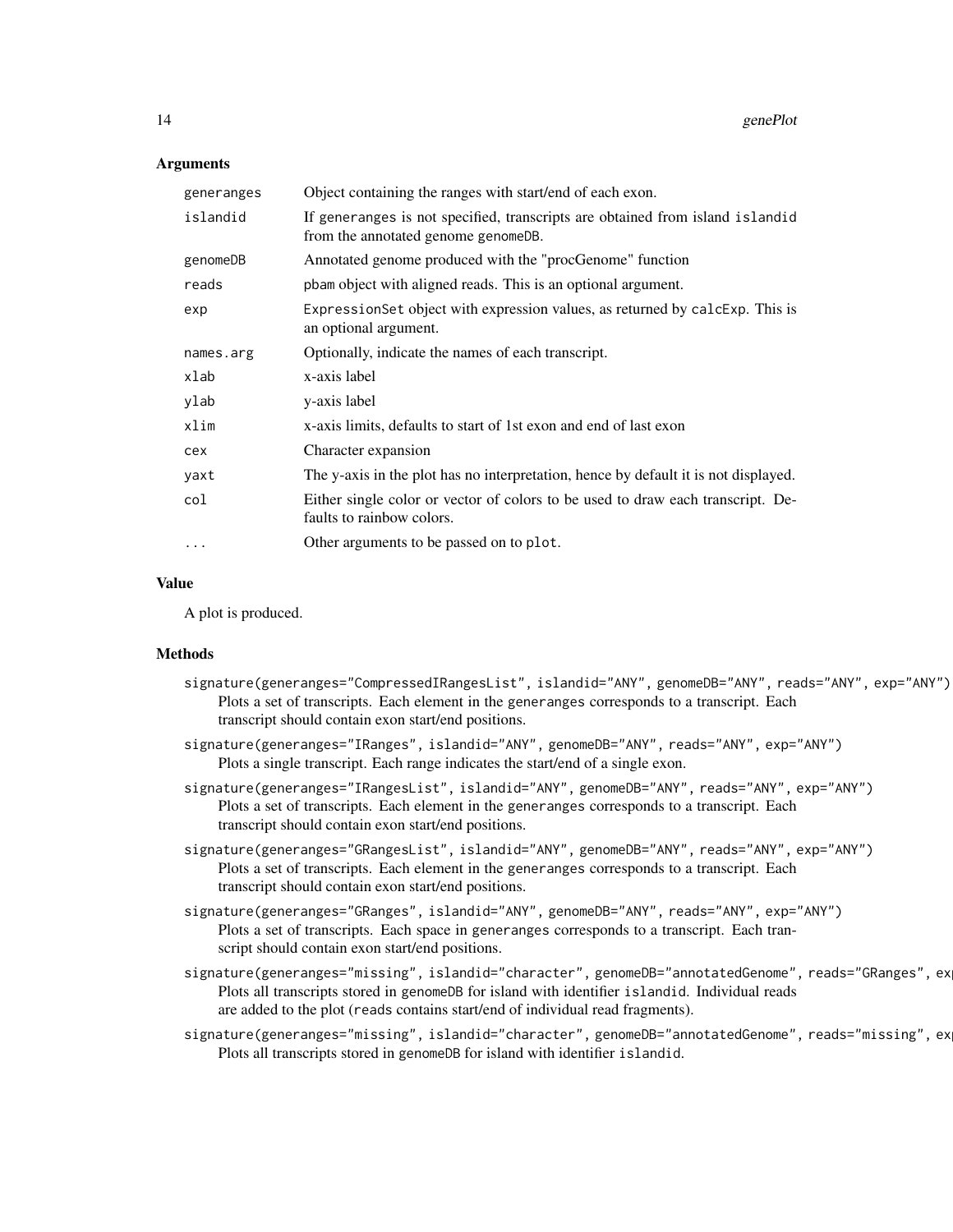#### <span id="page-14-0"></span>getDistrs 15

- signature(generanges="missing", islandid="character", genomeDB="annotatedGenome", reads="procBam", ex Plots all transcripts stored in genomeDB for island with identifier islandid. Individual reads are added to the plot (reads contains start/end of individual read fragments).
- signature(generanges="missing", islandid="character", genomeDB="annotatedGenome", reads="procBam", ex Plots all transcripts stored in genomeDB for island with identifier islandid. Individual reads and estimated expression are added to the plot (reads contains start/end of individual read fragments).

#### Author(s)

Camille Stephan-Otto Attolini, David Rossell

#### Examples

data(hg19DB)

```
#Plot an IRangesList
txs <- transcripts(txid="NM_005158",genomeDB=hg19DB)
genePlot(txs)
```

```
#Equivalently, indicate islandid
islandid <- getIsland(txid="NM_005158",genomeDB=hg19DB)
genePlot(islandid=islandid, genomeDB=hg19DB)
```
getDistrs *Compute fragment start and fragment length distributions*

#### Description

Compute fragment start distributions by using reads aligned to genes with only one annotated variant. Estimate fragment length distribution using fragments aligned to long exons (>1000nt). Fragment length is defined as the distance between the start of the left-end read and the end of the right-end read.

#### Usage

```
getDistrs(DB, bam, pbam, islandid=NULL, verbose=FALSE, nreads=4*10^6,
readLength, min.gt.freq = NULL, tgroups=5, mc.cores=1)
```

| DB   | Annotated genome. Object of class known Genome as returned by procGenome.                                                                              |
|------|--------------------------------------------------------------------------------------------------------------------------------------------------------|
| bam  | Aligned reads, as returned by scandam. It must be a list with elements 'quame',<br>'rname', 'pos' and 'mpos'. Ignored when argument pbam is specified. |
| pbam | Processed BAM object of class procBam, as returned by function procBam. Ar-<br>guments bam and readLength are ignored when pbam is specified.          |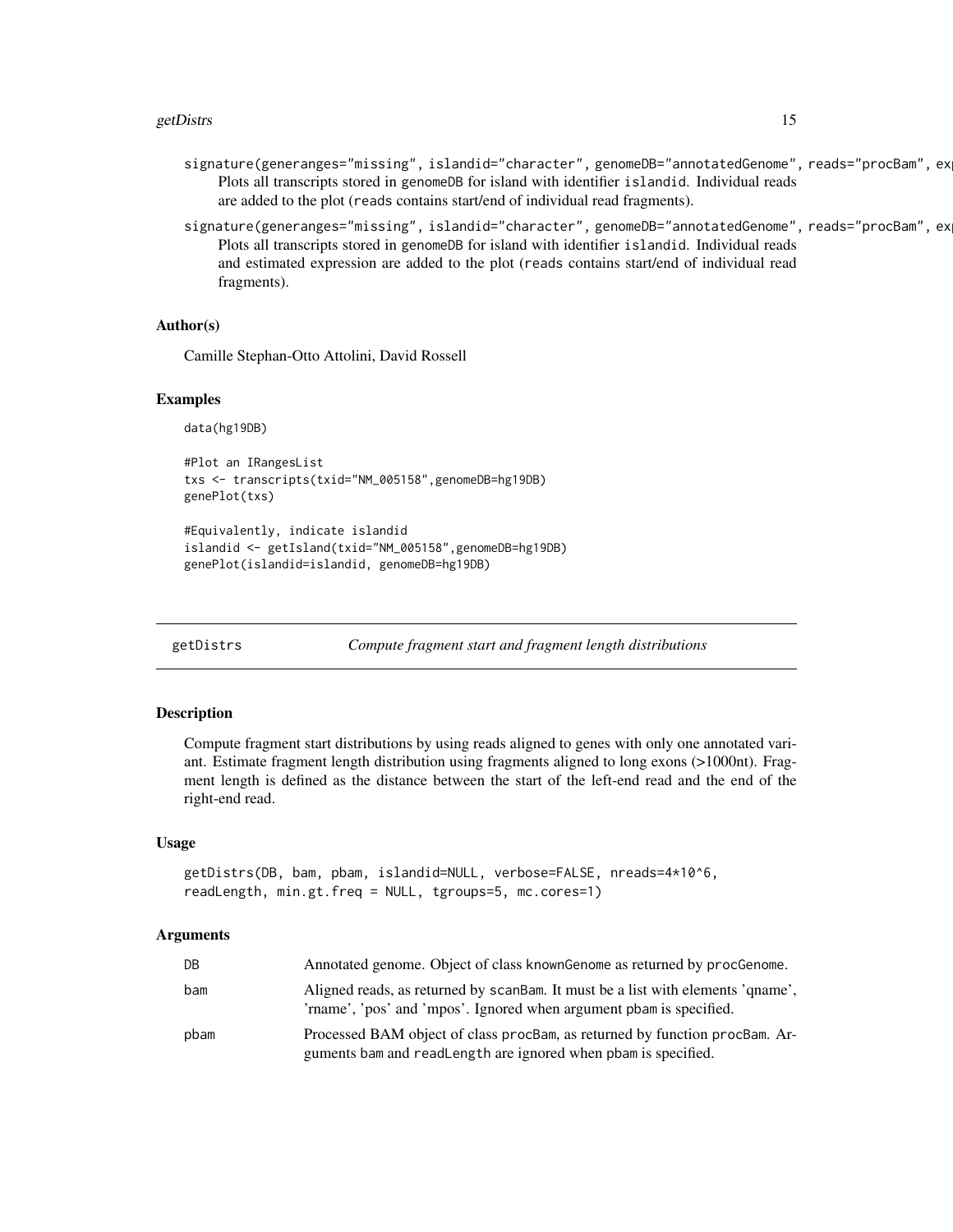| islandid    | Island IDs of islands to be used in the read start distribution calculations (de-<br>faults to genes with only one annotated variant)                                                                                                                                                                                                                            |
|-------------|------------------------------------------------------------------------------------------------------------------------------------------------------------------------------------------------------------------------------------------------------------------------------------------------------------------------------------------------------------------|
| verbose     | Set to TRUE to print progress information.                                                                                                                                                                                                                                                                                                                       |
| nreads      | To speed up computations, only the first nreads are used to obtain the estimates.<br>The default value of 4 milions usually gives highly precise estimates.                                                                                                                                                                                                      |
| readLength  | Read length in bp, e.g. in a paired-end experiment where 75bp are sequenced<br>on each end one would set readLength=75.                                                                                                                                                                                                                                          |
| min.gt.freq | The target distributions cannot be estimated with precision for gene types that<br>are very unfrequent. Gene types with relative frequency below min.gt.freq<br>are merged, e.g. min.gt.freq=0.05 means gene types making up for 5% of the<br>genes in DB will be combined and a single read start and length distribution will<br>be estimated for all of them. |
| tgroups     | As an alternative to min.gt.freq you may specify the maximum number of<br>distinct gene types to consider. A separate estimate will be obtained for the<br>tgroups with highest frequency, all others will be combined.                                                                                                                                          |
| mc.cores    | Number of cores to use for parallel processing                                                                                                                                                                                                                                                                                                                   |

# Value

An object of class readDistrs with slots:

| lenDis | Table with number of fragments with a given length                                         |
|--------|--------------------------------------------------------------------------------------------|
| stDis  | Cumulative distribution function (object of type closure) for relative start posi-<br>tion |

# Author(s)

Camille Stephan-Otto Attolini, David Rossell

```
data(K562.r1l1)
data(hg19DB)
bam0 <- rmShortInserts(K562.r1l1, isizeMin=100)
```

```
distrs <- getDistrs(hg19DB,bam=bam0,readLength=75)
```

```
#Fragment length distribution
plot(distrs,'fragLength')
```

```
#Fragment start distribution (relative to transcript length)
plot(distrs,'readSt')
```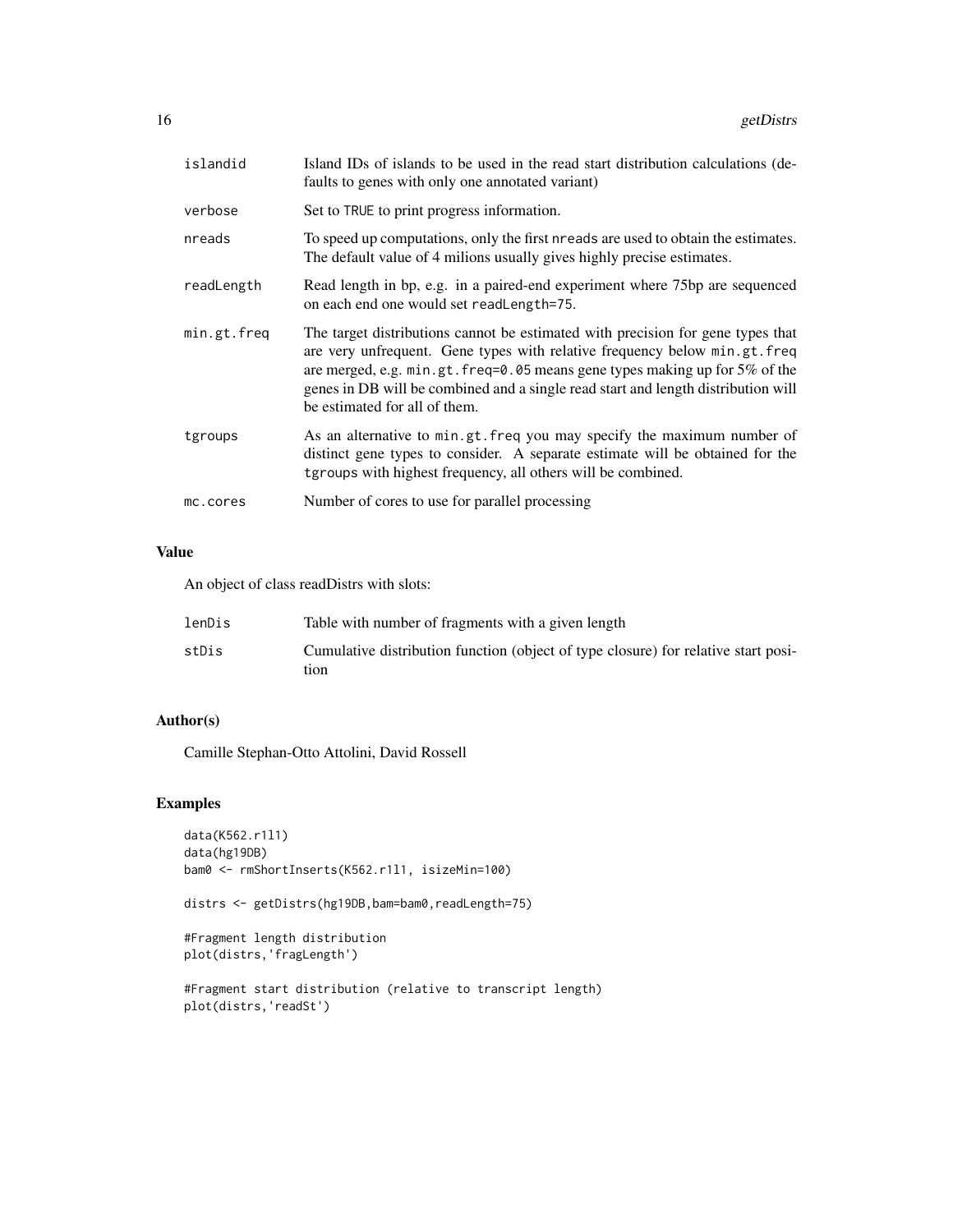<span id="page-16-0"></span>getIsland *getIsland returns the island id associated to a given entrez or transcript id in an annotatedGenome object. getChr indicates the chromosome for a given Entrez, transcript or island id.*

# Description

annotatedGenome objects store information regarding genes and transcripts. When there's an overlap in exons between several genes, these genes are grouped into gene islands. getIsland retrieves the island to which each gene or transcript was assigned, while getChr indicates the chromosome.

#### Usage

getIsland(entrezid, txid, genomeDB) getChr(entrezid, txid, islandid, genomeDB)

# Arguments

| entrezid | Character indicating single Entrez identifier. Can be left missing and specify<br>another identifier instead.              |
|----------|----------------------------------------------------------------------------------------------------------------------------|
| txid     | Character indicating a single RefSeq transcript identifier. Can be left missing<br>and specify another identifier instead. |
| islandid | Character indicating the gene island indentifier. Can be left missing and specify<br>another identifier instead.           |
| genomeDB | Object of class annotated Genome                                                                                           |

#### Value

Character with island identifier

# Methods

- signature(entrezid='character',txid='missing',genomeDB='annotatedGenome') Return island id for given Entrez identifier
- signature(entrezid='missing',txid='character',genomeDB='annotatedGenome') Return island id for given transcript identifier (RefSeq)
- signature(entrezid='character',txid='missing',islandid='missing',genomeDB='annotatedGenome') Return chromosome for given Entrez identifier (RefSeq)
- signature(entrezid='missing',txid='character',islandid='missing',genomeDB='annotatedGenome') Return chromosome for given transcript identifier (RefSeq)
- signature(entrezid='missing',txid='missing',islandid='character',genomeDB='annotatedGenome') Return chromosome for given island identifier

signature(entrezid='character',txid='missing',islandid='missing') Return chromosome for given Entrez identifier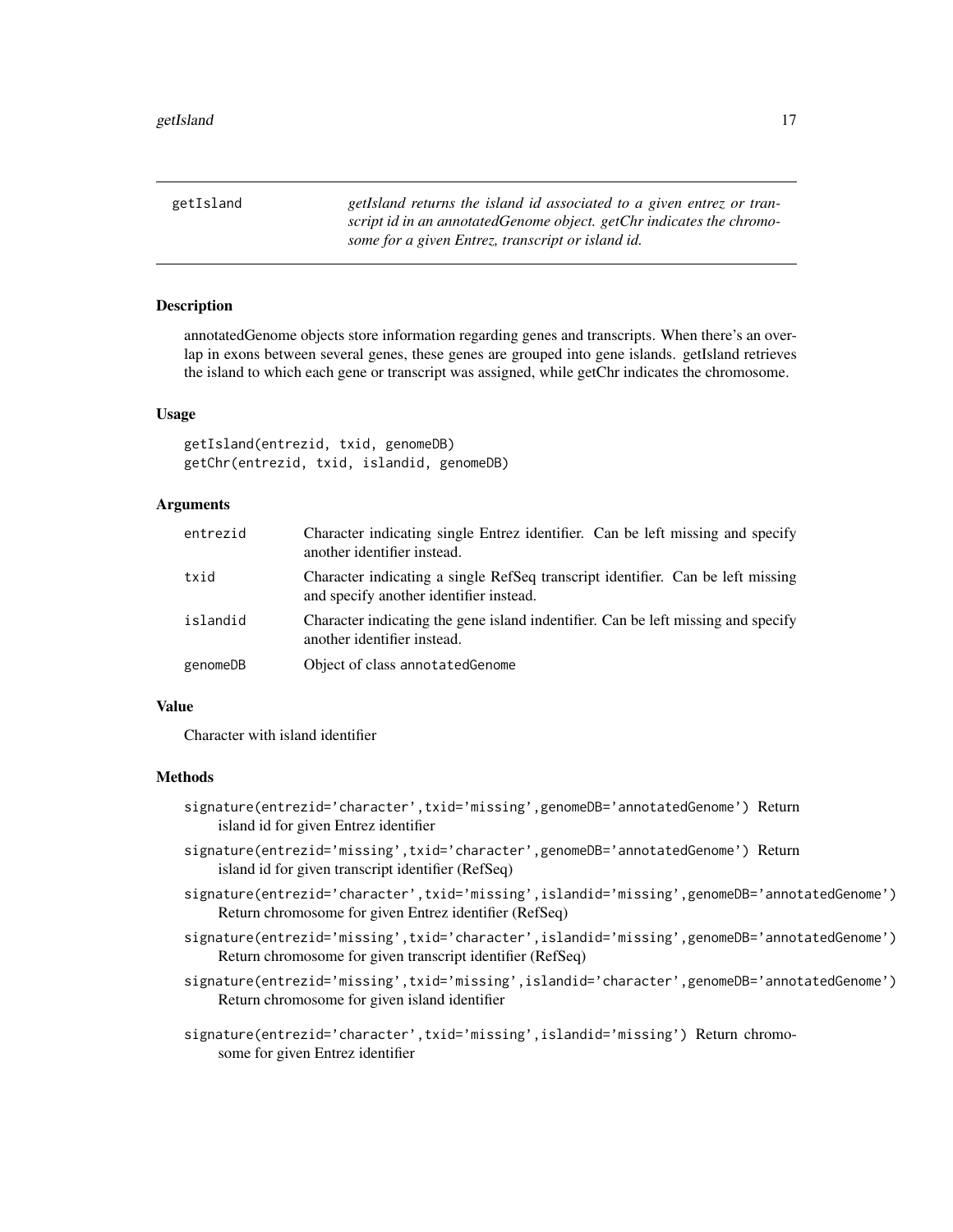signature(entrezid='missing',txid='character',islandid='missing') Return chromosome for given transcript identifier (RefSeq)

signature(entrezid='missing',txid='character',islandid='missing') Return chromosome for given island identifier

#### Examples

```
data(hg19DB)
getIsland(entrezid="27",genomeDB=hg19DB)
getIsland(txid="NM_005158",genomeDB=hg19DB)
```

```
getChr(entrezid="27",genomeDB=hg19DB)
getChr(txid="NM_005158",genomeDB=hg19DB)
```
getNreads *Get total number of paths in each island from a pathCounts object.*

# Description

getNreads returns a numeric vector with the total number of path counts in each island from a pathCounts object.

#### Usage

getNreads(pc)

#### Arguments

pc pathCounts object generated by pathCounts()

# Value

Numeric vector with total number of path counts in each island of pc.

### Methods

signature(pathCounts='pathCounts') Returns numeric vector with total number of path counts for each island in the pathCounts object.

#### Author(s)

Camille Stephan-Otto Attolini

```
##---- Should be DIRECTLY executable !! ----
##-- ==> Define data, use random,
##--or do help(data=index) for the standard data sets.
```
<span id="page-17-0"></span>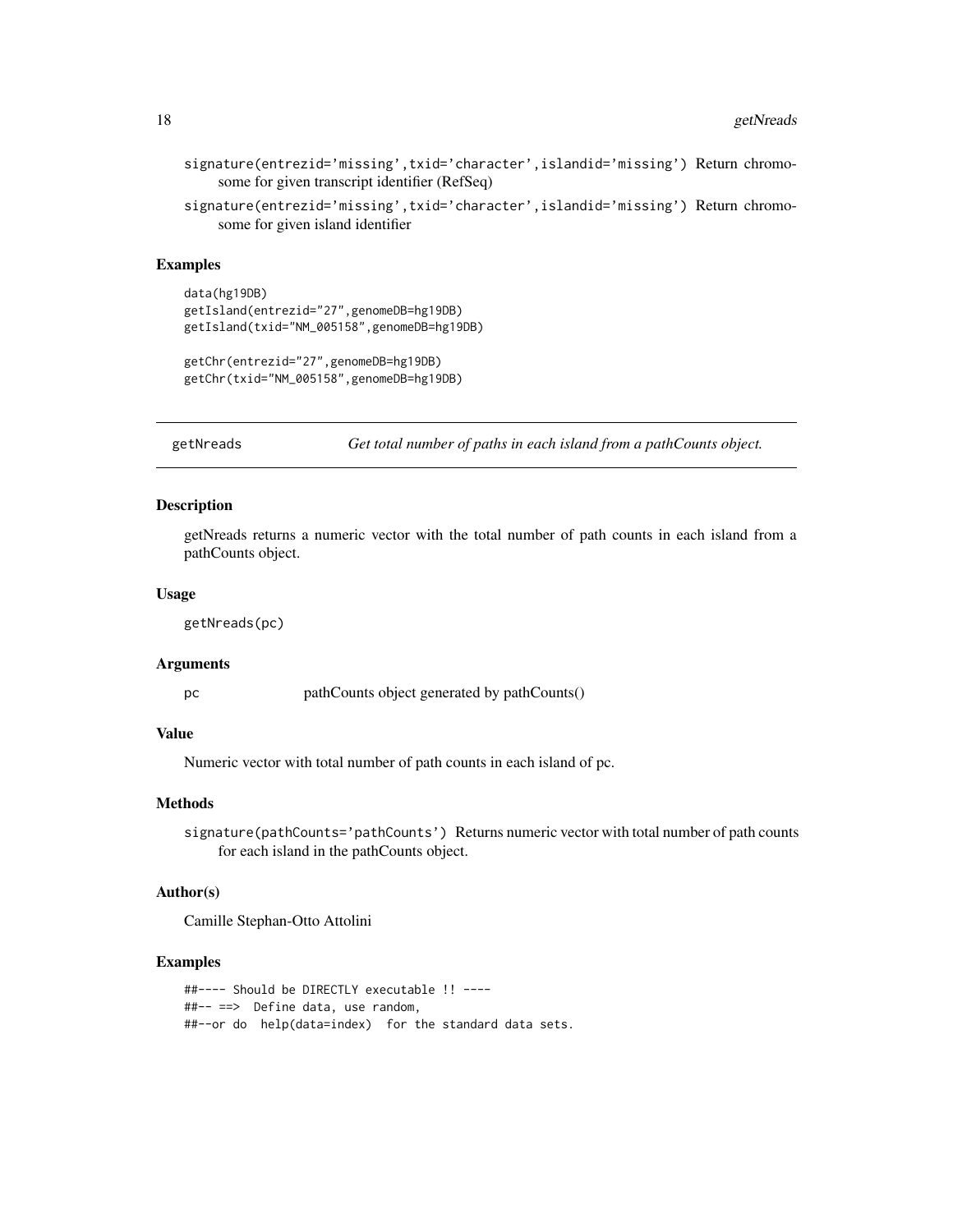<span id="page-18-0"></span>

#### Description

procBam objects store reads that have been split according to their CIGAR codes. getReads accesses these reads.

# Usage

getReads(x)

# Arguments

x Object of class procBam

# Value

RangedData object with reads stored in x.

# Methods

signature(x='procBam') Return reads stored in x.

#### Examples

#See example in calcExp

getRoc *Operating characteristics of differential expression analysis*

# Description

getRoc compares simulation truth and data analysis results to determine False Positives (FP), False Negatives (FP), True Positives (TP), True Negatives (TN), Positives (FP+TP), False Discovery Proportion (FP/P) and Power (TP/(TP+FN)).

#### Usage

getRoc(simTruth, decision)

| simTruth | Binary vector or matrix indicating simulation truth (FALSE or 0 for non differen-          |
|----------|--------------------------------------------------------------------------------------------|
|          | tial expression. TRUE or 1 for differential expression)                                    |
| decision | Binary vector or matrix with differential expression calls based on some data<br>analysis. |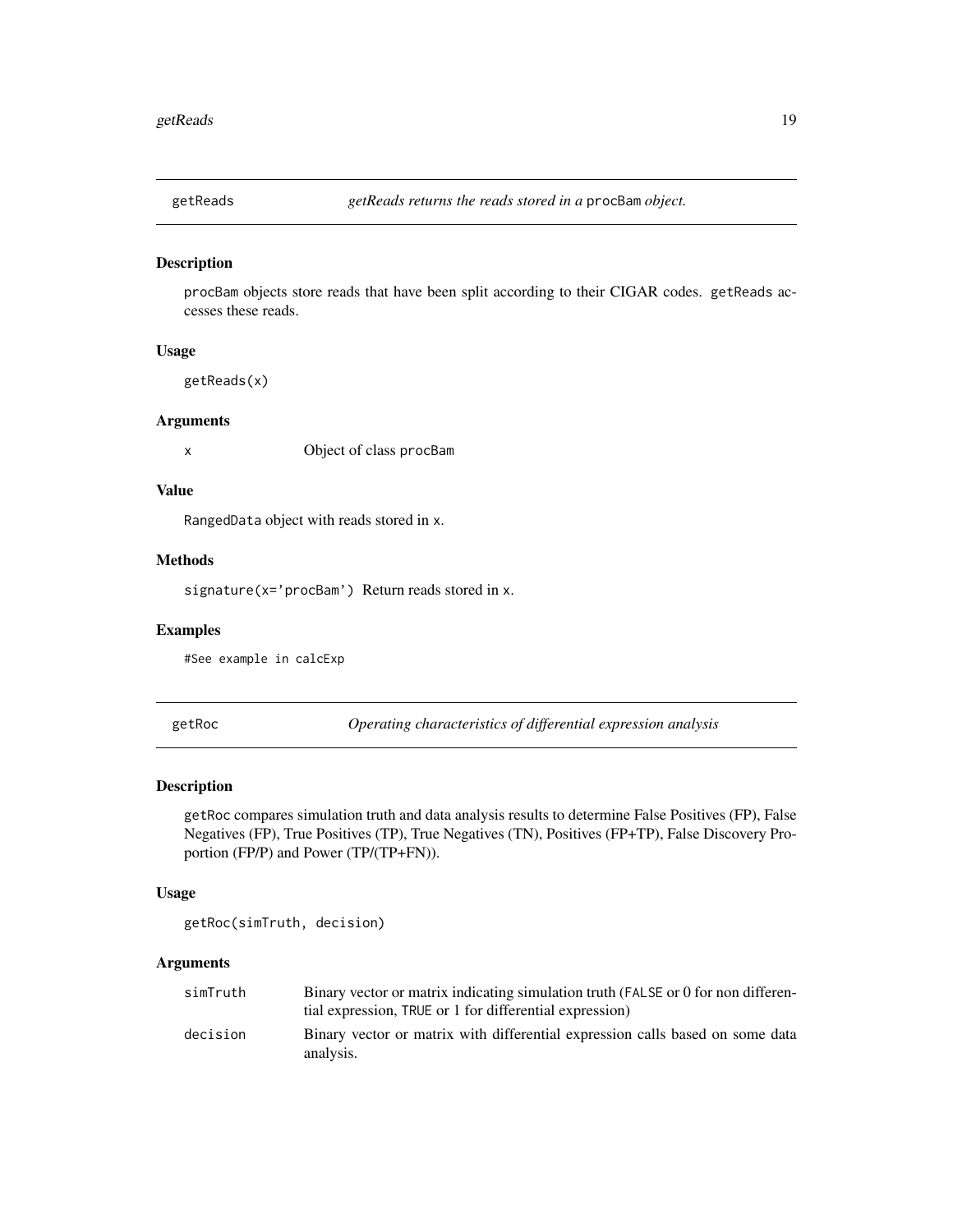<span id="page-19-0"></span>data. frame with TP, FP, TN, FN, P, FDR and Power.

# Methods

- signature(simTruth='logical',decision='logical') Operating characteristics are computed for a single simulation
- signature(simTruth='numeric',decision='numeric') Operating characteristics are computed for a single simulation
- signature(simTruth='matrix',decision='matrix') simTruth and decision contain truth and calls for several simulations (in columns). getRoc returns a data.frame with operating characteristics in each simulation.

#### Author(s)

David Rossell

# Examples

## See help(probNonEquiv) for an example

hg19DB *Subset of human genome (UCSC hg19 version)*

#### Description

We downloaded the human genome hg19 via procGenome and selected a few genes from chromosome 1 to use as a toy data for the vignette and examples.

#### Usage

data(hg19DB)

# Format

An annotatedGenome object. See help(procGenome) and help(annotatedGenome-class) for details.

```
data(hg19DB)
hg19DB
slotNames(hg19DB)
```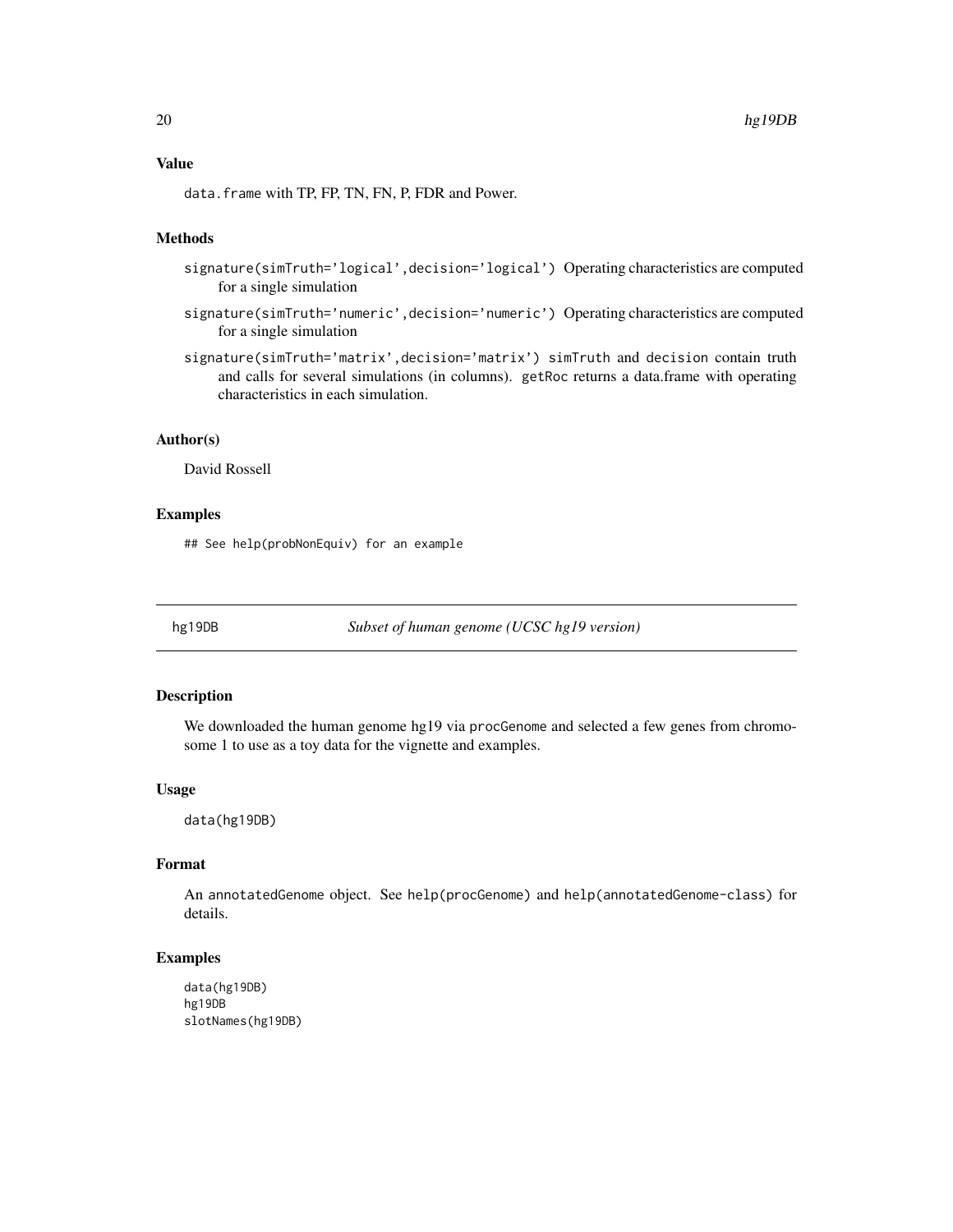# <span id="page-20-0"></span>**Description**

The paired-end RNA-seq data is from the RGASP project sample K562\_2x75 (replicate 1, lane 1) and was obtained at ftp://ftp.sanger.ac.uk/pub/gencode/rgasp/RGASP1/inputdata/human\_fastq. Reads were aligned against hg19 with tophat 2.0.2 and bowtie 0.12.5, setting the insert size at -r 200, and imported into R using scanBam from package Rsamtools. For illustration purposes, we selected reads mapping to a few genes only (namely, the genes that were also selected for the toy genome annotation in data(hg19DB).

# Usage

data(K562.r1l1)

#### Format

A list indicating read id, chromosome, start and end locations and the position of the pair, as returned by scanBam.

#### Source

ftp://ftp.sanger.ac.uk/pub/gencode/rgasp/RGASP1/inputdata/human\_fastq

#### References

C Trapnell, L Pachter, SL Salzberg. TopHat: discovering splice junctions with RNA-Seq. Bioinformatics, 2009, 25, 1105-1111. doi=10.1093/bioinformatics/btp120.

B Langmead, C Trapnell, M Pop, SL Salzberg. Ultrafast and memory-efficient alignment of short DNA sequences to the human genome. Genome Biology, 2009, 10:R25.

```
data(K562.r1l1)
names(K562.r1l1)
```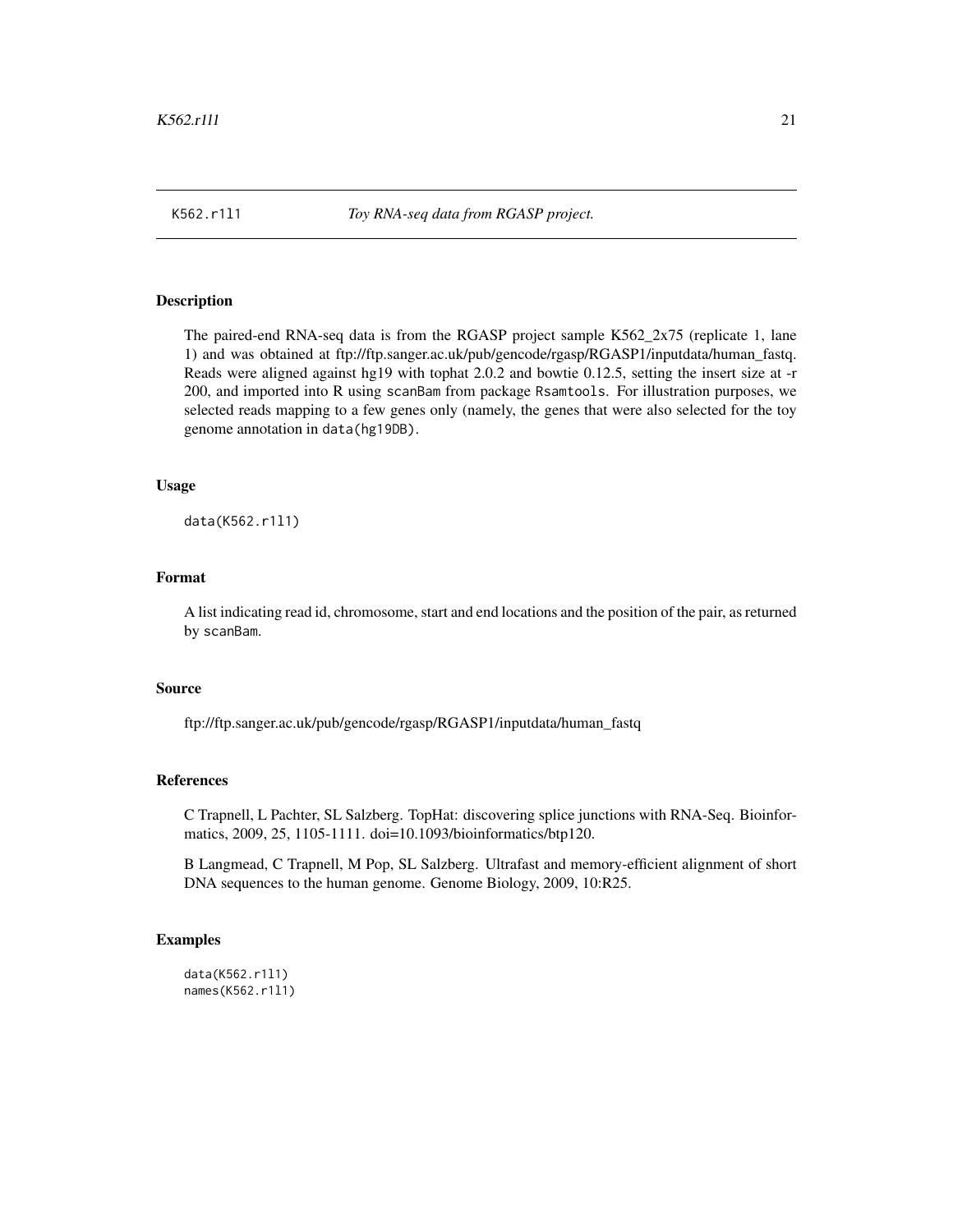<span id="page-21-1"></span><span id="page-21-0"></span>mergeBatches *Merge two ExpressionSet objects by doing quantile normalization and computing partial residuals (i.e. substracting group mean expression in each batch). As currently implemented the method is only valid for balanced designs, e.g. each batch has the same number of samples per group.*

#### **Description**

mergeBatches combines x and y into an ExpressionSet, performs quantile normalization and adjusts for batch effects by subtracting the mean expression in each batch (and then adding the grand mean so that the mean expression per gene is unaltered).

# Usage

mergeBatches(x, y, mc.cores=1)

#### Arguments

| x        | Expression Set object with data from batch 1.                                                                          |
|----------|------------------------------------------------------------------------------------------------------------------------|
| v        | Either ExpressionSet object with data from batch 2, or simulatedSamples<br>object with data from multiple simulations. |
| mc.cores | Number of processors to be used (ignored when y is an Expression Set)                                                  |

#### Value

When y is an ExpressionSet, mergeBatches returns an ExpressionSet with combined expressions. Its featureData contains a variable "batch" indicating the batch that each sample corresponded to.

When y is a simulatedSamples object, mergeBatches is applied to combine x with each dataset in y and a list of ExpressionSet objects is returned.

# Author(s)

David Rossell

```
#Fake data from 2 batches
x \leftarrow \text{matrix}(rnorm(6), nrow=2)colnames(x) <- paste('x',1:3,sep='')
y <- matrix(1+rnorm(6),nrow=2)
colnames(y) <- paste('y',1:3,sep='')
x <- new("ExpressionSet",exprs=x)
y <- new("ExpressionSet",exprs=y)
exprs(x)
exprs(y)
```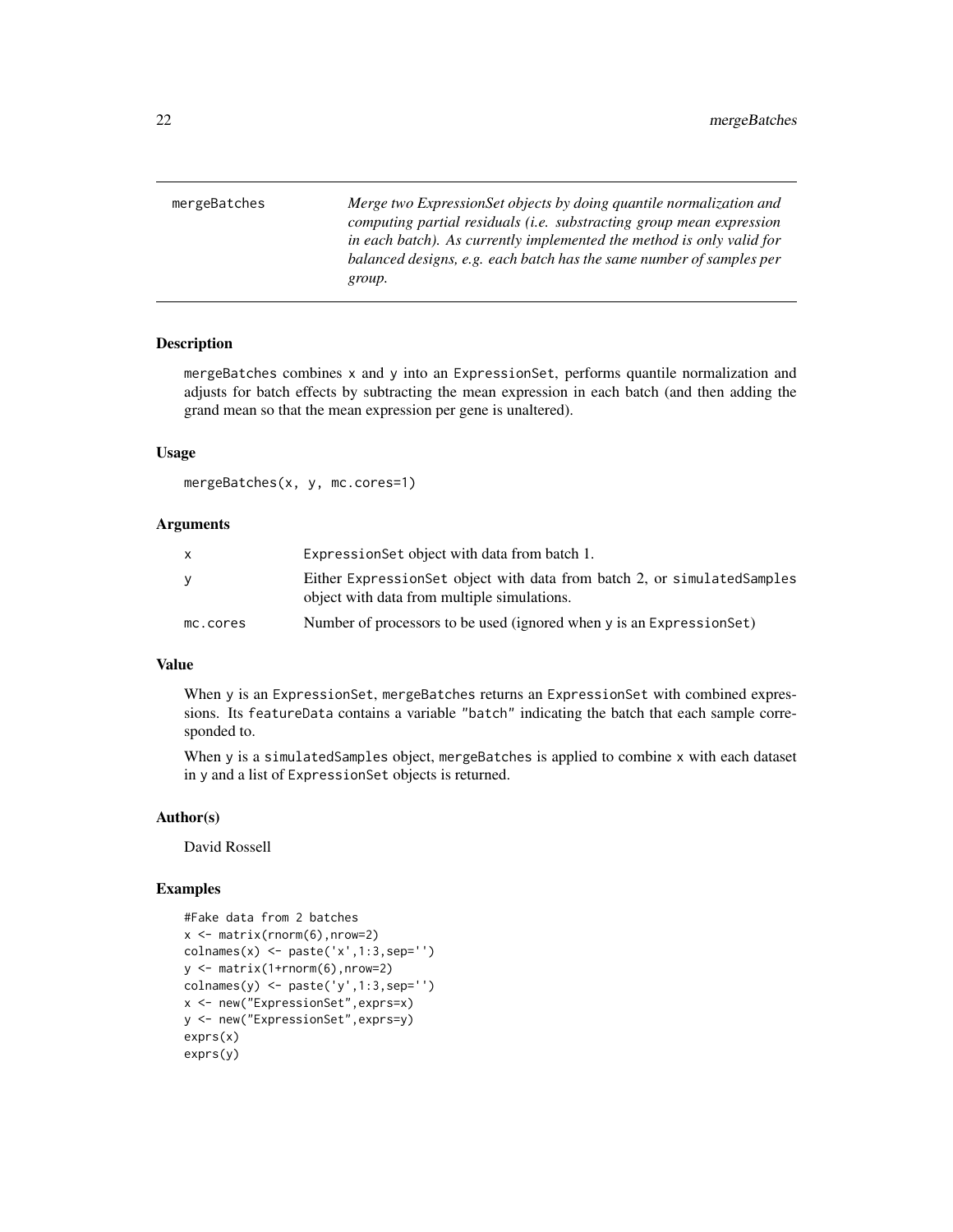#### <span id="page-22-0"></span>mergeExp 23

```
#Merge & adjust
z <- mergeBatches(x,y)
exprs(z)
```
mergeExp *Merge splicing variant expression from multiple samples*

# Description

mergeExp combines the output of calcExp from multiple samples, i.e. multiple ExpressionSet objects, into a single ExpressionSet

# Usage

mergeExp(..., sampleNames, keep=c('transcript','gene\_id','island\_id'))

# Arguments

| $\cdots$    | Expression Set objects to be combined.                                                         |
|-------------|------------------------------------------------------------------------------------------------|
| sampleNames | Character vector indicating the name of each sample. Defaults to 'Sample1',<br>'Sample2', etc. |
| keep        | Variables in the featureData of each individual ExpressionSet to keep in the<br>merged output. |

# Details

mergeExp runs some checks to ensure that object can be combined (e.g. making sure that measurements are obtained on same set of genes), then sorts and formats each input ExpressionSet.

A label with the sample name is appended to variables in the featureData that appear in multiple samples, e.g. variable 'se' reporting standard errors (obtained by setting citype='asymp' in calcExp).

#### Value

Object of class ExpressionSet combining the input ExpressionSets. Its featureData contains the columns indicated in the keep argument, plus a column readCount with the total number of reads mapped to each gene (or gene island, when multiple genes have overlapping exons).

# Author(s)

David Rossell

# See Also

calcExp to obtain an ExpressionSet for an individual sample.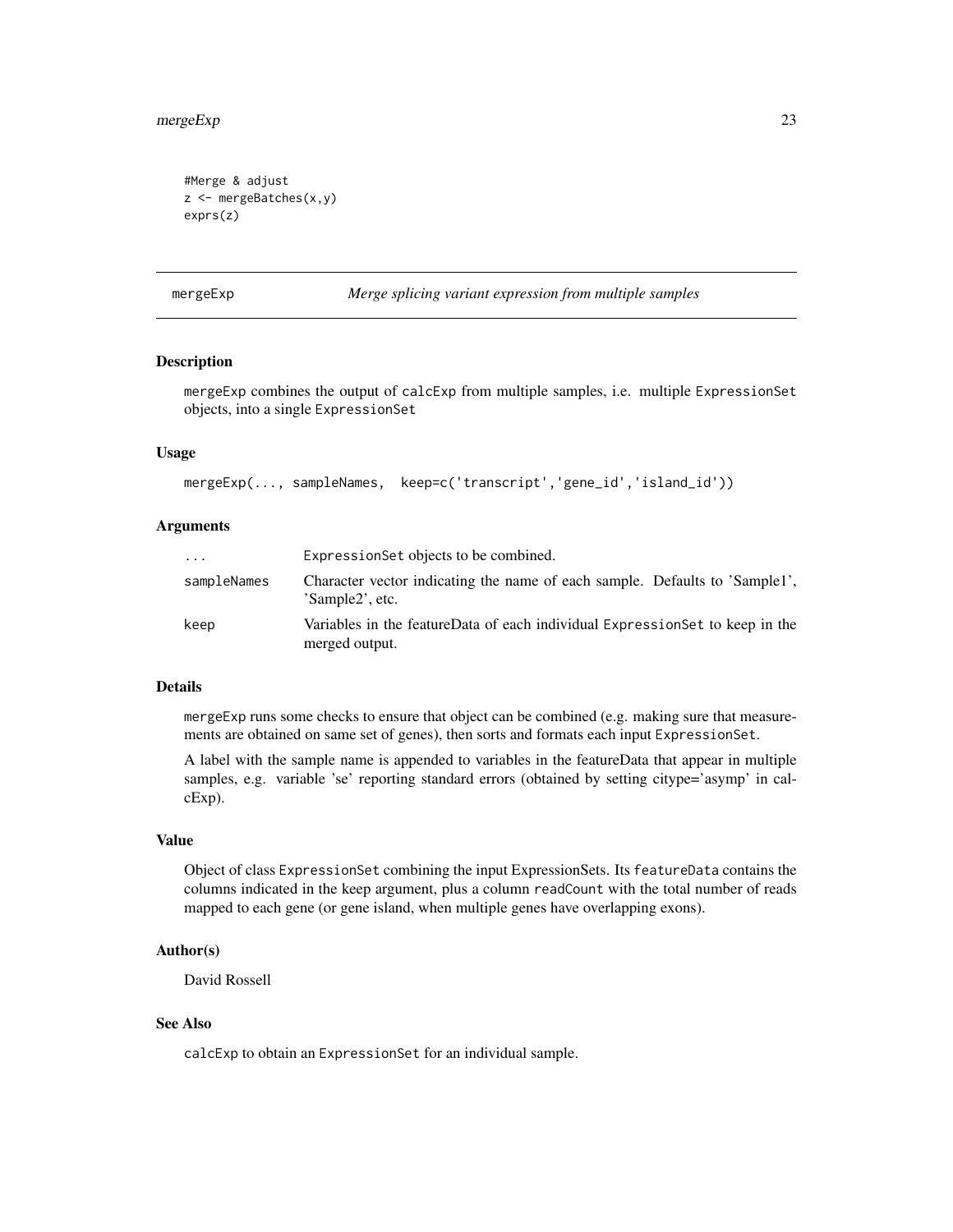24 modelPrior

## Examples

#See example in calcExp

modelPrior *Set prior distribution on expressed splicing variants.*

# Description

Set prior on expressed splicing variants using the genome annotation contained in a knownGenome object.

The prior probability of variants V1,...,Vn being expressed depends on n, on the number of exons in each variant V1,...,Vn and the number of exons in the gene. See the details section.

#### Usage

modelPrior(genomeDB, maxExons=40, smooth=TRUE, verbose=TRUE)

#### Arguments

| genomeDB | Object of class knownGenome                                                                                                                                                                                                                                            |  |
|----------|------------------------------------------------------------------------------------------------------------------------------------------------------------------------------------------------------------------------------------------------------------------------|--|
| maxExons | The prior distribution is estimated for genes with 1 up to maxExons exons.<br>As there are fewer genes with many exons, the prior parameters are estimated<br>poorly. To avoid this common estimate is used for all genes with more than<br>maxExons exons             |  |
| smooth   | If set to TRUE the estimated prior distribution parameters for the number of exons<br>in a gene are smoothed using Generalized Additive Models. This step typically<br>improves the precision of the estimates, and is only applied to genes with 10 or<br>more exons. |  |
| verbose  | Set to TRUE to print progress information.                                                                                                                                                                                                                             |  |

#### **Details**

The goal is to set a prior that takes into account the number of annotated variants for genes with E exons, as well as the number of exons in each variant.

Suppose we have a gene with E exons. Let  $V_1$ ,..., $V_n$  be n variants of interest and let  $|V_1|$ ,..., $|V_n|$ be the corresponding number of exons in each variant. The prior probability of variants V\_1,..., V\_n being expressed is modeled as

 $P(V_1,...,V_n|E) = P(n|E) P(|V_1|E) ... P(|V_n|E)$ 

where  $P(n|E)$  = NegBinom(n; k\_E, r\_E) I(0 < n < 2^E) and  $P(|V_i||E)$  = BetaBinomial(|V\_i|-1; E-1, alpha\_E, beta\_E).

The parameters k\_E, r\_E, alpha\_E, beta\_E depend on E (the number of exons in the gene) and are estimated from the available annotation via maximum likelihood. Parameters are estimated jointly for all genes with E>= maxExons in order to improve the precision.

For smooth==TRUE, alpha\_E and beta\_E are modeled as a smooth function of E by calling gam and setting the smoothing parameter via cross-validation. Estimates for genes with E>=10 are substituted by their smooth versions, which typically helps improve stability in the estimates.

<span id="page-23-0"></span>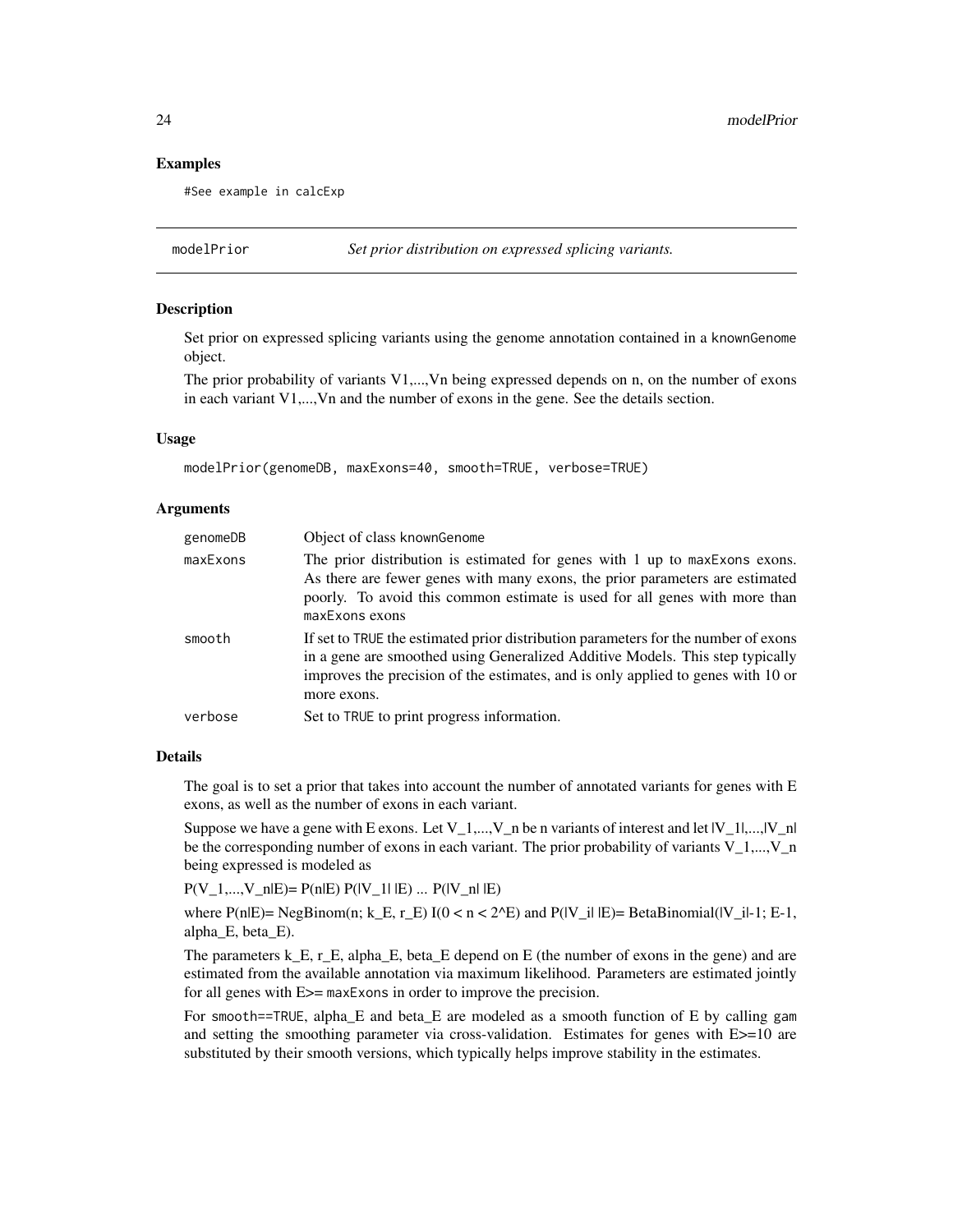# <span id="page-24-0"></span>Value

List with 2 components.

| nvarPrior  | List with prior distribution on the number of expressed variants for genes with<br>1,2,3 exons. Each element contains the truncated Negative Binomial param-<br>eters, observed and predicted frequencies (counting the number of genes with a<br>given number of variants). |
|------------|------------------------------------------------------------------------------------------------------------------------------------------------------------------------------------------------------------------------------------------------------------------------------|
| nexonPrior | List with prior distribution on the number of exons in a variant for genes with<br>1,2,3 exons. Each element contains the Beta-Binomial parameters, observed<br>and predicted frequencies (counting the number of variants with a given number<br>of exons)                  |

# Author(s)

David Rossell, Camille Stephan-Otto Attolini

# Examples

```
data(hg19DB)
mprior <- modelPrior(hg19DB, maxExons=10)
```

```
##Prior on number of expressed variants
##Genes with 2 exons
##mprior$nvarPrior[['2']]
##Genes with 3 exons
##mprior$nvarPrior[['3']]
##Prior on the number of exons in an expressed variant
##Genes with 2 exons
```

```
##mprior$nexonPrior[['2']]
##Genes with 3 exons
##mprior$nexonPrior[['3']]
```
modelPriorAS-class *Class "modelPriorAS"*

# Description

modelPriorAS stores parameters for the prior distribution on all possible alternative splicing configuration (i.e. prior on model space). This information is used for de novo reconstruction of splicing variants.

#### Objects from the Class

Objects are created by function modelPrior.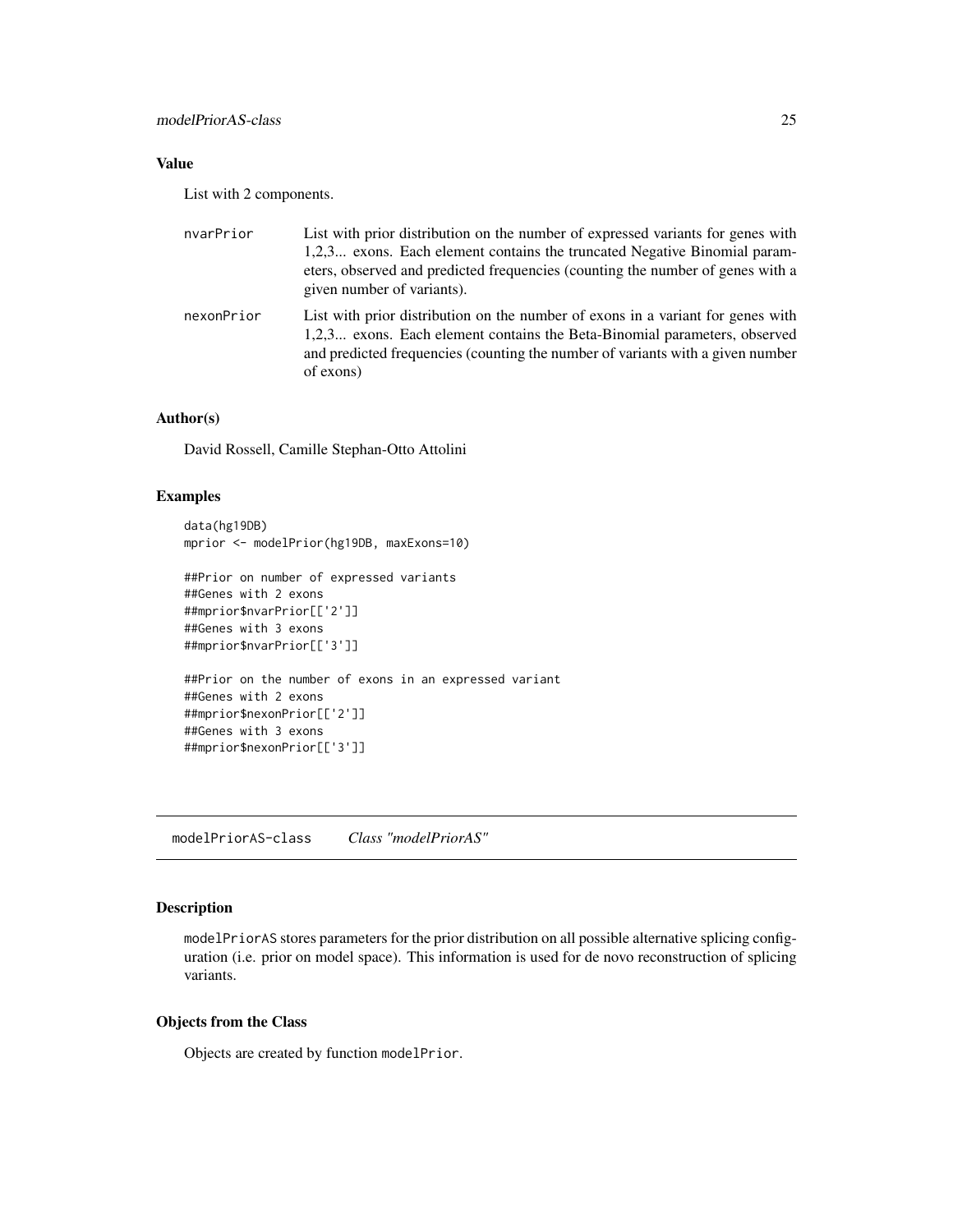- nvarPrior Prior on the number of variants per gene. A list with components "nbpar" containing the parameters of the Negative Binomial distribution, "obs" containing the observed counts and "pred" the Negative Binomial predicted counts.
- nexonPrior Prior on the number of exons in an expressed variant. A list with components "bbpar" containing Beta-Binomial parameters, "obs" containing the observed counts and "pred" the Beta-Binomial predicted counts.

# Methods

show signature(object = "modelPriorAS"): Displays general information about the object.

"[" Selects prior parameters for genes with the specified number of exons

coef Selects a single gene

### Author(s)

David Rossell

#### See Also

[procGenome](#page-34-1) and [createDenovoGenome](#page-34-2) to create modelPriorAS objects.

#### Examples

showClass("modelPriorAS")

pathCounts *Compute exon path counts*

# Description

Compute counts for exon paths visited by aligned reads

# Usage

```
pathCounts(reads, DB, mc.cores = 1, verbose=FALSE)
```
# Arguments

| reads    | Object of class procBam containing aligned reads, as returned by procBam.                                            |  |
|----------|----------------------------------------------------------------------------------------------------------------------|--|
| DB       | Object of class annotated Genome containing either a known or de novo anno-<br>tated genome.                         |  |
| mc.cores | Number of processors to be used for parallel computing. Requires having pack-<br>age multicore installed and loaded. |  |
| verbose  | Set to TRUE to print progress information.                                                                           |  |

# <span id="page-25-0"></span>Slots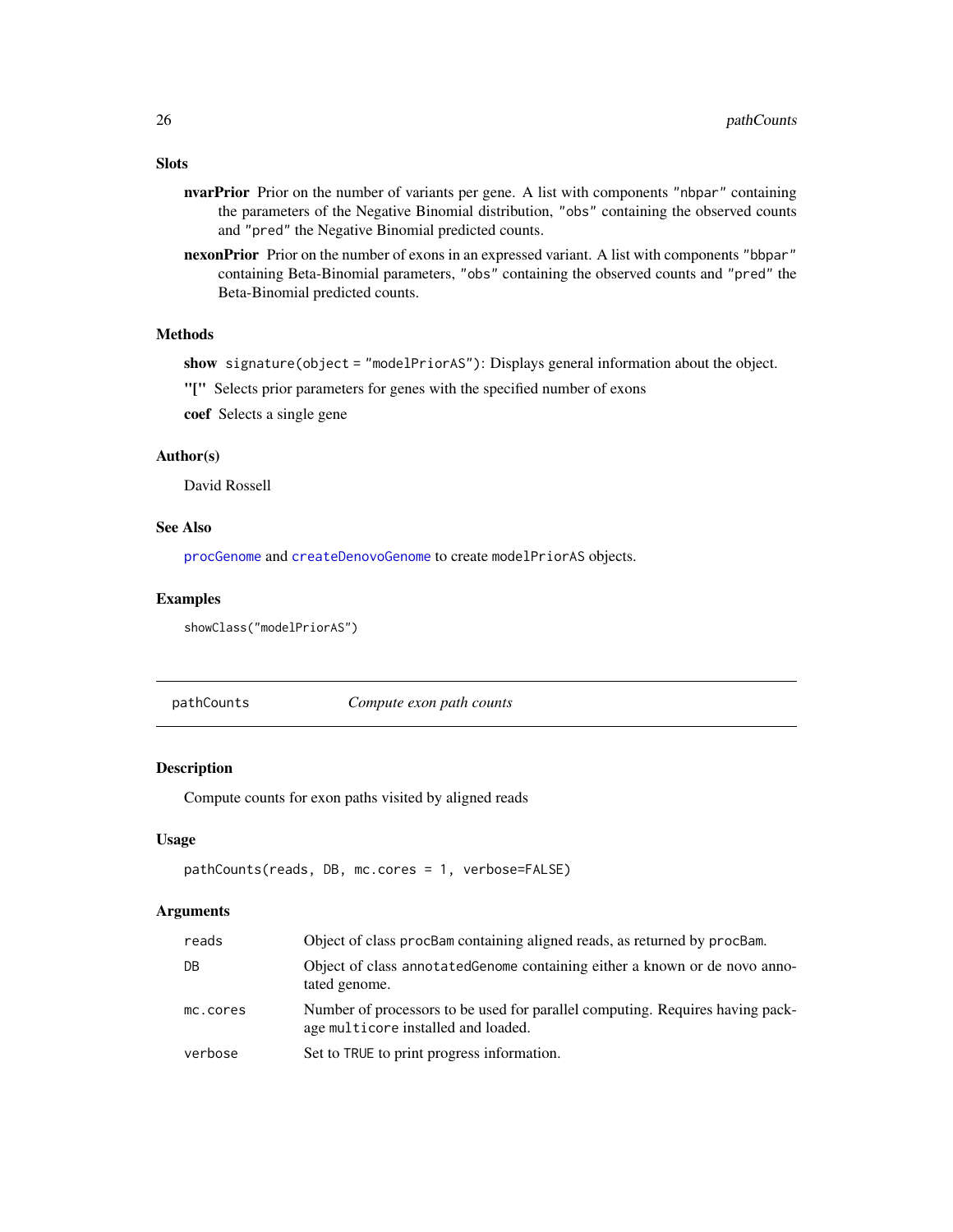# <span id="page-26-0"></span>Value

Named integer vector with counts of exon paths. Names are character strings built as ".exon1.exon2exon3.exon4.", with dashes making the split between exons visited by left and right-end reads correspondingly.

# Methods

- signature(reads='list') Computes counts for exon paths from a list of procBam objects (usually reads processed and split by chromosome).
- signature(reads='procBam') Compute counts for exon paths from a procBam object of processed reads.

# Author(s)

Camille Stephan-Otto Attolini

#### See Also

[procGenome](#page-34-1) to create an annotated genome object, [createDenovoGenome](#page-34-2) to create a de novo annotated genome. See help(getNreads) to get number of fragments mapping to each island.

# Examples

```
##---- Should be DIRECTLY executable !! ----
##-- ==> Define data, use random,
##--or do help(data=index) for the standard data sets.
```
pathCounts-class *Class "pathCounts"*

#### **Description**

Stores exon path counts.

# Objects from the Class

Objects are created with a call to pathCounts.

#### **Slots**

counts List with one element per gene island. For each island, it contains a named vector with exon path counts. The names indicate the visited exons.

For instance, consider that for gene '1' with 2 exons we observe 10 reads in which the left end falls completely in exon 1 and the right end in exon 2. Suppose that for 5 reads the left end bridges exons 1-2 and the right end falls in exon 2. Then  $pc[[1']]$  would contain  $c(10,5)$ and names(pc[['1']]) would contain c(".1-2.",".1.2-2.")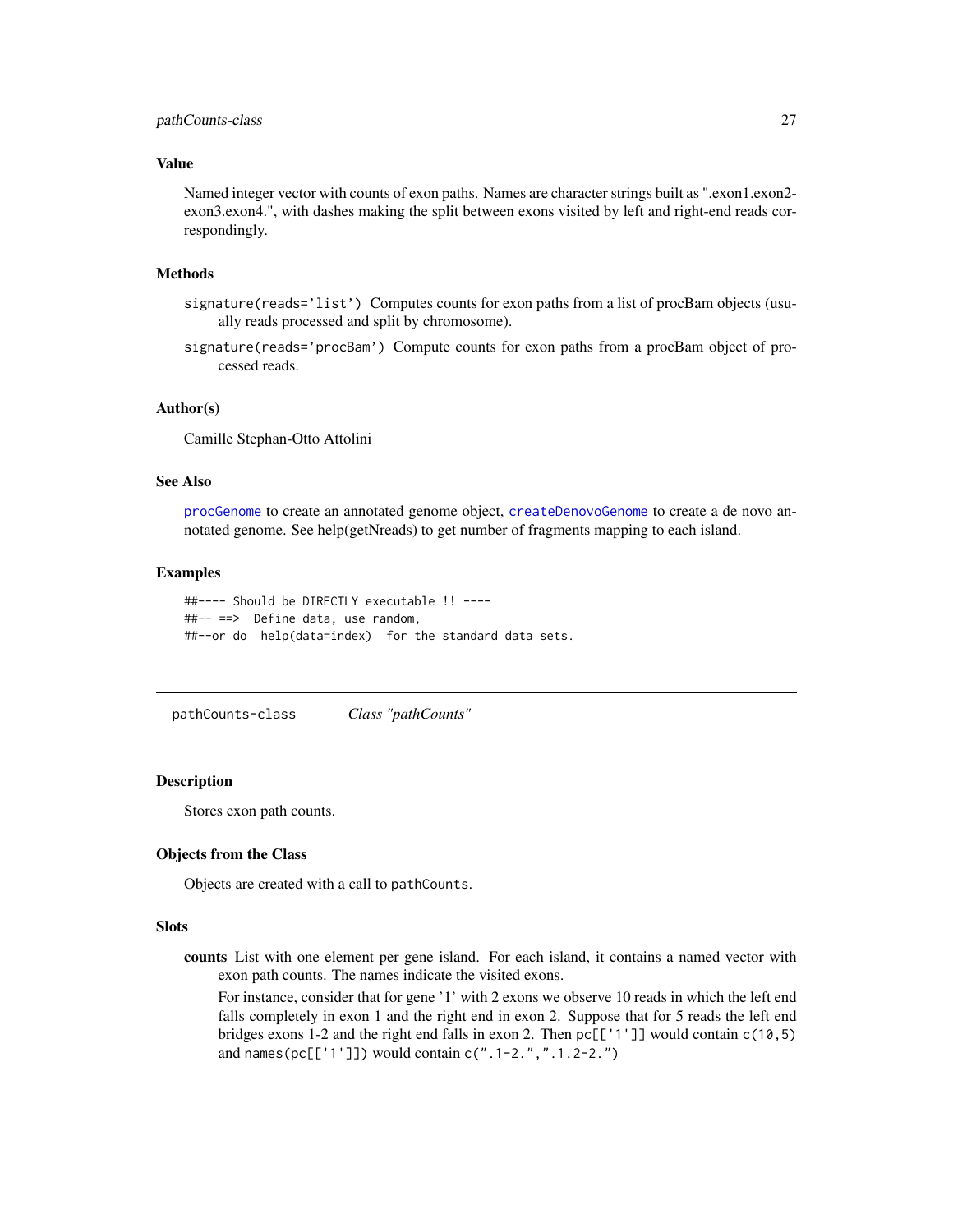- <span id="page-27-0"></span>denovo Logical variable. FALSE indicates that the counts correspond to a known genome (i.e. created with procGenome), and TRUE to a de novo annotated genome (i.e. created with createDenovoGenome).
- stranded Logical variable. TRUE indicates that the path counts were obtained from and RNA-seq experiment where strand information was preserved.

#### Methods

show signature(object = "pathCounts"): Displays general information about the object.

#### Author(s)

Camille Stephan-Otto Attolini

### Examples

showClass("pathCounts")

plot-methods *Plot estimated read start and fragment length distributions.*

#### Description

Plots the estimated fragment length (insert size) distribution and the relative read start distribution (0 indicating transcription start, 1 transcription end). The former checks that the insert size distribution matches that described in the experimental protocol. The latter checks the extent to which reads are non-uniformly distributed (note: casper does NOT assume reads to be uniformly distributed, so a lack of uniformity is not a problem per se).

#### Arguments

| X        | Object of type readDistrs, as returned by getDistrs.                                                                                                |
|----------|-----------------------------------------------------------------------------------------------------------------------------------------------------|
| У        | Set to "fragLength" to plot the estimated insert size ditribution. Set to "readSt"<br>to plot a histogram of the estimated read start distribution. |
| $\cdots$ | Further arguments to be passed on to plot.                                                                                                          |

#### Methods

- signature( $x = "readDistrs", y = "ANY")$  x is an object of type readDistrs, as returned by getDistrs. The plot allows to visualize the fragment length and read start distributions in a given sample.
- signature( $x = "readDistrs")$  x is an object of type readDistrs, as returned by getDistrs. The plot allows to visualize the fragment length and read start distributions in a given sample.
- signature( $x = "readDistrslist", y = "ANY")$  x is an object of type readDistrsList storing fragment length and read start distributions for multiple samples.
- signature(x = "readDistrsList") x is an object of type readDistrsList storing fragment length and read start distributions for multiple samples.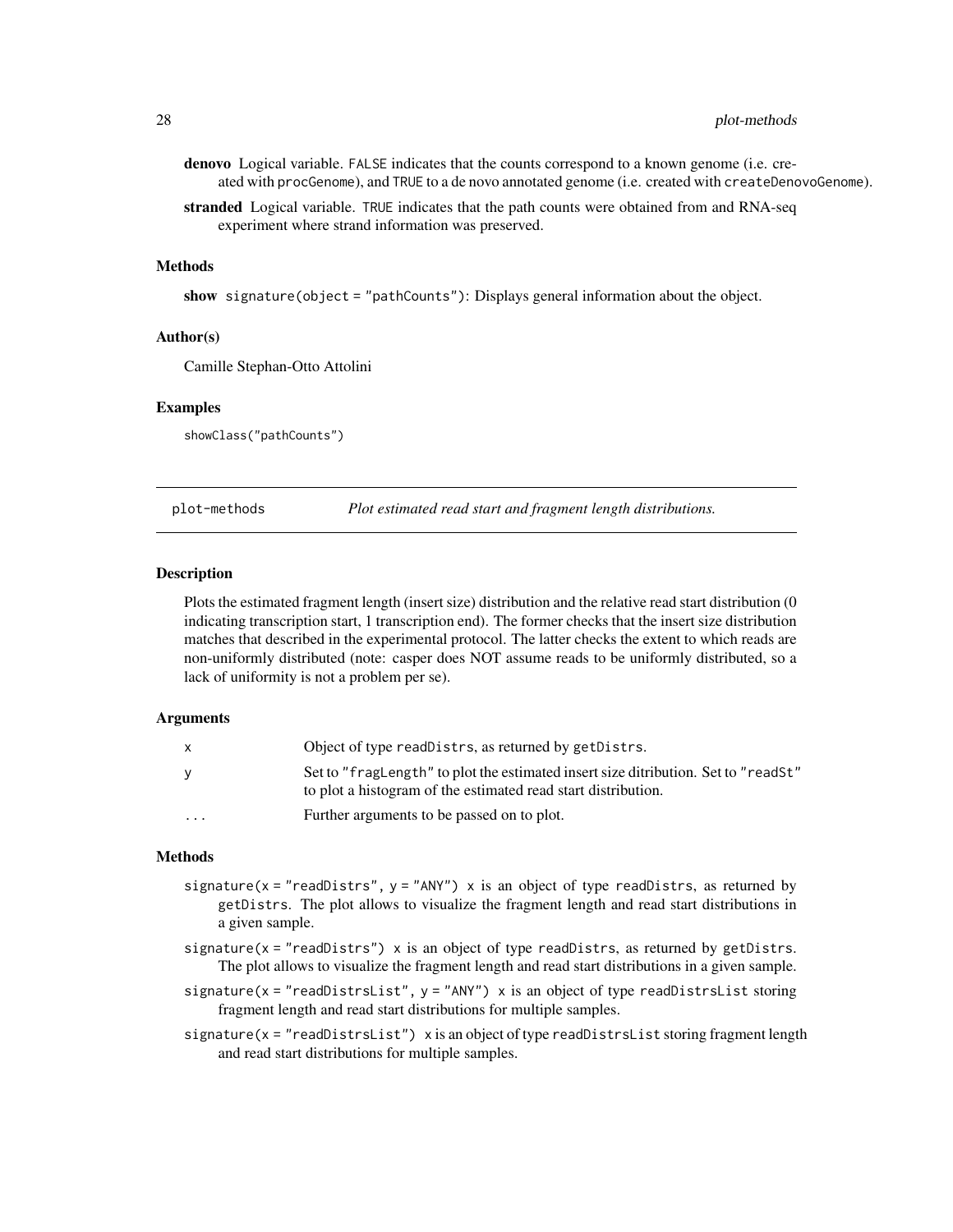#### <span id="page-28-0"></span>plotExpr 29

## Examples

#See getDistrs examples

plotExpr *Plot inferred gene structure and expression.*

#### Description

Plots variants with sufficiently large posterior probability of being expressed along with their (marginal) estimated expression.

#### Usage

```
plotExpr(gene, minProbExpr = 0.5, minExpr = 0.1,xlab = "(kb)", ylab = "", xlim, cex = 1, yaxt = "n", col, ...)
```
# Arguments

| gene        | denovoGeneExpr object containing results for a single gene, as returned by<br>calcDenovo.                                               |  |
|-------------|-----------------------------------------------------------------------------------------------------------------------------------------|--|
| minProbExpr | Variants with marginal posterior probability of expression below minProbExpr<br>are not reported                                        |  |
| minExpr     | Variants with (marginal) estimated expression below minExpr are not reported.<br>Can be useful to remove sequence preference artifacts. |  |
| xlab        | x-axis label, passed on to plot                                                                                                         |  |
| ylab        | y-axis label, passed on to plot                                                                                                         |  |
| xlim        | x-axis limits, passed on to plot                                                                                                        |  |
| cex         | Character expansion, passed on to plot                                                                                                  |  |
| yaxt        | Type of y-axis, passed on to plot                                                                                                       |  |
| col         | Colors for each variant, defaults to rainbow colors. It is possible to specify a<br>single color.                                       |  |
| $\cdot$     | Other arguments to be passed on to plot                                                                                                 |  |

# Details

The marginal posterior probability that a variant is expressed is the sum of the posterior probabilities of all models containing that variant.

The marginal estimated expression is the average expression across all models (including those where the variant has 0 expression) weighted by the posterior probability of each model.

#### Methods

signature(gene = "denovoGeneExpr") gene contains the results from a de novo isoform expression analysis for a single gene, as returned by calcDenovo. When calcDenovo is run on multiple genes simultaneously, the desired gene can be selected using the "[[" operator as usual.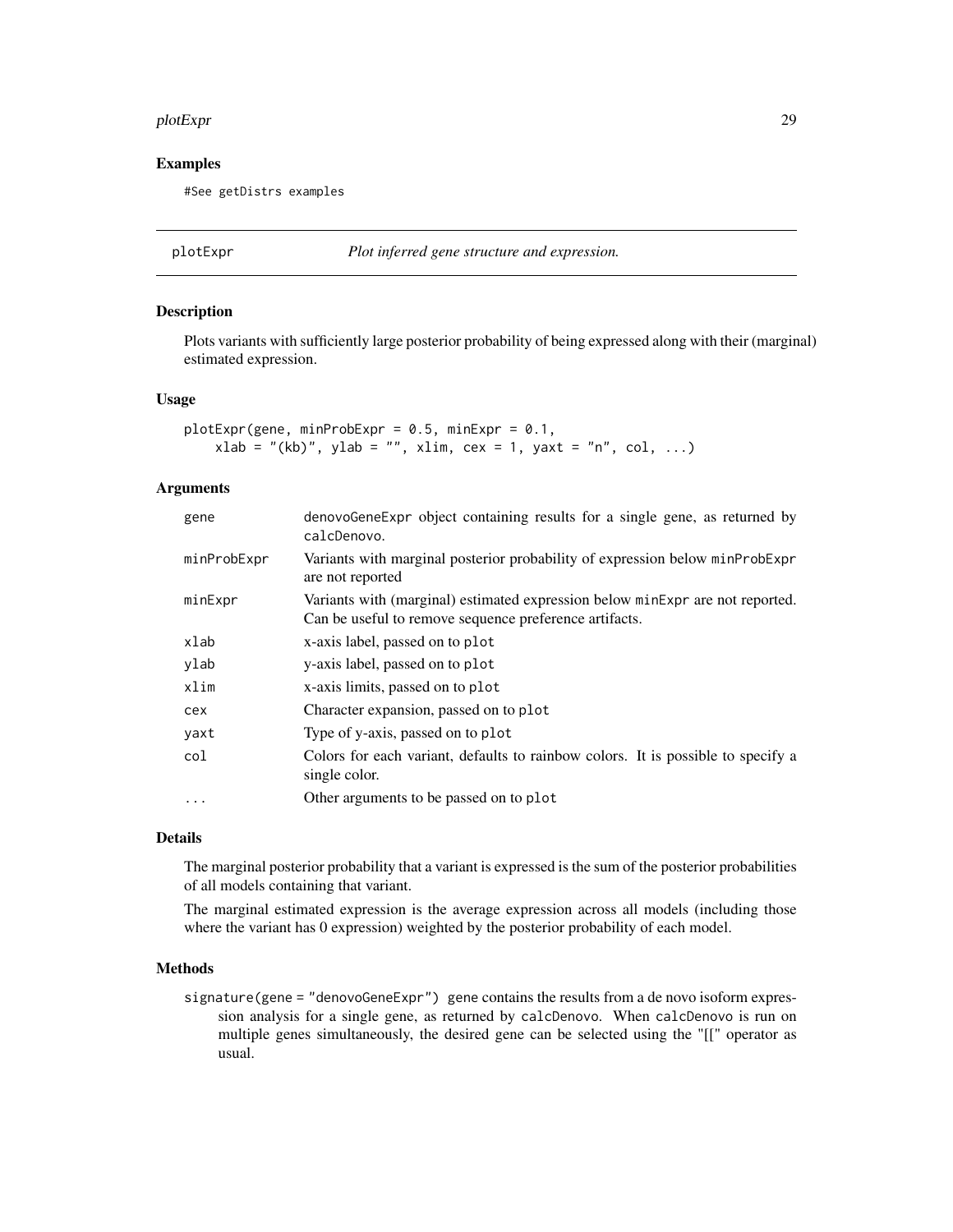# Examples

#See calcDenovo examples

plotPriorAS *Plot prior distribution on set of expressed variants (i.e. the model space).*

# Description

Plots the prior distribution on the number of expressed variants and the number of exons per variant in genes with exons exons (as returned by function modelPrior). The prior distribution is compared to the observed frequencies to check that the assumed distributional forms are reasonable.

# Usage

```
plotPriorAS(object, type="nbVariants", exons=1:9, xlab,
ylab="Probability", col=c("red","blue"))
```
# Arguments

| object | modelPriorAS object with prior distribution on model space.                                                                             |
|--------|-----------------------------------------------------------------------------------------------------------------------------------------|
| type   | Set to "nbVariants" to plot the prior on the number of variants per gene. Set<br>to "nbExons" to plot the prior on the number of exons. |
| exons  | Vector with integers. The plot is only produced with number of exons indicated<br>in exons.                                             |
| xlab   | x-axis label, passed on to plot                                                                                                         |
| ylab   | y-axis label, passed on to plot                                                                                                         |
| col    | Colors for bars showing prior probabilities and frequencies in the known genome                                                         |

#### Methods

signature(object = "modelPriorAS") object contains the prior distribution on the model space, as returned by function modelPrior

# Examples

#See modelPrior examples

<span id="page-29-0"></span>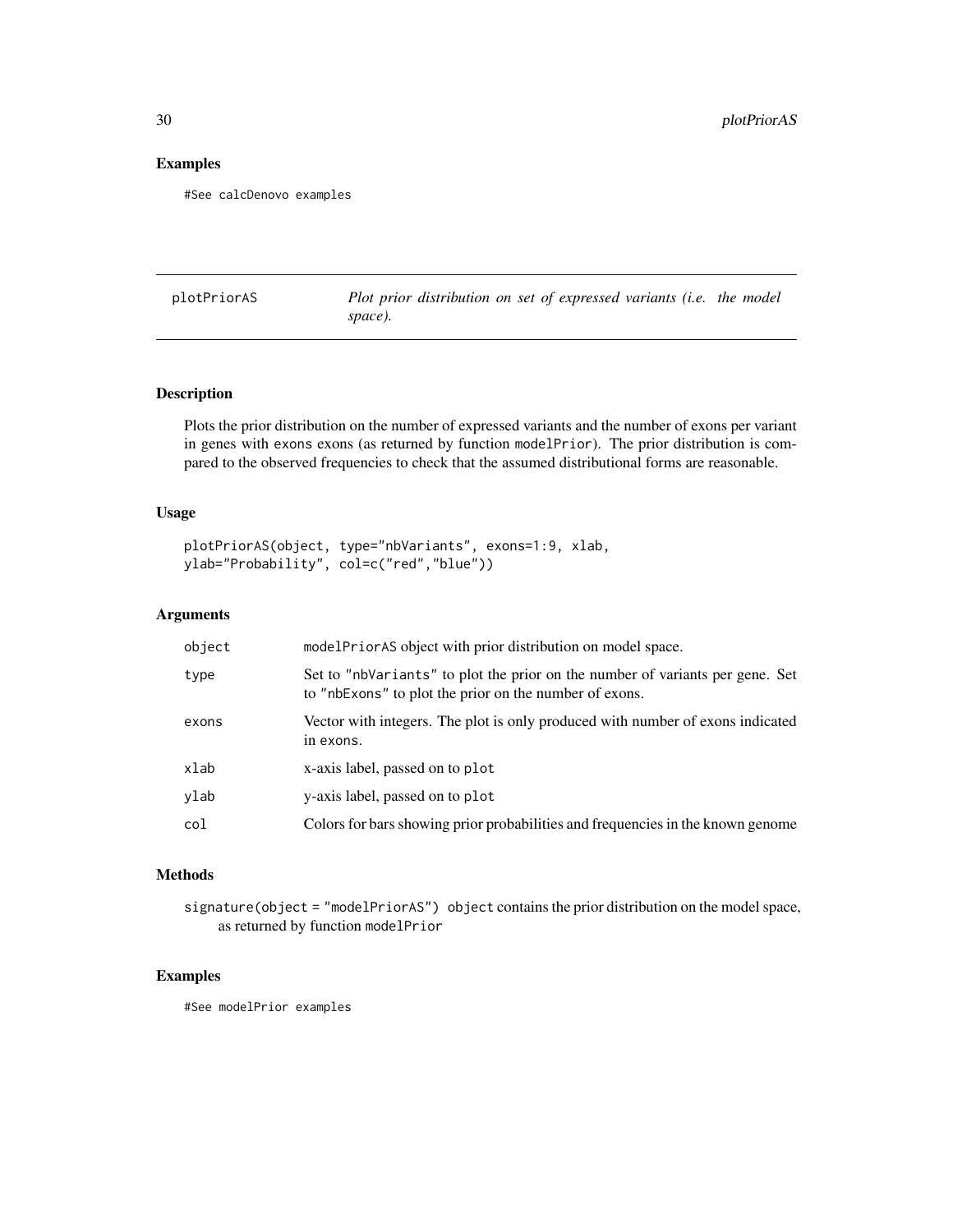<span id="page-30-0"></span>

| probNonEquiv | probNonEquiv performs a Bayesian hypothesis test for equivalence                |
|--------------|---------------------------------------------------------------------------------|
|              | between group means. It returns the posterior probability that $ mu$ .          |
|              | <i>mu2/&gt;logfc.</i> pvalTreat <i>is a wrapper to treat in package limma</i> , |
|              | which returns P-values for the same hypothesis test.                            |

# **Description**

probNonEquiv computes  $v_i = P(|theta_i| > logfc | data)$ , where theta<sub>i</sub> is the difference between group means for gene i. This posterior probability is based on the NNGCV model from package EBarrays, which has a formulation similar to limma in an empirical Bayes framework. Notice that the null hypothesis here is that ltheta\_i|<logfc, e.g. isoforms with small fold changes are regarded as uninteresting.

Subsequent differential expression calls are based on selecting large  $v_i$ . For instance, selecting  $v_i$ >= 0.95 guarantees that the posterior expected false discovery proportion (a Bayesian FDR analog) is below 0.05.

#### Usage

```
probNonEquiv(x, groups, logfc = log(2), minCount, method = "plugin", mc.corees=1)
```
pvalTreat(x, groups,  $logfc = log(2)$ , minCount, p.adjust.method='none', mc.cores = 1)

#### Arguments

| $\mathsf{x}$    | ExpressionSet containing expression levels, or list of ExpressionSets                                                                                     |
|-----------------|-----------------------------------------------------------------------------------------------------------------------------------------------------------|
| groups          | Variable in fData $(x)$ indicating the two groups to compare (the case with more<br>than 2 groups is not implemented).                                    |
| logfc           | Biologically relevant threshold for the log fold change, <i>i.e.</i> difference between<br>groups means in log-scale                                      |
| minCount        | If specified, probabilities are only computed for rows with $\text{Data}(x)$ freadCount<br>$>= minCount$                                                  |
| method          | Set to 'exact' for exact posterior probabilities (slower), 'plugin' for plug-in<br>approximation (much faster). Typically both give very similar results. |
| mc.cores        | Number of parallel processors to use. Ignored unless $x$ is a list.                                                                                       |
| p.adjust.method |                                                                                                                                                           |
|                 | D value adjustment mathed necessary to n adjust                                                                                                           |

P-value adjustment method, passed on to p.adjust

#### Value

If x is a single ExpressionSet, probNonEquiv returns a vector with posterior probabilities (NA for rows with less than minCount reads). pvalTreat returns TREAT P-values instead.

If  $x$  is a list of Expression Set, the function is applied to each element separately and results are returned as columns in the output matrix.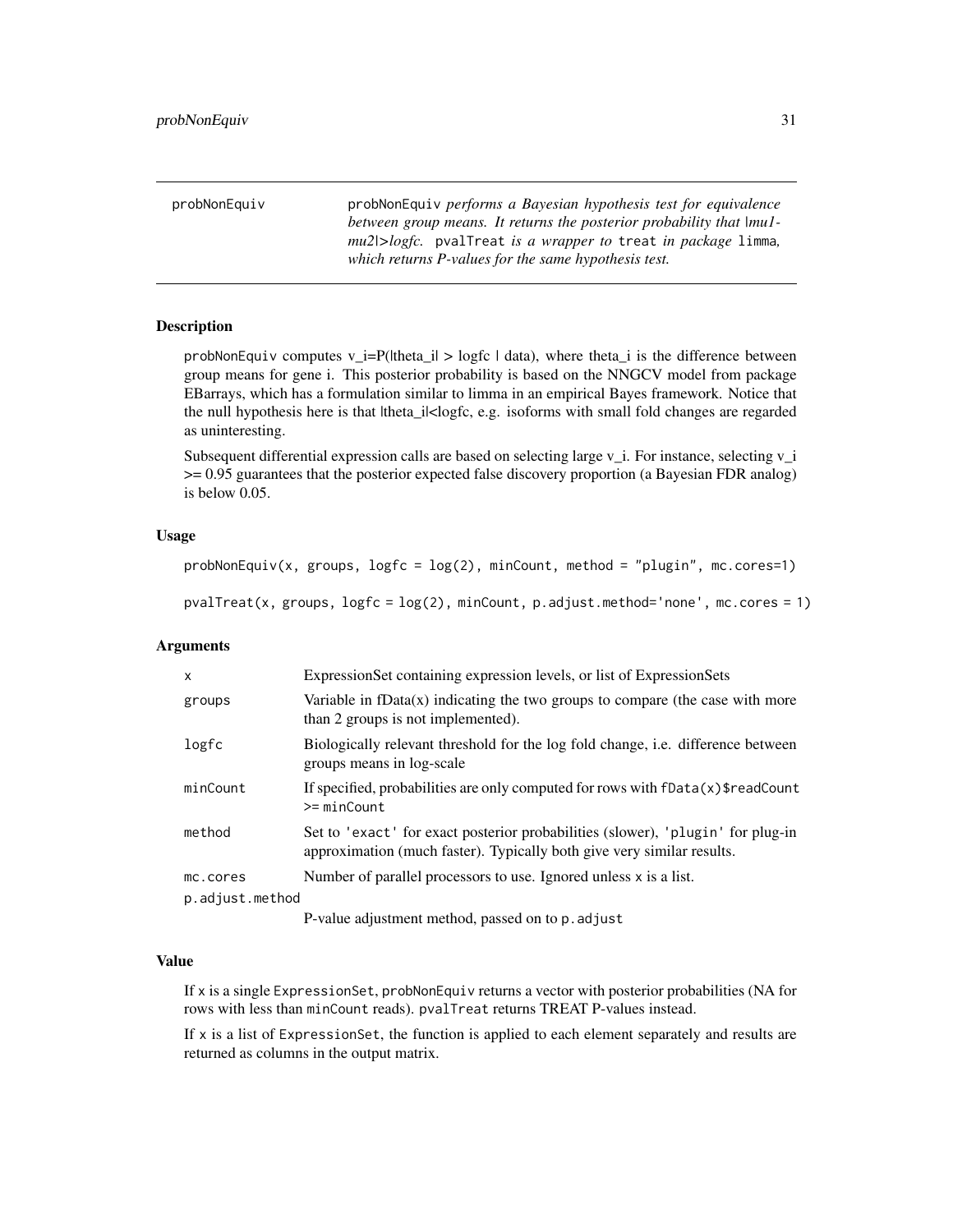## <span id="page-31-0"></span>Author(s)

Victor Pena, David Rossell

# References

Rossell D, Stephan-Otto Attolini C, Kroiss M, Stocker A. Quantifying Alternative Splicing from Paired-End RNA-sequencing data. Annals of Applied Statistics, 8(1):309-330

McCarthy DJ, Smyth GK. Testing significance relative to a fold-change threshold is a TREAT. Bioinformatics, 25(6):765-771

#### See Also

treat in package limma, p.adjust

# Examples

```
#Simulate toy data
p \le -50; n \le -10x <- matrix(rnorm(p*2*n),nrow=p)
x[(p-10):p,1:n] \le x[(p-10):p,1:n] + 1.5x <- new("ExpressionSet",exprs=x)
x$group <- rep(c('group1','group2'),each=n)
#Posterior probabilities
pp <- probNonEquiv(x, groups='group', logfc=0.5)
d \leq rowMeans(exps(x[,1:n])) - rowMeans(exps(x[,-1:-n]))plot(d,pp,xlab='Observed log-FC')
abline(v=c(-.5,.5))
#Check false positives
truth <- rep(c(FALSE,TRUE),c(p-11,11))
getRoc(truth, pp>.9)
getRoc(truth, pp>.5)
```
procBam *Process BAM object*

#### Description

Process paired-end data stored in BAM object generated by scanBam. Outputs GRanges objects for reads and junctions.

#### Usage

```
procBam(bam, stranded=FALSE, seed=as.integer(1), verbose=FALSE, rname='null',
keep.junx=FALSE, keep.flag=FALSE, ispaired=TRUE,...)
```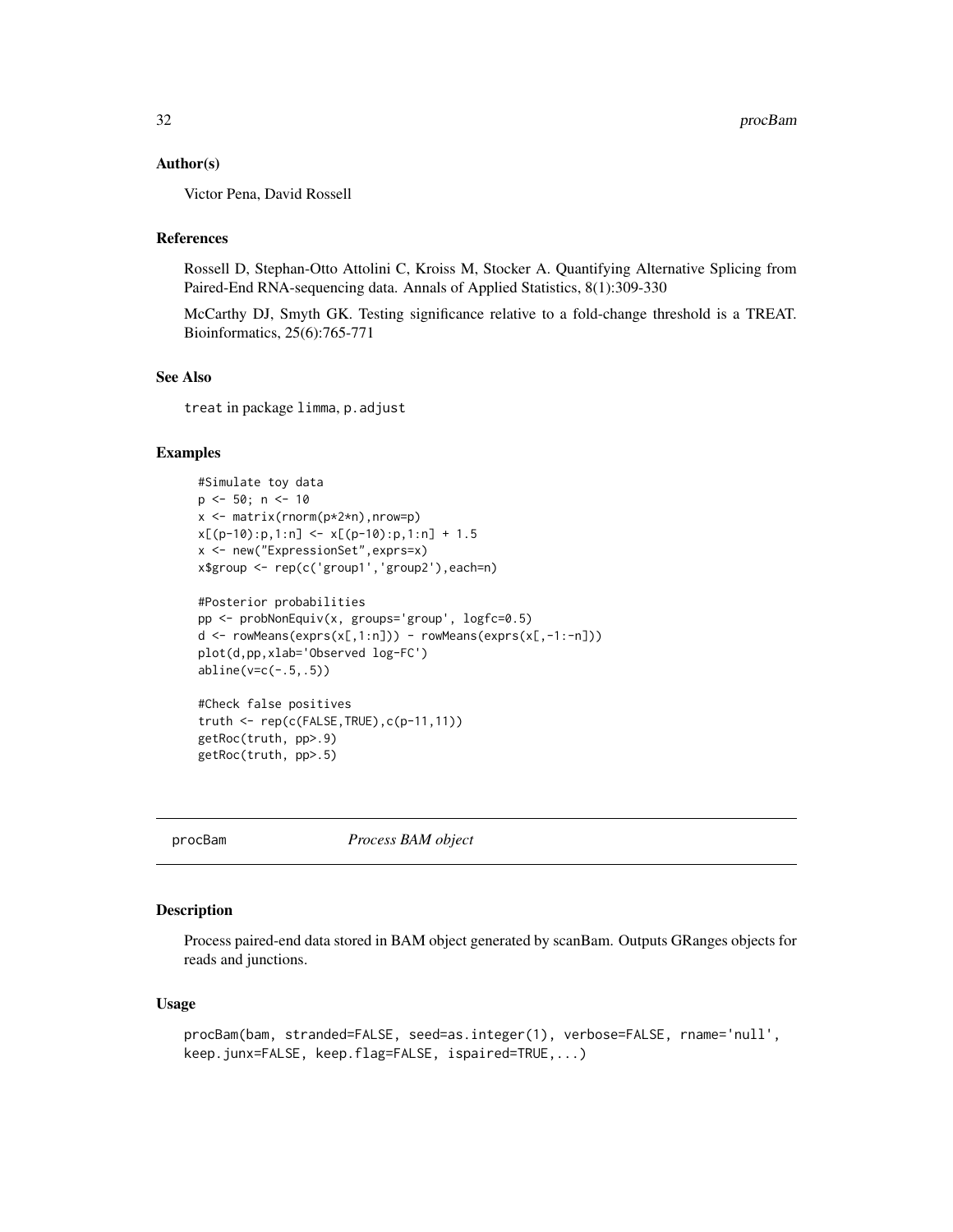#### procBam 33

#### Arguments

| bam       | BAM object generated by scanBam                                                                |
|-----------|------------------------------------------------------------------------------------------------|
| stranded  | Set to TRUE to indicate that the RNA-seq experiment preserved the strand infor-<br>mation.     |
| seed      | Seed for random number generator                                                               |
| verbose   | Set to TRUE to print progress information.                                                     |
| rname     | Chromosome to process be combined with the which argument in the scanBam<br>function           |
| keep.junx | Option to store junction information. Only useful for finding denovo exons and<br>transcripts. |
| keep.flag | Option to store aligment flag information.                                                     |
| ispaired  | Set to TRUE is reads are paired.                                                               |
| $\ddotsc$ | Other arguments                                                                                |

# Details

In case of multihits with same start position for both reads but different insertions/deletions patterns only one alignment is chosen at random.

# Value

An object of class procBam containing reads with both ends correctly aligned and split according to the corresponding CIGAR. Unique identifiers by fragment are stored. Junctions spanned by reads are also stored in GRanges object if the argument \'keep.junx\' is set to TRUE.

# Methods

signature(bam='list',stranded='logical',seed='integer',verbose='logical',rname='character',keep.jun Process paired-end data stored in BAM object generated by scanBam. Outputs GRanges objects for reads and (optionally) junctions.

#### Author(s)

Camille Stephan-Otto Attolini

#### See Also

scanBam from package Rsamtools, help("procBam-class"), getReads.

#### Examples

##See example in calcExp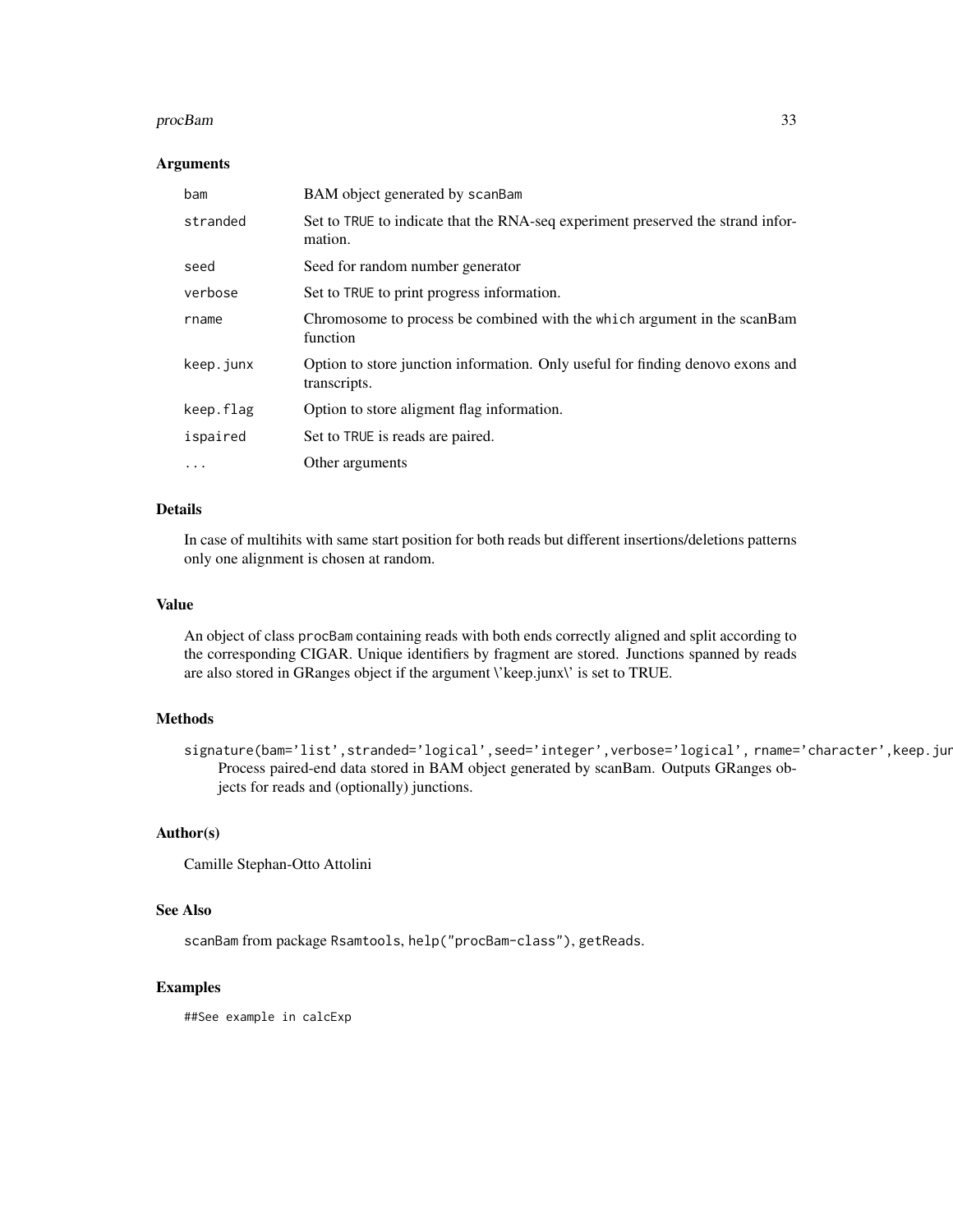<span id="page-33-0"></span>

#### Description

Stores processed bam files in a RangedData format. Each read is split into disjoint ranges according to its cigar code.

#### Objects from the Class

Objects are created with a call to procBam.

#### **Slots**

- pbam GRanges indicating chromosome, start and end of each disjoint range. The pair id and read id within the pair are also stored.
- junx GRanges indicating chromosome, start and end of junctions spanned by reads.
- stranded Logical variable. TRUE indicates that the reads were obtained from and RNA-seq experiment where strand information was preserved. In the case of stranded experiments:
- plus GRanges indicating chromosome, start and end of each disjoint range for fragments originated from the positive strand. The pair id and read id within the pair are also stored.
- minus GRanges indicating chromosome, start and end of each disjoint range for fragments originated from the negative strand. The pair id and read id within the pair are also stored.
- pjunx GRanges indicating chromosome, start and end of junctions spanned by reads originated from the positive strand.
- mjunx GRanges indicating chromosome, start and end of junctions spanned by reads originated from the negative strand.

#### Methods

show signature(object = "procBam"): Displays general information about the object.

**getReads** signature( $x = "procBam")$ : Extracts the aligned reads stored in x.

# Author(s)

Camille Stephan-Otto Attolini, David Rossell

#### See Also

getReads

#### Examples

showClass("procBam")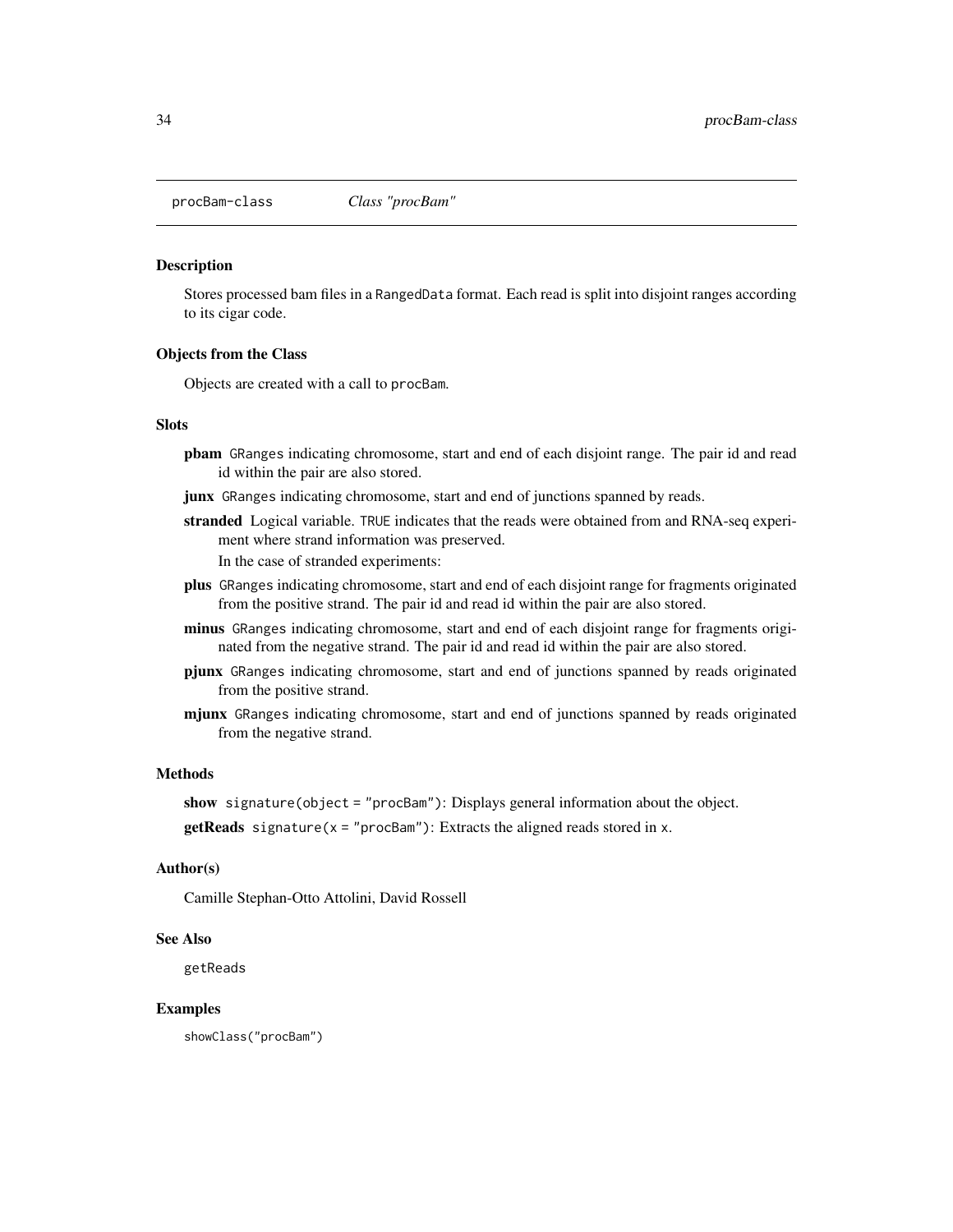<span id="page-34-1"></span><span id="page-34-0"></span>procGenome *Create an annotatedGenome object that stores information about genes and transcripts*

# <span id="page-34-2"></span>Description

procGenome processes annotations for a given transcriptome, either from a TxDb object created by GenomicFeatures package (e.g. from UCSC) or from a user-provided GRanges object (e.g. by importing a gtf file).

createDenovoGenome creates a de novo annotated genome by combining UCSC annotations and observed RNA-seq data.

#### Usage

procGenome(genDB, genome, mc.cores=1, verbose=TRUE)

createDenovoGenome(reads, DB, minLinks=2, maxLinkDist=1e+05, maxDist=1000, minConn=2, minJunx=3, minLen=12, mc.cores=1)

| genDB       | Either a TxDb object with annotations (e.g. from UCSC or a gtf file or a GRanges<br>object as returned by import from rtracklayer package). See details. |
|-------------|----------------------------------------------------------------------------------------------------------------------------------------------------------|
| genome      | Character indicating genome version (e.g. "hg19", "dm3")                                                                                                 |
| mc.cores    | Number of cores to use in parallel processing (multicore package required)                                                                               |
| verbose     | Set to TRUE to print progress information                                                                                                                |
| DB          | annotatedGenome object, as returned by procGenome                                                                                                        |
| minLinks    | Minimum number of reads joining two exons to merge their corresponding<br>genes                                                                          |
| maxLinkDist | Maximum distance between two exons to merge their correspondin genes. A<br>value of 0 disables this option.                                              |
| maxDist     | Maximum distance between two exons with reads joining them to merge their<br>corresponding genes.                                                        |
| minConn     | Minimum number of fragments connecting a new exon to an annotated one to<br>add to denovo genome.                                                        |
| minJunx     | Minimum number of junctions needed to redefine an annotated exon's end or<br>start.                                                                      |
| minLen      | Minimum length of a junction to consider as a putative intron.                                                                                           |
| reads       | Processed reads stored in a RangedData, as returned by procBam                                                                                           |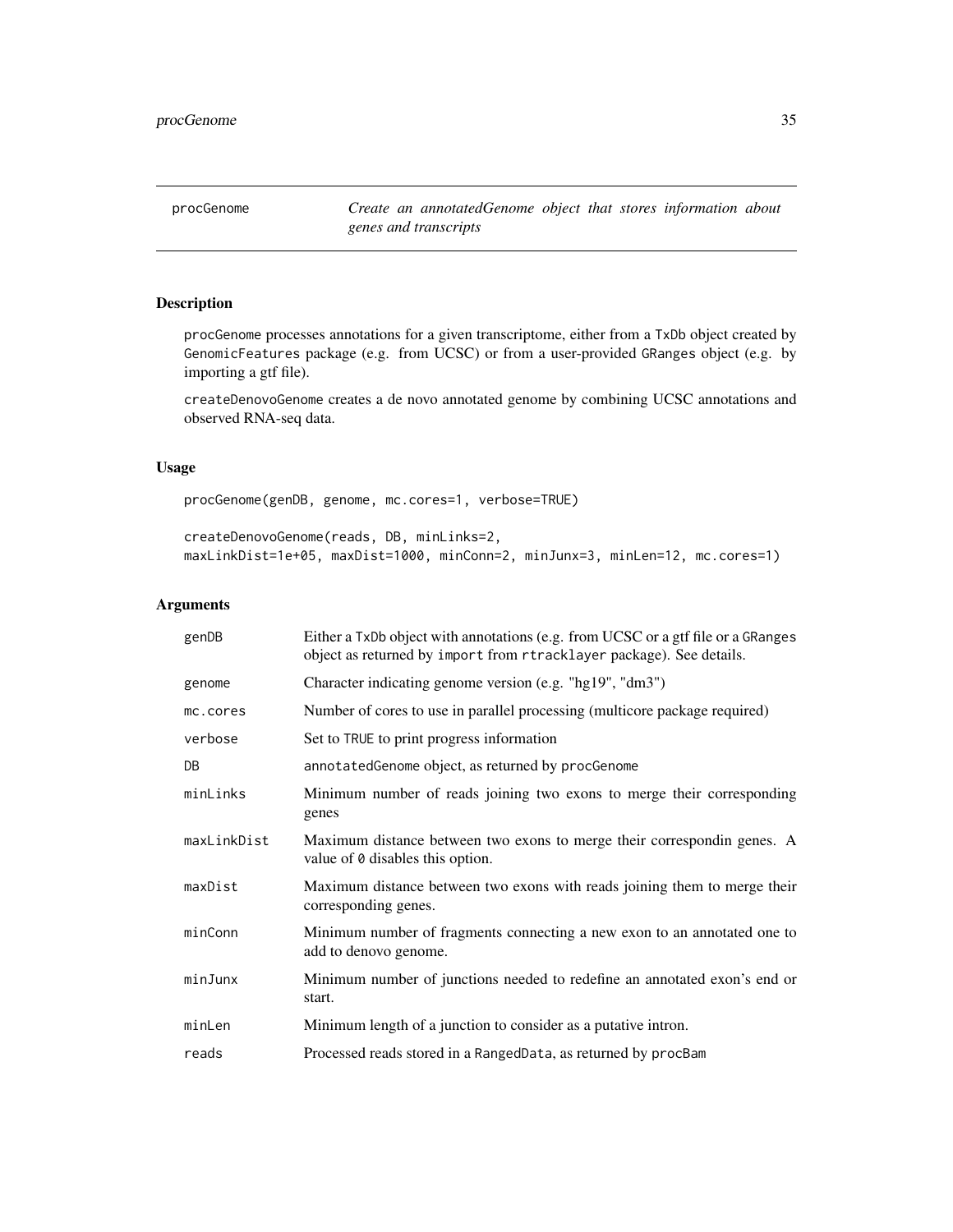#### Details

These functions create the annotation objects that are needed for subsequent functions. Typically these objects are created only once for a set of samples.

If interested in quantifying expression for known transcripts only, one would typically use procGenome with a TxDb from the usual Bioconductor annotations, e.g. genDB<-makeTxDbFromUCSC(genome="hg19",tablename="ref or imported from a gtf file e.g. genDB<-makeTxDbFromGFF('transcripts.gft',format='gtf'). GRanges object (e.g. genDB <- import('transcripts.gtf')). Package GenomicFeatures contains more info about how to create TxDb objects. Alternatively, one can provide annotations as a GRanges object whith is returned when importing a gtf file with function import (package rtracklayer).

The output from procGenome can be used in combination with wrapKnown, which quantifies expression for a set of known transcripts, or wrapDenovo, which uses Bayesian model selection methods to assess which transcripts are truly expressed. When using wrapDenovo, you should create a single annotatedGenome object that combines information from all samples (e.g. from a gtf file produced by running your favorite isoform prediction software jointly on all samples), as this increases the power to detect new exons and isoforms.

#### Value

Object of class annotatedGenome.

# Methods

- signature(genDB = "transcriptDb") genDB is usually obtained with a call to makeTxDbFromUCSC (package GenomicFeatures), e.g. genDB<-makeTxDbFromUCSC(genome="hg19", tablename="refGene")
- signature(genDB = "GRanges") genDB stores information about all transcripts and their respective exons. Chromosome, start, end and strand are stored as usual in GRanges objects. genDB must have a column named "type" taking the value "transcript" for rows corresponding to transcript and "exon" for rows corresponding to exons. It must also store transcript and gene ids. For instance, Cufflinks RABT module creates a gtf file with information formatted in this manner for known and de novo predicted isoforms.

#### Author(s)

Camille Stephan-Otto Attolini

# See Also

See annotatedGenome-class for a description of the class. See methods transcripts to extract exons in each transcript, getIsland to obtain the island id corresponding to a given transcript id See splitGenomeByLength for splitting an annotatedGenome according to gene length.

- ## Known transcripts from Bioconductor annotations
- ## library(TxDb.Hsapiens.UCSC.hg19.knownGene)
- ## hg19DB <- procGenome(TxDb.Hsapiens.UCSC.hg19.knownGene, genome='hg19')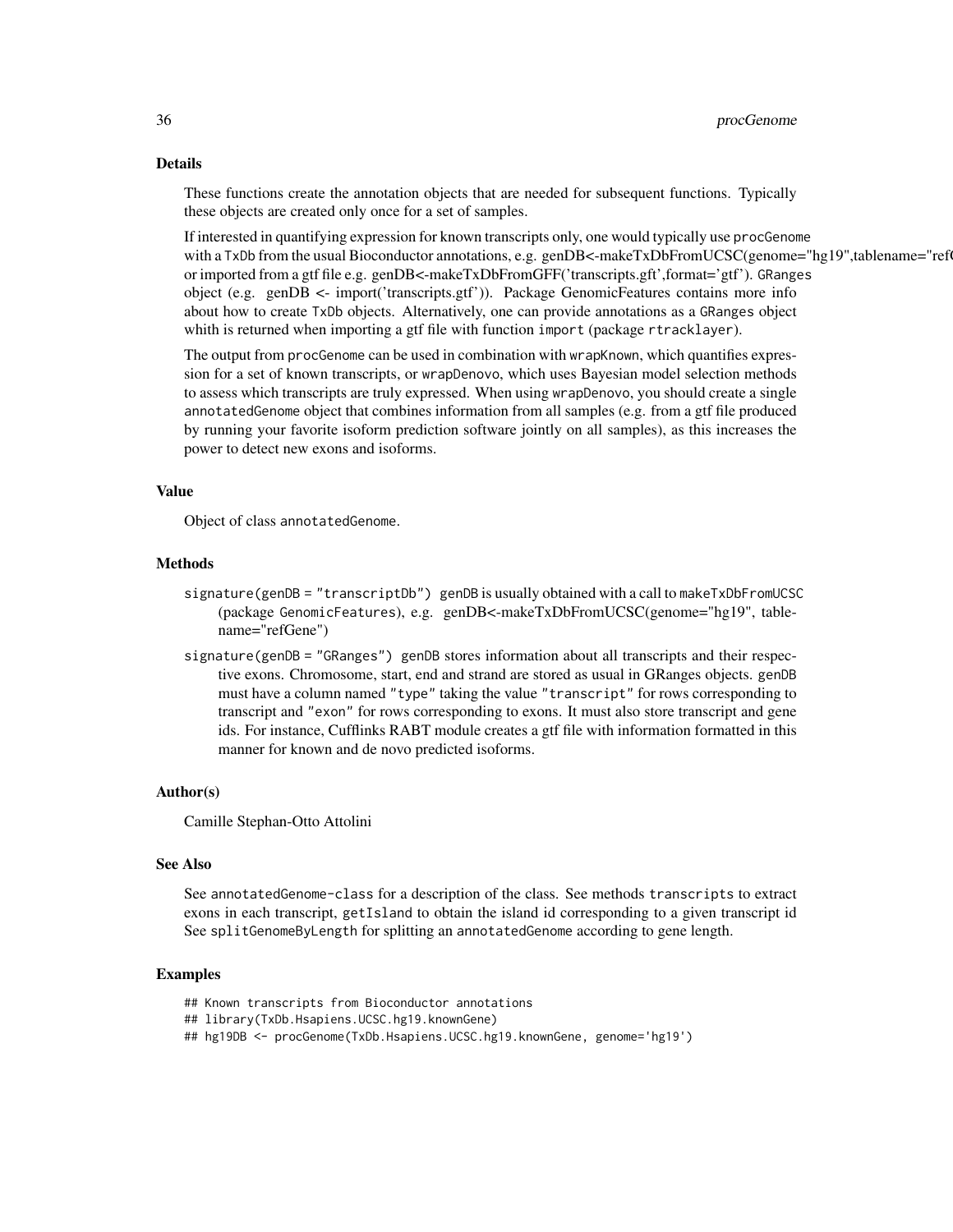# <span id="page-36-0"></span>qqnormGenomeWide 37

```
## Alternative using makeTxDbFromUCSC
## genDB<-makeTxDbFromUCSC(genome="hg19", tablename="refGene")
## hg19DB <- procGenome(genDB, "hg19")
## Alternative importing .gtf file
## genDB.Cuff <- import('transcripts.gtf')
## hg19DB.Cuff <- procGenome(genDB.Cuff, genome='hg19')
```
qqnormGenomeWide *Genome-wide qq-normal and qq-gamma plots*

#### Description

qqnormGenomeWide overlays quantile-quantile normal plots (qqnorm) for a series of genes (rows in the input matrix), to provide an overall assessment of Normality. Similarly, qqgammaGenomeWide overlays quantile-quantile gamma plots.

Note that the theoretical quantiles for z-scores under a Normal are the same for all genes, but the gamma theoretical quantiles depend on the Gamma parameter estimates for each gene and hence the theoretical quantiles are different for each gene (resulting in different x-values in each qq-plot)

# Usage

```
qqnormGenomeWide(x, ngenes=min(1000, nrow(x)), ...)
qqgammaGenomeWide(x, ngenes=min(1000, nrow(x)), ...)
```
#### Arguments

| X      | Expression Set, matrix or data. frame with genes/isoforms in rows |
|--------|-------------------------------------------------------------------|
| ngenes | A ganorm plot is produced for the first ngenes rows in x          |
| .      | Other arguments to be passed on to codeplot                       |

#### Value

Produces a figure overlaying qq-normal or qq-gamma plots for ngenes comparing observed vs. theoretical quantiles

#### Author(s)

David Rossell

```
mu < - rnorm(100)x \le - matrix(rnorm(100*5,mu),ncol=5)
```

```
qqnormGenomeWide(x)
qqgammaGenomeWide(exp(x))
```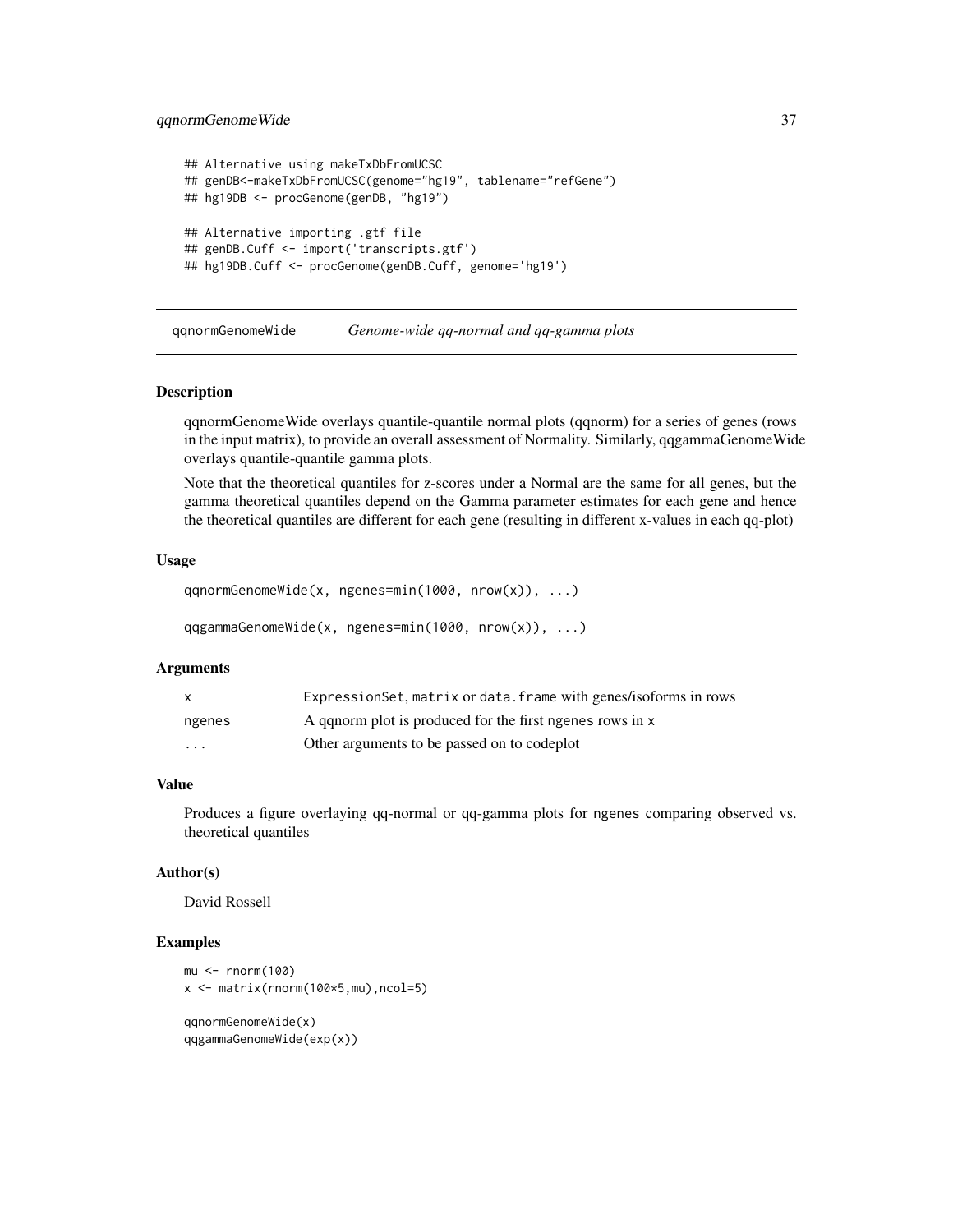<span id="page-37-0"></span>

# Description

Perform quantile normalization on the columns of a matrix or ExpressionSet

#### Usage

quantileNorm(x)

# Arguments

x ExpressionSet or matrix

# Value

Returns x with quantile normalized columns

# Author(s)

David Rossell

# Examples

```
x \le - \text{cbind}(rnorm(1000), rnorm(1000, 2, 4))boxplot(x)
```

```
xnorm \leftarrow quantileNorm(x)boxplot(xnorm)
```
relexprByGene *Compute relative expressions within each gene*

# Description

Transforms relative expressions that add up to 1 within each gene island (the default output of casper) to relative expressions that add up to 1 per gene.

# Usage

```
relexprByGene(x, normbylength=FALSE, genomeDB)
```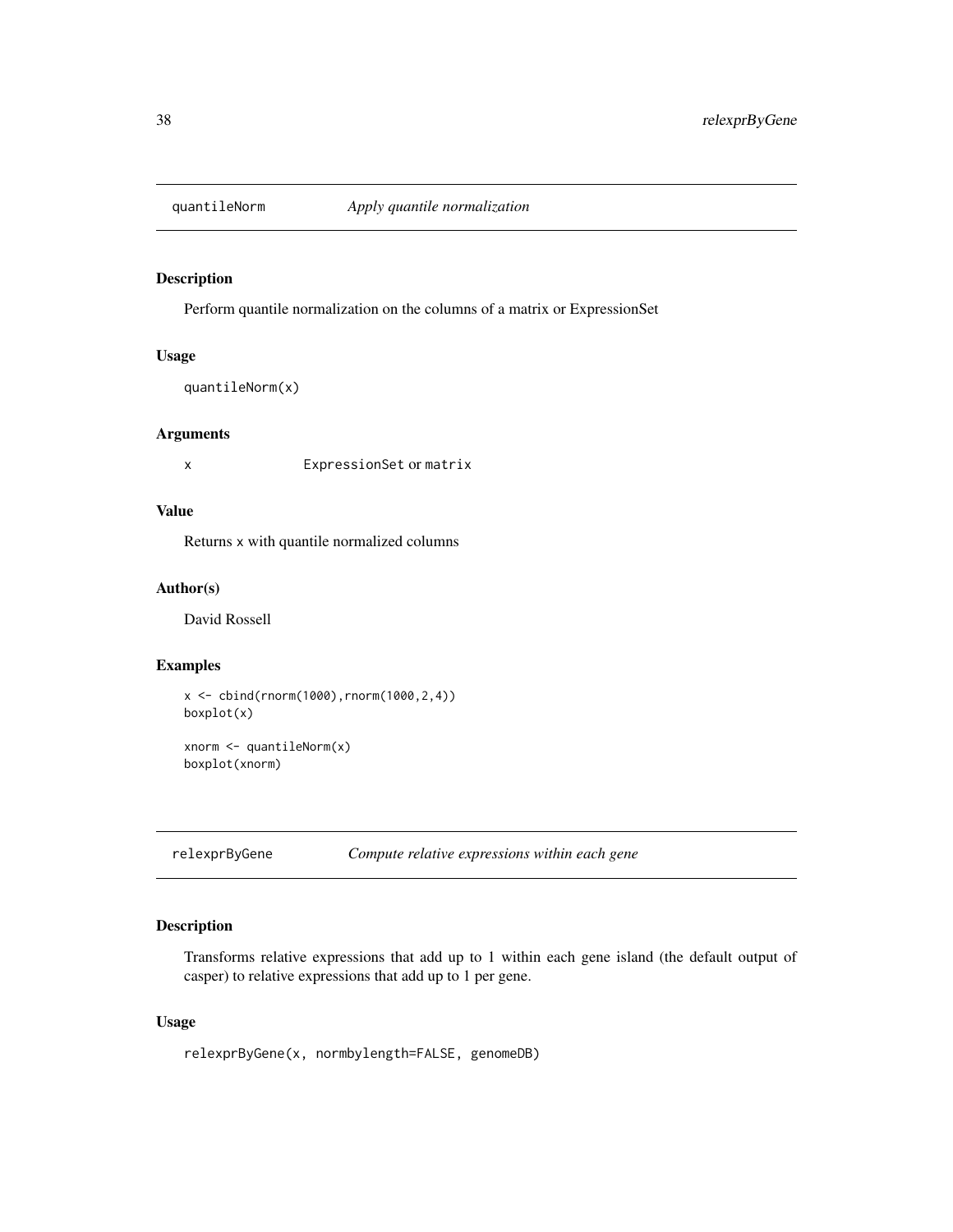# <span id="page-38-0"></span>rmShortInserts 39

#### Arguments

| x            | ExpressionSet containing relative expressions. (typically, adding up to 1 for<br>each island_id) Column gene_id in $fData(x)$ should contain a unique gene<br>identifier.                             |
|--------------|-------------------------------------------------------------------------------------------------------------------------------------------------------------------------------------------------------|
| normbylength | If set to TRUE, isoform expressions are divided by isoform length before re-<br>normalizing. This is useful for taking into account that longer isoforms produce<br>more reads than shorter isoforms. |
| genomeDB     | If normby length==TRUE, genomeDB should be an annotated Genome object con-<br>taining the annotated genome (see procGenome)                                                                           |

# Value

ExpressionSet with relative expressions adding up to one for each gene\_id.

#### Author(s)

David Rossell

# Examples

#See help(calcExp)

rmShortInserts *Remove reads with short insert sizes from imported BAM files.*

# Description

In paired-end experiments short inserts (i.e. the 2 ends being very close to each other), may indicate RNA degradation or that a short RNA (e.g. miRNA) is being sequenced. Typically the goal is not to study alternative splicing for such short/degraded RNA; in this case it is recommendable to remove such short inserts to avoid biasing the insert size distribution. Requiring a minimum insert size can also result in significantly faster computations when quantifying alternative splicing via calc or calcDenovo.

# Usage

```
rmShortInserts(bam, isizeMin=100)
```
#### Arguments

| bam      | Object with aligned reads, as returned by scanBam               |
|----------|-----------------------------------------------------------------|
| isizeMin | Reads with insert size smaller than is izement will be removed. |

# Value

Named list, in the same format as that returned by scanBam.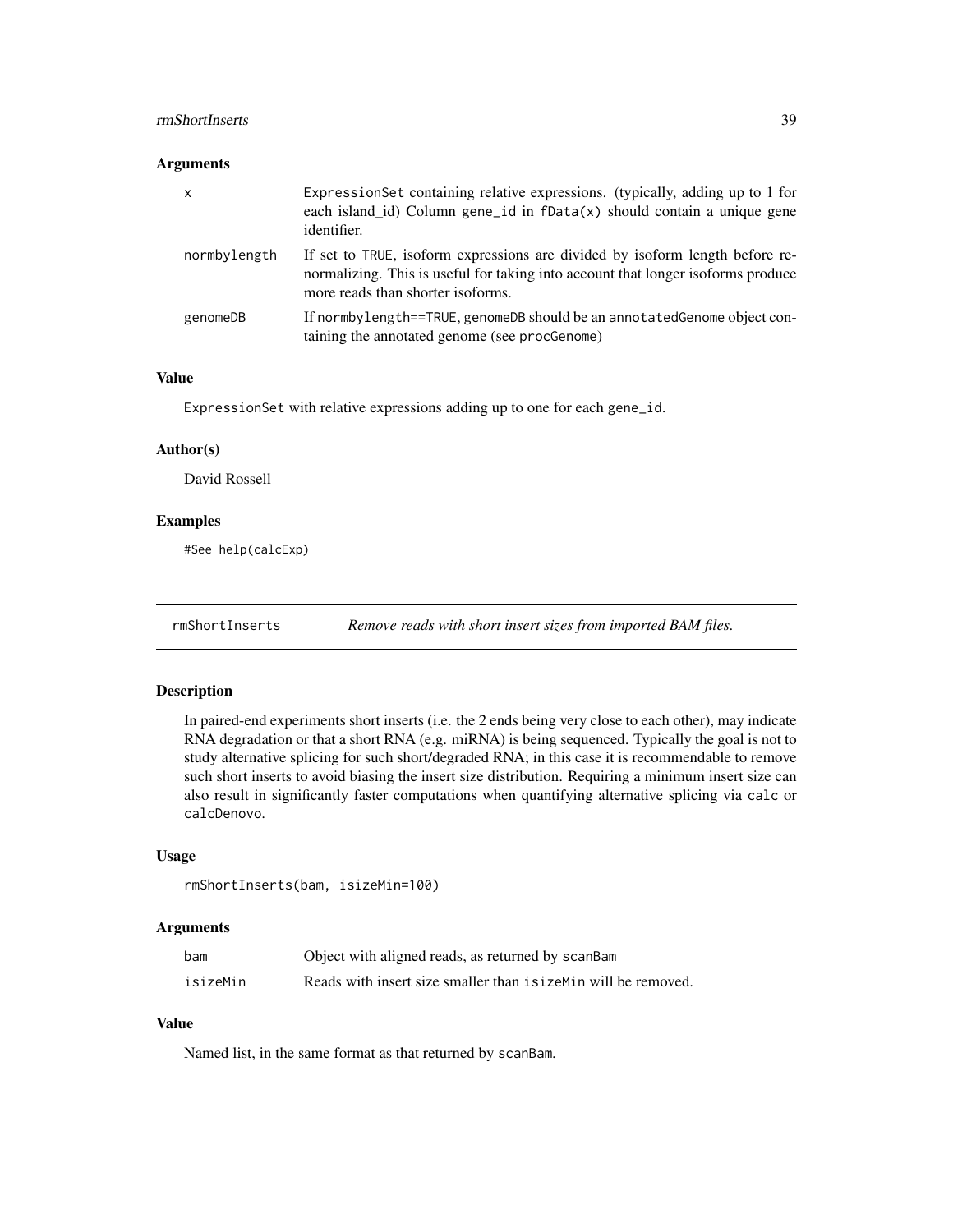The insert size is stored in objects imported with scanBam in the element named isize.

#### Author(s)

David Rossell

# Examples

```
##---- Should be DIRECTLY executable !! ----
##-- ==> Define data, use random,
##--or do help(data=index) for the standard data sets.
```
simMAE *Simulate Mean Absolute Error (MAE) in estimating isoform expression under various experimental settings.*

# Description

Simulate several future RNA-seq data under various experimental settings (sequencing depth, read length, insert sizes), estimate isoform expression and assess the MAE incurred in the estimation process. The function is a wrapper combining functions simReads and calcExp.

#### Usage

simMAE(nsim, islandid, nreads, readLength, fragLength, burnin=1000, pc, distr, readLength.pilot=readLe

| nsim             | Number of RNA-seq datasets to generate (often as little as $nsim=10$ suffice)                                                                                                                            |  |
|------------------|----------------------------------------------------------------------------------------------------------------------------------------------------------------------------------------------------------|--|
| islandid         | When specified this argument indicates to run the simulations only for gene<br>islands with identifiers in islandid. When not specified genome-wide simula-<br>tions are performed.                      |  |
| nreads           | Vector indicating the target number of read pairs for each experimental setting.<br>The actual number of reads differs from nreads to account for non-mappability<br>and random read yield (see details) |  |
| readLength       | Vector indicating the read length in each experimental setting                                                                                                                                           |  |
| fragLength       | Vector indicating the mean insert size in each experimental setting                                                                                                                                      |  |
| burnin           | Number of MCMC burn-in samples (passed on to calcExp)                                                                                                                                                    |  |
| рc               | Observed path counts in pilot data. When not specified, these are simulated from<br>eset.pilot                                                                                                           |  |
| distr            | Estimated read start and insert size distributions in pilot data                                                                                                                                         |  |
| readLength.pilot |                                                                                                                                                                                                          |  |
|                  | Read length in pilot data                                                                                                                                                                                |  |

<span id="page-39-0"></span>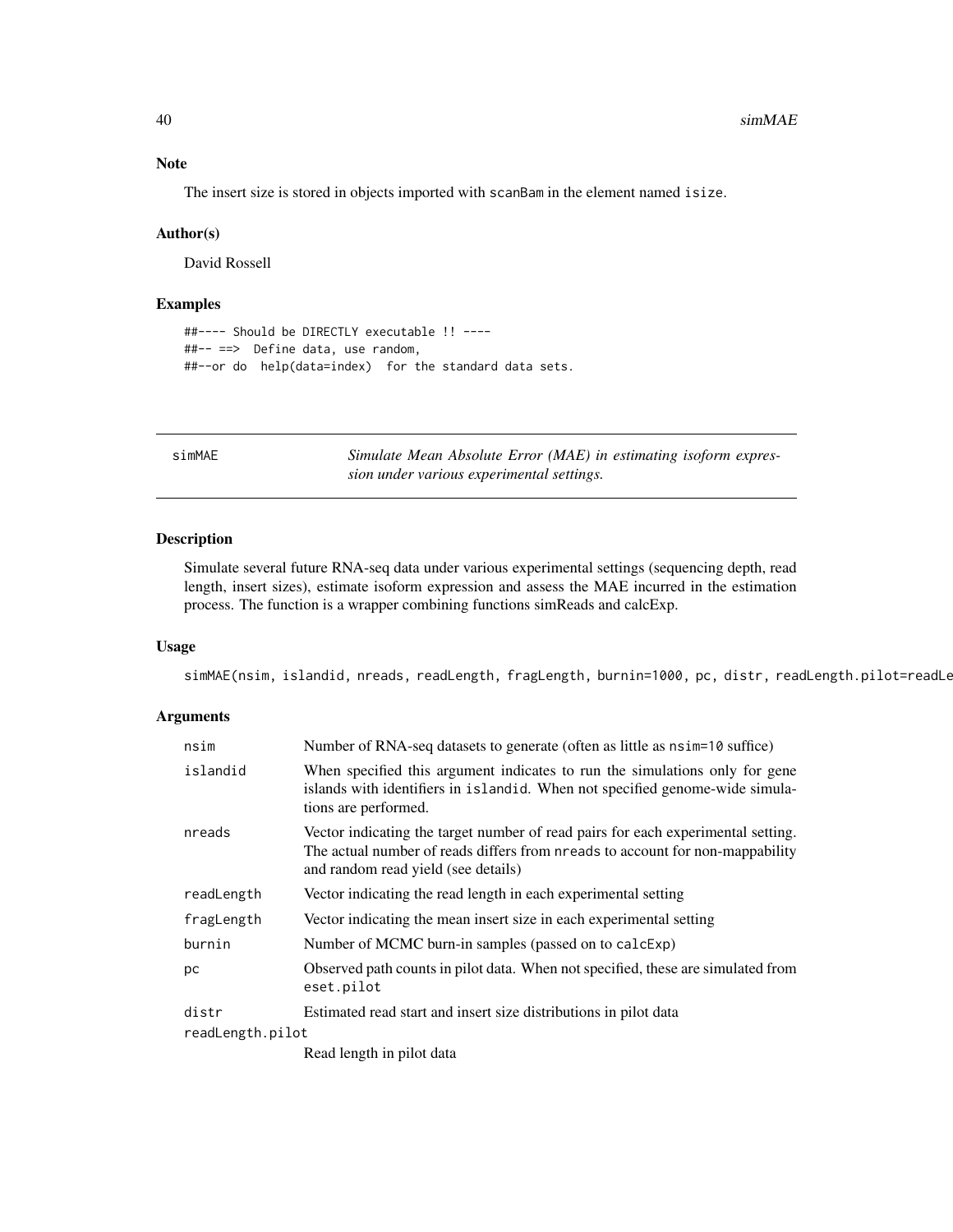| eset.pilot   | ExpressionSet with pilot data expression in log2-RPKM, used to simulate pc<br>when not specified by the user. See details                                                                                                                                                                                                                                                                                                                                                                                           |
|--------------|---------------------------------------------------------------------------------------------------------------------------------------------------------------------------------------------------------------------------------------------------------------------------------------------------------------------------------------------------------------------------------------------------------------------------------------------------------------------------------------------------------------------|
| usePilot     | By default casper assumes that the pilot data is from a related experiment rather<br>than the current tissue of interest (usePilot=FALSE). Hence, the pilot data is<br>used to simulate new RNA-seq data but not to estimate its expression. How-<br>ever, in some cases we may be interested in re-sequencing the pilot sample at<br>deeper length, in which case one would want to combine the pilot data with<br>the new data to obtain more precise estimates. This can be achieved by setting<br>usePilot=TRUE |
| retTxsError  | If retTxsError=TRUE, simMAE returns posterior expected MAE for each indi-<br>vidual isoform. This option is not available when eset pilot is specified in-<br>stead of pc. Else the output is a data. frame with overall MAE across all iso-<br>forms                                                                                                                                                                                                                                                               |
| genomeDB     | annotated Genome object, as returned by procGenome                                                                                                                                                                                                                                                                                                                                                                                                                                                                  |
| mc.cores     | Number of cores to use in the expression estimation step, passed on to calcExp                                                                                                                                                                                                                                                                                                                                                                                                                                      |
| mc.cores.int | Number of cores to simulate RNA-seq datasets in parallel                                                                                                                                                                                                                                                                                                                                                                                                                                                            |
| verbose      | Set verbose=TRUE to print progress information                                                                                                                                                                                                                                                                                                                                                                                                                                                                      |
| writeBam     | Set to TRUE to write simulated reads to a bam file                                                                                                                                                                                                                                                                                                                                                                                                                                                                  |
| bamFile      | Name of the bam file                                                                                                                                                                                                                                                                                                                                                                                                                                                                                                |

#### Details

simMAE simulates nsim datasets under each experimental setting defined by nreads, readLength, fragLength. For each dataset the following steps are performed:

1. The number of reads is nreads \* readYield \* pmapped, where readYield= runif(1,0.8,1.2) accounts for deviations in read yield and pmapped=  $runif(1,0.6,0.9)*pmapable$  is the proportion of mapped reads (60%-90% of the mappable reads according to the piecewise-linear power law of Li et al (2014))

2. True expression levels pi are generated from their posterior distribution given the pilot data.

3. Conditional on pi, RNA-seq data are generated and expression estimates pihat are obtained using calcExp

4. The mean absolute estimation error sum(abs(pihat-pi)) across all isoforms is computed

Ideally simMAE should use pilot data from a relevant related experiment to simulate what future data may look like for the current experiment of interest. The recommened way to do this is to download a .bam file from such a related experiment and processing it in casper with function wrapKnown, as then both gene and isoform expression can be estimated accurately. The object output by wrapKnown is a list with elements named 'pc', 'distr' which can be given as input to simMAE.

As an alternative to specifying pc, simMAE allows setting eset.pilot as pilot data. Gene and isoform expression are then simulated as follows:

1. The number of reads per gene is generated from a Multinomial distribution with success probabilities proportional to 2^exprs{eset.pilot}.

2. Relative isoform expression within each gene are generated from a symmetric Dirichlet distribution with parameter 1/Ig, where Ig is the number of isoforms in gene g.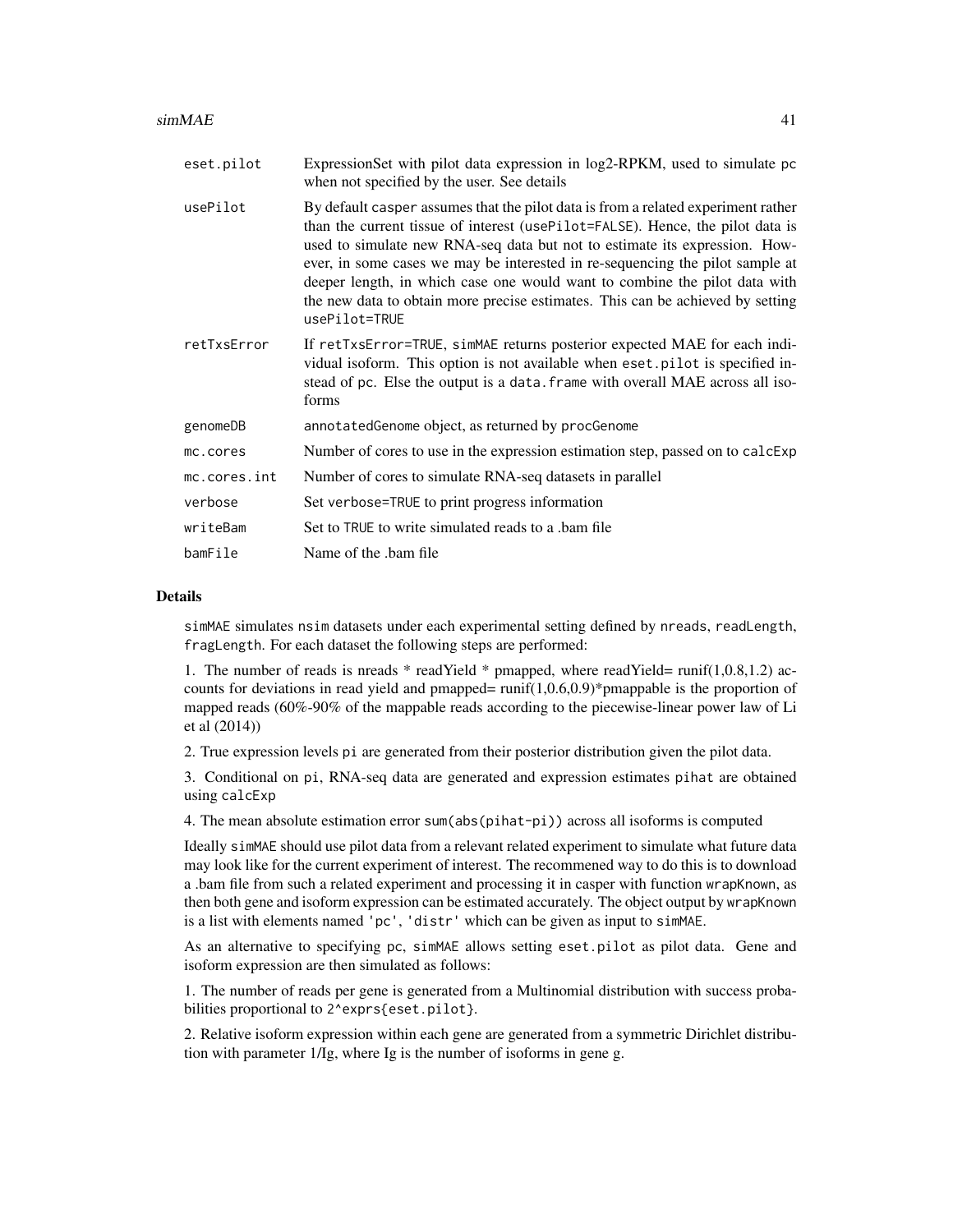We emphasize that relative isoform expressions are not trained from the pilot data, and that while the distribution of gene expression levels resembles that in eset.pilot, no attempt is made to match gene identifiers and hence the results for individual genes should not be trusted (hence this option is only available when retTxsError==FALSE.

#### Value

If retTxsError==TRUE, simMAE returns posterior expected MAE for each individual isoform. Else the output is a data.frame with overall MAE across all isoforms

# References

Stephan-Otto Attolini C., Pena V., Rossell D. Bayesian designs for personalized alternative splicing RNA-seq studies (2014)

Li, W. and Freudenberg, J. and Miramontes, P. Diminishing return for increased Mappability with longer sequencing reads: implications of the k-mer distributions in the human genome. BMC Bioinformatics, 15, 2 (2014)

#### See Also

wrapKnown,simReads,calcExp

#### Examples

```
## maybe str(simMAE) ; plot(simMAE) ...
```
simMAEcheck *Model checking for One Sample Problems.*

# Description

Simulates RNA-seq data under the same experimental setting as in the observed data, and compares the observed vector of number of reads per gene with the simulations.

#### Usage

```
simMAEcheck(nsim, islandid, burnin=1000, pc, distr, readLength.pilot, eset.pilot, usePilot=FALSE, ret1
```

| nsim     | Number of RNA-seq datasets to generate (often as little as $nsim=10$ suffice)                                                                                                       |
|----------|-------------------------------------------------------------------------------------------------------------------------------------------------------------------------------------|
| islandid | When specified this argument indicates to run the simulations only for gene<br>islands with identifiers in islandid. When not specified genome-wide simula-<br>tions are performed. |
| burnin   | Number of MCMC burn-in samples (passed on to calcExp)                                                                                                                               |
| рc       | Observed path counts in pilot data. When not specified, these are simulated from<br>eset.pilot                                                                                      |

<span id="page-41-0"></span>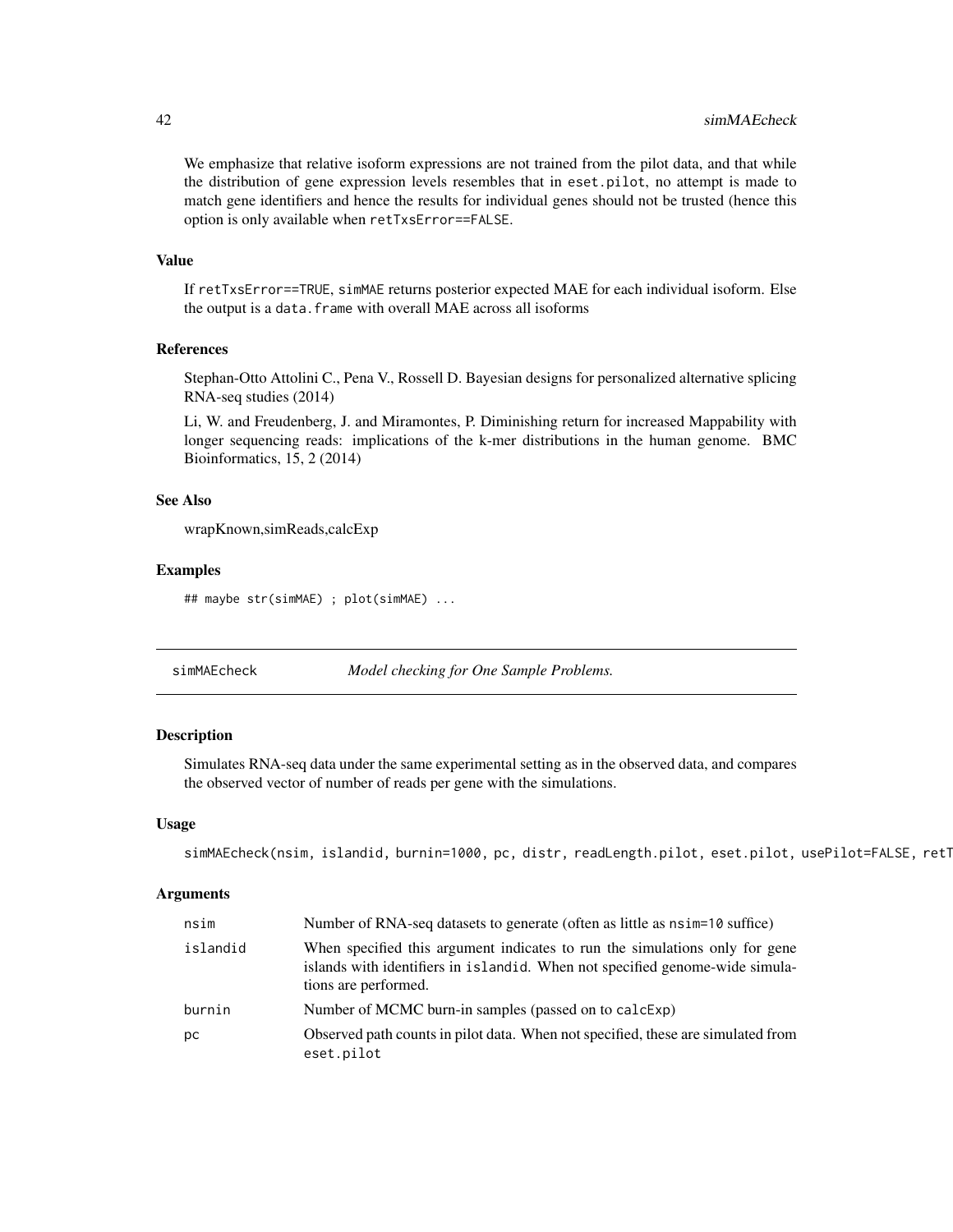| distr            | Estimated read start and insert size distributions in pilot data                                                                                                                                                                                                                                                                                                                                                                                                                                                    |  |
|------------------|---------------------------------------------------------------------------------------------------------------------------------------------------------------------------------------------------------------------------------------------------------------------------------------------------------------------------------------------------------------------------------------------------------------------------------------------------------------------------------------------------------------------|--|
| readLength.pilot |                                                                                                                                                                                                                                                                                                                                                                                                                                                                                                                     |  |
|                  | Read length in pilot data                                                                                                                                                                                                                                                                                                                                                                                                                                                                                           |  |
| eset.pilot       | ExpressionSet with pilot data expression in log2-RPKM, used to simulate pc<br>when not specified by the user. See details                                                                                                                                                                                                                                                                                                                                                                                           |  |
| usePilot         | By default casper assumes that the pilot data is from a related experiment rather<br>than the current tissue of interest (usePilot=FALSE). Hence, the pilot data is<br>used to simulate new RNA-seq data but not to estimate its expression. How-<br>ever, in some cases we may be interested in re-sequencing the pilot sample at<br>deeper length, in which case one would want to combine the pilot data with<br>the new data to obtain more precise estimates. This can be achieved by setting<br>usePilot=TRUE |  |
| retTxsError      | If retTxsError=TRUE, simMAE returns posterior expected MAE for each indi-<br>vidual isoform. This option is not available when eset pilot is specified in-<br>stead of pc. Else the output is a data. frame with overall MAE across all iso-<br>forms                                                                                                                                                                                                                                                               |  |
| genomeDB         | annotatedGenome object, as returned by procGenome                                                                                                                                                                                                                                                                                                                                                                                                                                                                   |  |
| mc.cores         | Number of cores to use in the expression estimation step, passed on to calcExp                                                                                                                                                                                                                                                                                                                                                                                                                                      |  |
| mc.cores.int     | Number of cores to simulate RNA-seq datasets in parallel                                                                                                                                                                                                                                                                                                                                                                                                                                                            |  |
| verbose          | Set verbose=TRUE to print progress information                                                                                                                                                                                                                                                                                                                                                                                                                                                                      |  |

# Details

simMAEcheck simulates nsim datasets under the same experimental setting as in the observed data. For more details, please check the documentation for simMAE, which is the basis of this function.

#### Value

The output is a list with 2 entries. The first entry is a data.frame with overall MAE across all isoforms in the simulations (see simMAE for details). The second entry contains the expected number of genes for which the number of reads in the data lies in the range of the posterior predictive simulations (under the hypothesis that they have the same distribution) and the actual number of genes for which the condition is satisfied.

# References

Stephan-Otto Attolini C., Pena V., Rossell D. Bayesian designs for personalized alternative splicing RNA-seq studies (2014)

Li, W. and Freudenberg, J. and Miramontes, P. Diminishing return for increased Mappability with longer sequencing reads: implications of the k-mer distributions in the human genome. BMC Bioinformatics, 15, 2 (2014)

# See Also

wrapKnown,simReads,calcExp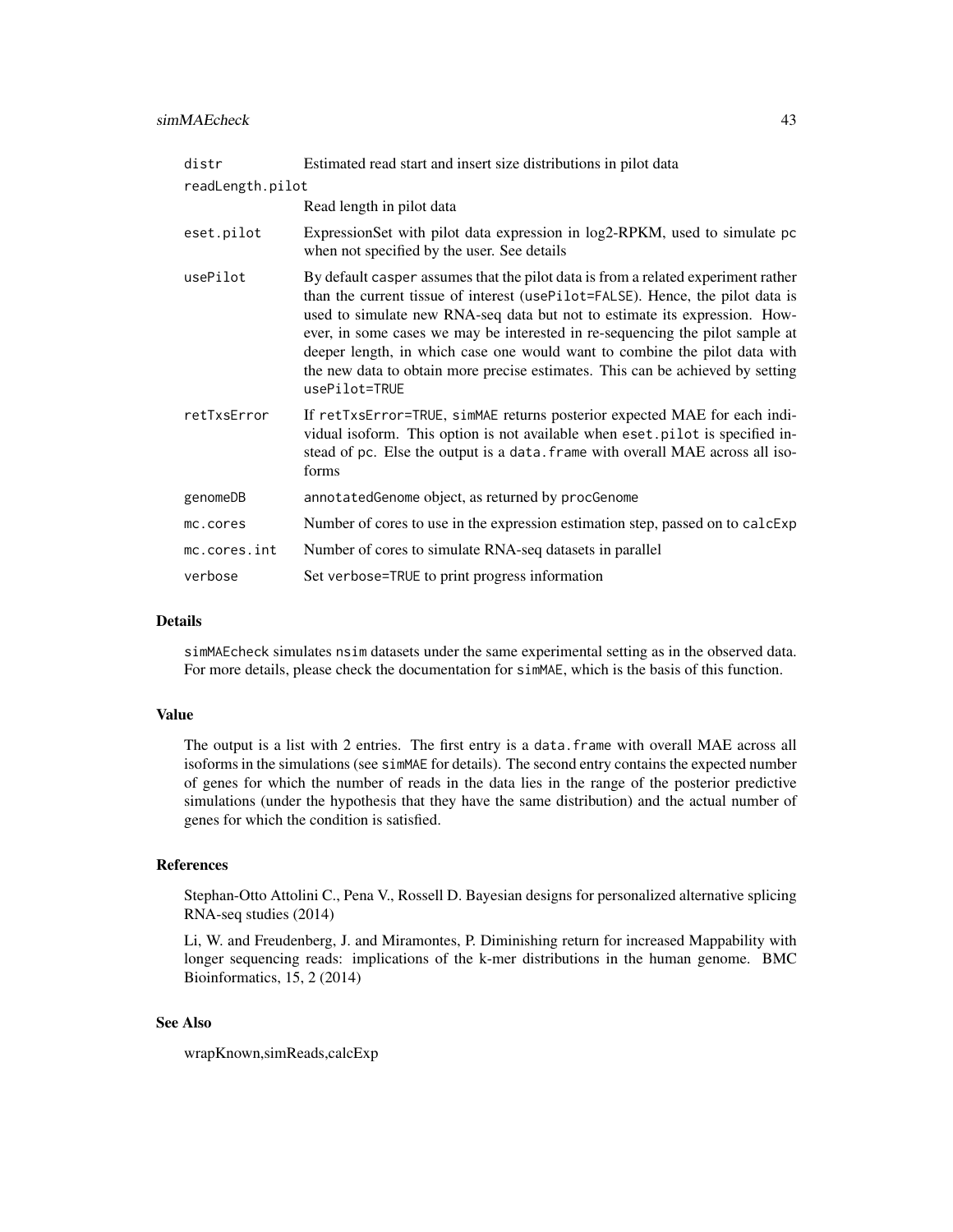# Examples

#Run casperDesign() to see full manual with examples

| simMultSamples | Simulate paired end reads for multiple future samples based on pilot |
|----------------|----------------------------------------------------------------------|
|                | data, and obtain their expression estimates via casper               |

# Description

Simulate true expression levels and observed data (casper expression estimates) for future samples within each group.

These simulations serve as the basis for sample size calculation: if one were to sequence nsamples new RNA-seq samples, what data would we expect to see? The simulation is posterior predictive, i.e. based on the current available data x.

# Usage

```
simMultSamples(nsim, nsamples, nreads, readLength, fragLength, x,
groups='group', distrs, genomeDB, model='LNNMV', verbose=TRUE, mc.cores=1)
```

| nsim                      | Number of simulations to obtain                                                                                                                                                                                                                                                                             |
|---------------------------|-------------------------------------------------------------------------------------------------------------------------------------------------------------------------------------------------------------------------------------------------------------------------------------------------------------|
| nsamples                  | Vector indicating number of future samples per group, e.g. $n$ samples= $c(5,5)$<br>to simulate 5 new samples for 2 groups.                                                                                                                                                                                 |
| nreads                    | Desired number of paired-end reads per sample. The actual number of aligned<br>reads for any given sample differs from this amount, see details.                                                                                                                                                            |
| readLength                | Read length, i.e. in an experiment with paired reads at 100bp each, readLength=100.                                                                                                                                                                                                                         |
| fragLength                | Desired average insert size (size of RNA molecules after fragmentation). If<br>missing, insert sizes are as obtained from distrs                                                                                                                                                                            |
| $\boldsymbol{\mathsf{x}}$ | ExpressionSet containing pilot data. x[[group]] indicates groups to be com-<br>pared                                                                                                                                                                                                                        |
| groups                    | Name of column in $pData(x)$ indicating the groups                                                                                                                                                                                                                                                          |
| distrs                    | Fragment start and length distributions. It can be either an object or a list of<br>objects of class readDistrs. In the latter case, an element is chosen at random<br>for each individual sample to consider uncertainty in these distributions. If not<br>specified, it defaults to data(distrsGSE37704). |
| genomeDB                  | annotatedGenome object                                                                                                                                                                                                                                                                                      |
| model                     | Set to 'LNNMV' to simulate from log-normal normal with modified variance<br>model (Yuan and Kendsiorski, 2006), or to 'GaGa' to simulate from the GaGa<br>model (Rossell, 2009). See details.                                                                                                               |
| verbose                   | Set to TRUE to print progress                                                                                                                                                                                                                                                                               |
| mc.cores                  | Number of cores to use in function. mc. cores >1 requires package parallel                                                                                                                                                                                                                                  |

<span id="page-43-0"></span>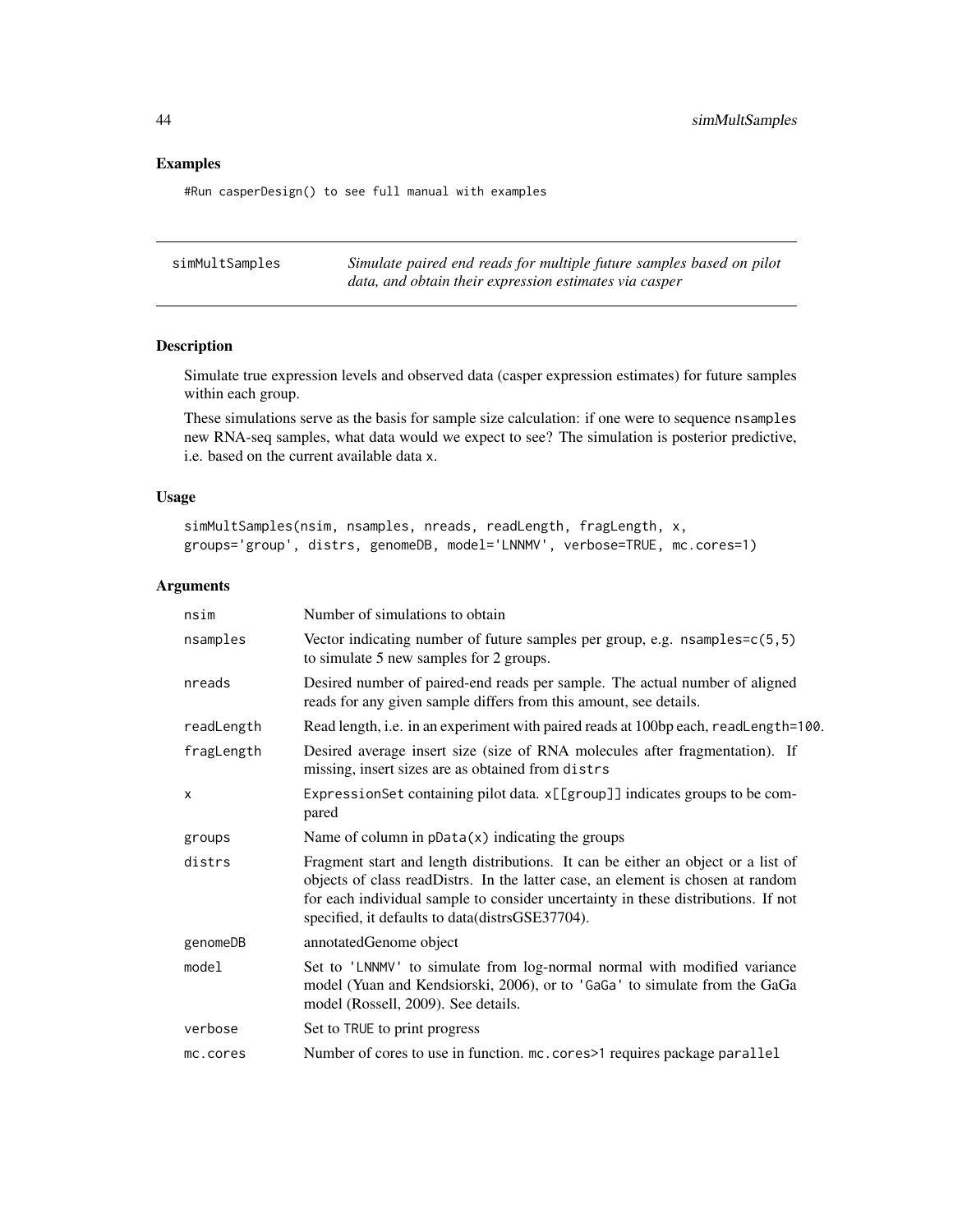#### simMultSamples 45

#### Details

The posterior predictive simulations is based on four steps: (1) simulate true expression for each group (mean and SD), (2) simulate true expression for future samples, (3) simulate paired reads for each future sample, (4) estimate expression from the reads via Casper. Below are some more details.

1. Simulate true mean expression in each group and residual variance for each gene. If model=='LNNMV' this is based on the log-normal normal with modified variance model in package EBarrays (Yuan & Kendziorski 2006), if model=='GaGa' this is based on the GaGa model (Rossell, 2009). adapted to take into account that the expression estimates in the pilot data x are noisy (which is why simMultSamples requires the SE / posterior SD associated to exprs $(x)$ ). The simulated values are returned in component "simTruth" of the simMultSamples output.

2. Simulate true isoform expression for each of the future samples. These are independent Normal draws with mean and variance generated in step 1. True gene expression is derived from the isoform expressions.

3. Determine the number of reads to be simulated for each gene based on its true expression (generated in step 2) and a Multinomial sampling model. For each sample:

- The number of reads yielded by the experiment is Unif(.8\*nreads,1.2\*nreads) - A proportion of non-mappable reads is discarded using the power law in Li et al (2014) - Amongst remaining reads, we assume that a proportion Unif(0.6,0.9) were aligned (consistenly with reports from ENCODE project)

The final number of simulated reads is reported in component "simExpr" of the simMultSamples output.

4. Obtain expression estimates from the path counts produced in step 3 via calcExp. These are reported in component "simExpr" of the simMultSamples output.

# Value

Object of class simulatedSamples, which extends a list of length nsim. See the class documentation for some helpful methods (e.g. coef, exprs, mergeBatches). Each element is itself a list containing an individual simulation.

| simTruth | data, frame indicating the mean and standard deviation of the Normal distribu-<br>tion used to generate data from each group                                                                                                                                            |
|----------|-------------------------------------------------------------------------------------------------------------------------------------------------------------------------------------------------------------------------------------------------------------------------|
| simExpr  | Expression Set with Casper expression estimates, as returned by calcExp. pData(simExpr)<br>indicates group information, and fData(simExpr) the number of simulated<br>reads for each sample (in columns 'explCnts') and across all samples (in col-<br>umn 'readCount') |

# Author(s)

Victor Pena, David Rossell

#### References

Rossell D. (2009) GaGa: a Parsimonious and Flexible Model for Differential Expression Analysis. Annals of Applied Statistics, 3, 1035-1051.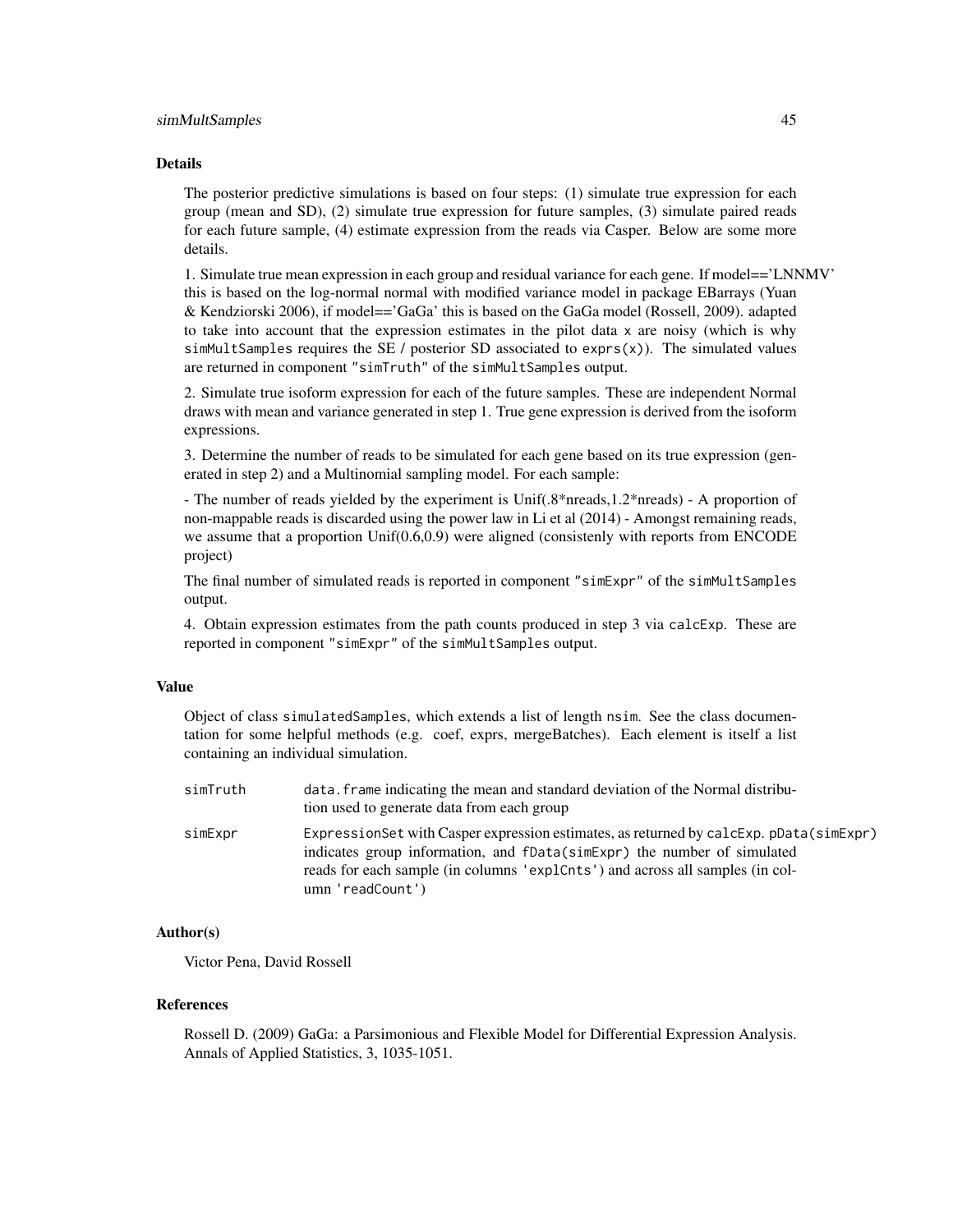Stephan-Otto Attolini C., Pena V., Rossell D. Bayesian designs for personalized alternative splicing RNA-seq studies (2015)

Yuan, M. and Kendziorski, C. (2006). A unified approach for simultaneous gene clustering and differential expression identification. Biometrics, 62, 1089-1098.

# Examples

#Run casperDesign() to see full manual with examples

| simReads | Function to simulate paired end reads following given read start and |
|----------|----------------------------------------------------------------------|
|          | fragment length distributions and gene and variant expressions.      |

# Description

This function generates path counts and bam files with simulated paired end reads according to given read start distribution, fragment length distribution and gene and variant expressions.

# Usage

simReads(islandid, nSimReads, pis, rl, seed, writeBam, distrs, genomeDB, repSims=FALSE, bamFile=NULL, stranded=FALSE, verbose=TRUE, chr=NULL, mc.cores=1)

| islandid  | Island ID's from the genomeDB object to simulate reads                                                                                                          |
|-----------|-----------------------------------------------------------------------------------------------------------------------------------------------------------------|
| nSimReads | Named numeric vector with number of fragments to simulate in each island.                                                                                       |
| pis       | Named numeric vector with relative expression of transcripts. Expressions add<br>up to one for each island to simulate.                                         |
| rl        | Read length                                                                                                                                                     |
| seed      | Seed of the random numbers generator                                                                                                                            |
| writeBam  | Set to 1 to generate bam files with the simulated reads                                                                                                         |
| distrs    | Object of class 'readDistrs' with read start and fragment length distributions                                                                                  |
| genomeDB  | Object of class 'annotatedGenome' with the genome to genererate reads from                                                                                      |
| repSims   | Set to TRUE to return relative read starts and fragment lengths from the simula-<br>tion                                                                        |
| bamFile   | Name of the bam file to write reads to. Must end with '.bam'                                                                                                    |
| stranded  | Set to TRUE to preserve gene strand when generating reads. The 'XS' tag will<br>be added to reads in the bam file and the returned 'pc' object will be stranded |
| verbose   | Set to TRUE to print progress                                                                                                                                   |
| chr       | Characters vector with chromosomes to simulate. Defaults to whole genome<br>simulations.                                                                        |
| mc.cores  | Number of cores to use in function                                                                                                                              |

<span id="page-45-0"></span>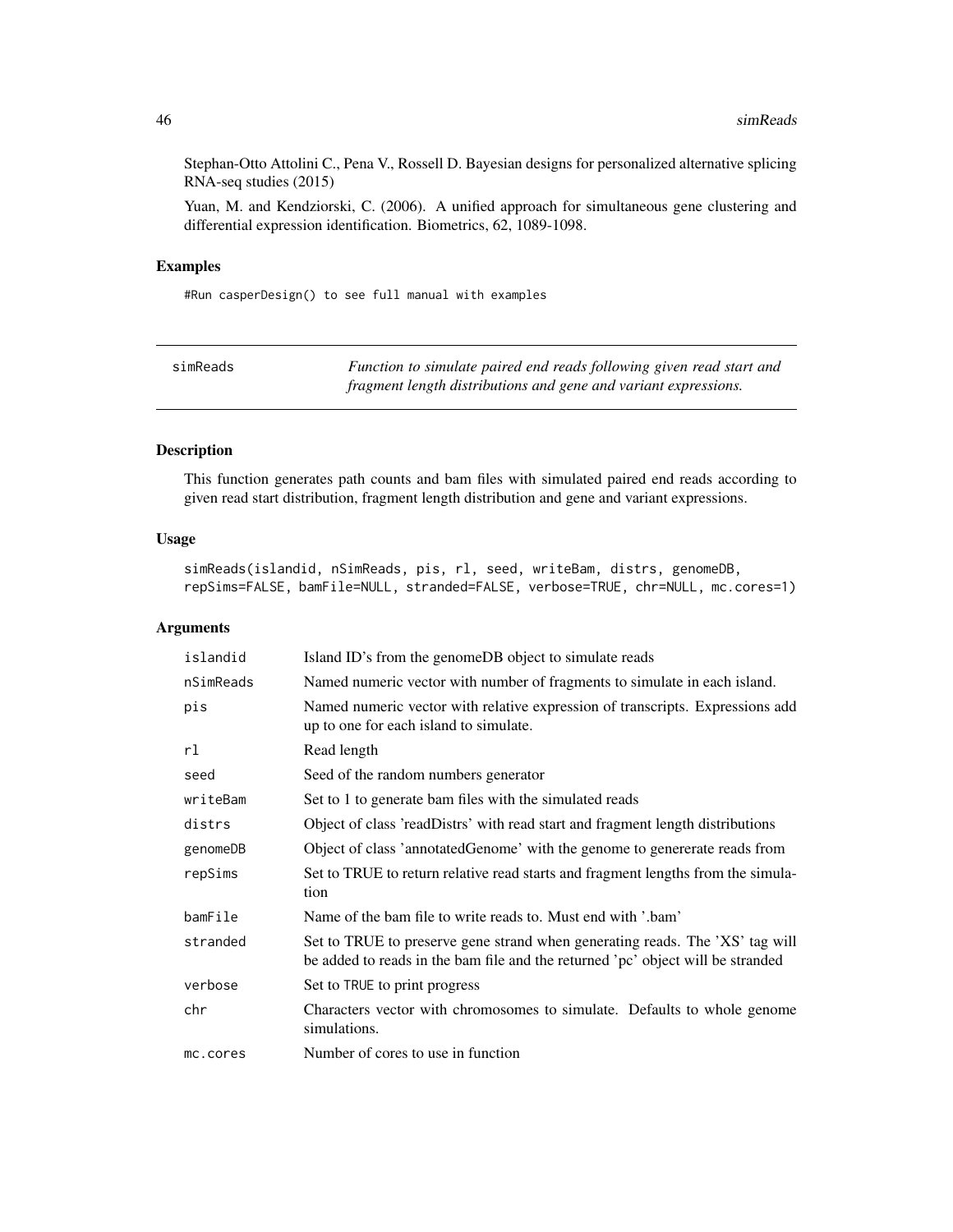#### <span id="page-46-0"></span>Value

| Nsim | Numerical vector with the number of reads simulated for each island.                                                                                                                                                                                                                                         |
|------|--------------------------------------------------------------------------------------------------------------------------------------------------------------------------------------------------------------------------------------------------------------------------------------------------------------|
| pс   | Object of class 'pathCounts' with simulated path counts                                                                                                                                                                                                                                                      |
| sims | Only if 'repSims' is set to TRUE. List with vectors of length 'n' with the fol-<br>lowing elements: -'varl': Length of variant for corresponding read -'st' Start<br>of fragment relative to variant start (not in genomic coordinates) -len: Fragment<br>length -'strand':Strand of gene for simulated read |

# Author(s)

Camille Stephan-Otto Attolini

#### Examples

```
data(hg19DB)
data(K562.r1l1)
distrs <- getDistrs(hg19DB,bam=K562.r1l1,readLength=75)
```

```
islandid <- c('10319','463')
txs <- unlist(lapply(hg19DB@transcripts[islandid], names))
pis <- vector(mode='numeric', length=length(txs))
npis <- sapply(hg19DB@transcripts[islandid],length)
pis[1:npis[1]] <- rep(1/npis[1],npis[1])
pis[-1:-npis[1]] <- rep(1/npis[2],npis[2])
names(pis) <- txs
nSimReads <- c(100, 100)
names(nSimReads) <- islandid
```

```
simpc <- simReads(islandid=islandid, nSimReads=nSimReads, pis=pis,
rl=75, repSims=TRUE, seed=1, writeBam=FALSE, distrs=distrs,genomeDB=hg19DB)
```
simulatedSamples-class

*Class "simulatedSamples"*

# Description

simulatedSamples stores multiple simulated isoform expression datasets. Each dataset contains the (simulation) true mean expression in each group and residual variance, as well as the estimated expression in each individual sample.

# Objects from the Class

Objects are returned by simMultSamples.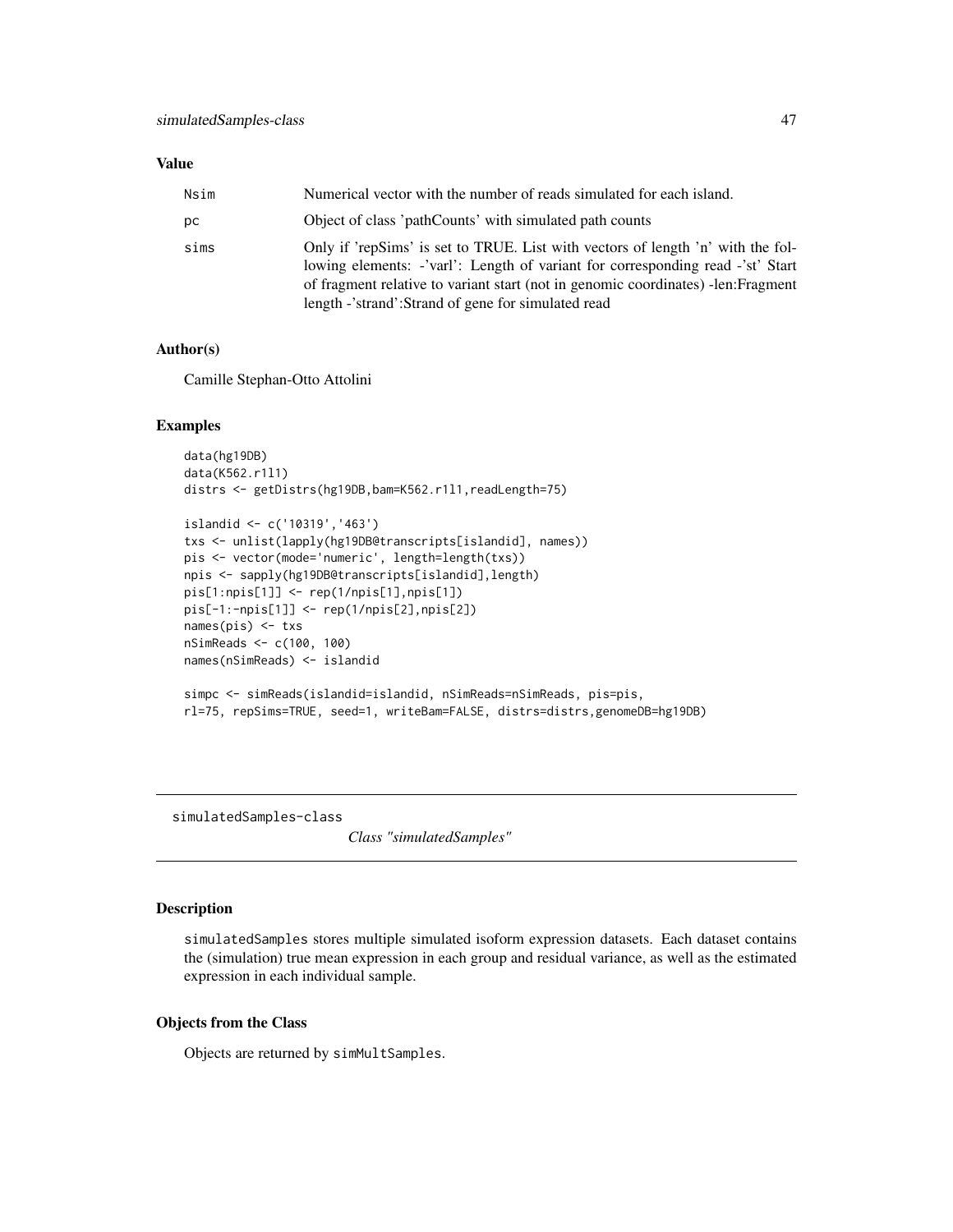# <span id="page-47-0"></span>**Slots**

The class extends a list directly.

.Data A list, each element containing a different simulated dataset

#### Methods

- show signature(object = "simulatedSamples"): Displays general information about the object.
- coef signature(object = "simulatedSamples"): Returns a matrix with difference between group means (simulation truth) in all simulated datasets
- exprs signature(object = "simulatedSamples"): Returns a list of ExpressionSets containing the estimated expressions in each simulation.
- mergeBatches signature(x="ExpressionSet",y="simulatedSamples"): Combines x with each element in exprs in y, and returns a list. See help(mergeBatches) for more details.
- "[" x[i] selects a subset of simulations, x[, j] a subset of the samples in each simulation

# Author(s)

David Rossell

#### See Also

[mergeBatches](#page-21-1)

#### Examples

showClass("simulatedSamples")

splitGenomeByLength *Split an annotatedGenome object into subsets according to gene length*

## Description

splitGenomeByLength splits an annotatedGenome according to gene length (bp), which allows estimating the fragment start and length distribution for each subset separately.

#### Usage

splitGenomeByLength(DB, breaks=c(0,3000,5000,Inf))

| DB     | Object containing annotated genome. Must be of class annotated Genome, as |
|--------|---------------------------------------------------------------------------|
|        | returned by procGenome or createDenovoGenome.                             |
| breaks | Breakpoints to define gene subgroups.                                     |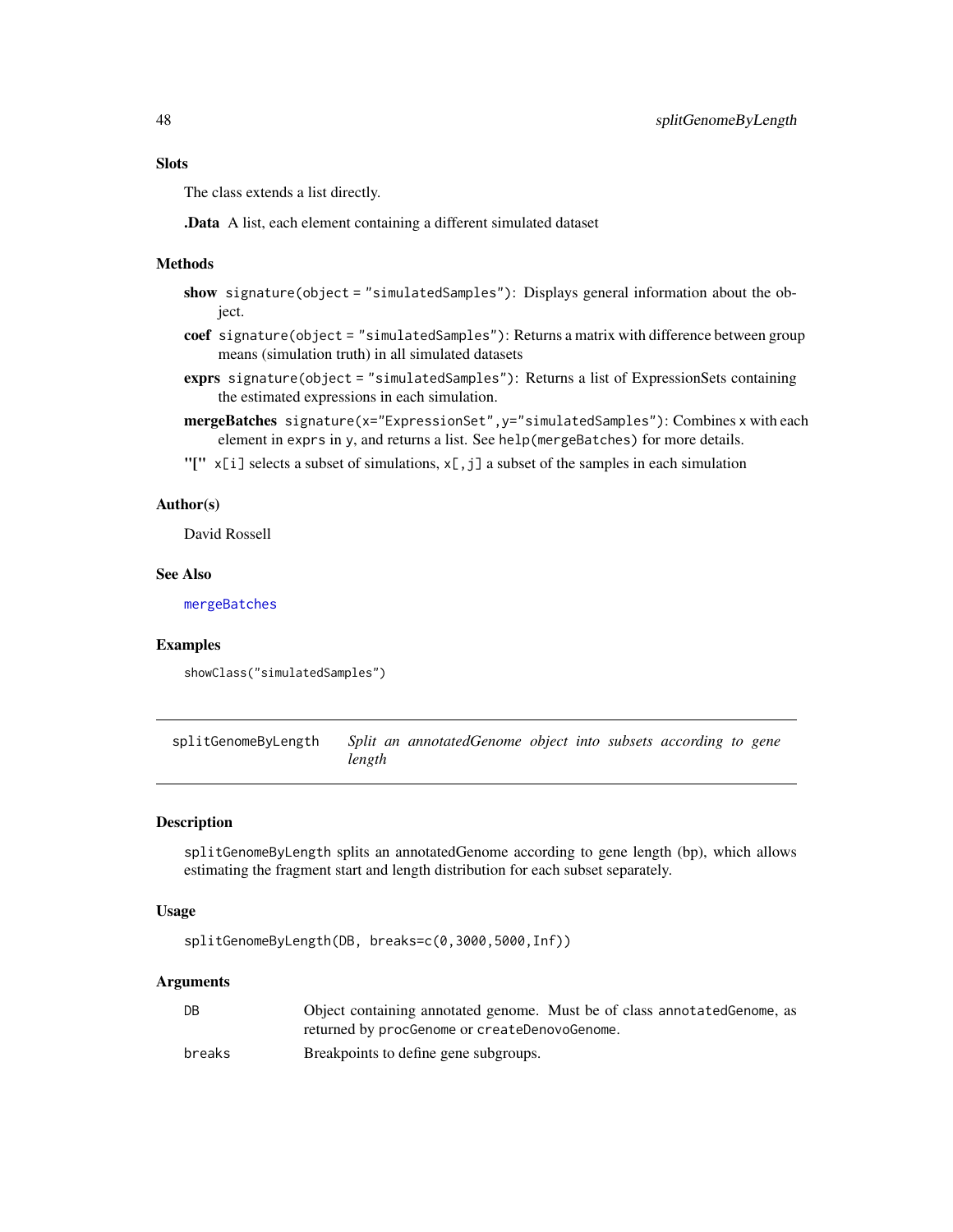# <span id="page-48-0"></span>subsetGenome 49

# Details

By default groups are <3000bp, 3000-5000bp, >5000bp, which work well for the human genome. Further sub-dividisions may result in unstable estimates of fragment start and length distributions.

# Value

List where each component is of class annotatedGenome.

#### Author(s)

David Rossell

# See Also

procGenome and createDenovoGenome for creating annotatedGenome objects. getDistrs for estimating fragment start and length distribution.

# Examples

```
##Not run
## genDB<-makeTranscriptDbFromUCSC(genome="hg19", tablename="refGene")
## hg19DB <- procGenome(genDB, "hg19")
## hg19split <- splitGenomeByLength(hg19DB)
```
subsetGenome *subsetGenome subsets an object of class annotatedGenome for a set of island IDs or chromosome names.*

#### Description

 $\sim$  Methods for function subsetGenome in package casper  $\sim$  Subset an annotatedGenome object by islands or chromosomes.

#### Usage

subsetGenome(islands, chr, genomeDB)

#### Arguments

| islands  | Vector of characters with the island IDs to retrieve from genome.           |
|----------|-----------------------------------------------------------------------------|
| chr      | Vector of characters with the names of chromosomes to retrieve from genome. |
| genomeDB | annotated Genome object with genome to subset.                              |

#### Methods:

- signature(islands = "character", chr = "missing", genomeDB = "annotatedGenome") Subset annotatedGenome object by a set of island IDs.
- signature(islands = "missing", chr = "character", genomeDB = "annotatedGenome") Subset annotatedGenome object by chromosomes.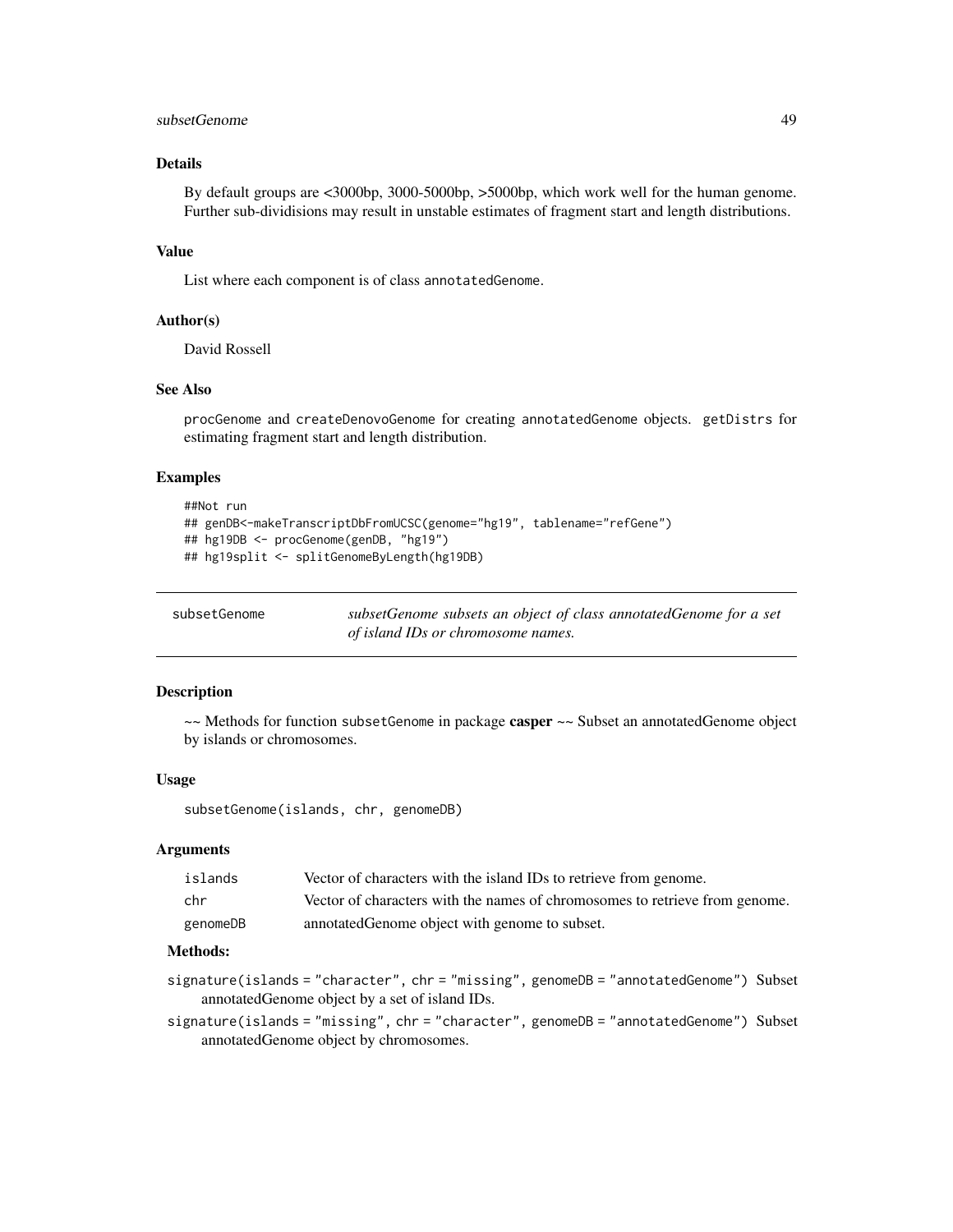<span id="page-49-0"></span>50 transcripts

transcripts *Extracts transcript information (exon start and ends) from an* annotatedGenome *object, either for all transcripts or only those corresponding to a given island or transcript.*

# Description

annotatedGenome objects store information regarding genes and transcripts. When there's an overlap in exons between several genes, these genes are grouped into gene islands.

transcripts retrieves all stored transcripts for a given transcript or island.

matchTranscripts finds transcripts in queryDB matching a transcript in subjectDB. The best match for each transcript in subjectDB is returned, unless difference in bp is >maxbp

#### Usage

transcripts(genomeDB, txid, islandid)

matchTranscripts(queryDB, subjectDB, maxbp=10)

#### Arguments

| genomeDB  | Object of class annotated Genome                       |
|-----------|--------------------------------------------------------|
| txid      | Character indicating transcript identifier (optional)  |
| islandid  | Character indicating island identifier (optional)      |
| queryDB   | annotated Genome with query transcripts                |
| subjectDB | annotated Genome with potentially matching transcripts |
| maxbp     | Maximum difference in bp for transcripts to be matched |

#### Value

IRangesList where each element in the list corresponds to a different transcript.

# Methods

- signature(genomeDB = "annotatedGenome", txid="missing", islandid="missing") Return exons for all transcripts in genomeDB
- signature(genomeDB = "annotatedGenome", txid="character", islandid="missing") Return exons for transcript txid
- signature(genomeDB = "annotatedGenome", txid="missing", islandid="character") Return exons for all transcripts in island islandid

# See Also

genePlot to plot the resulting transcripts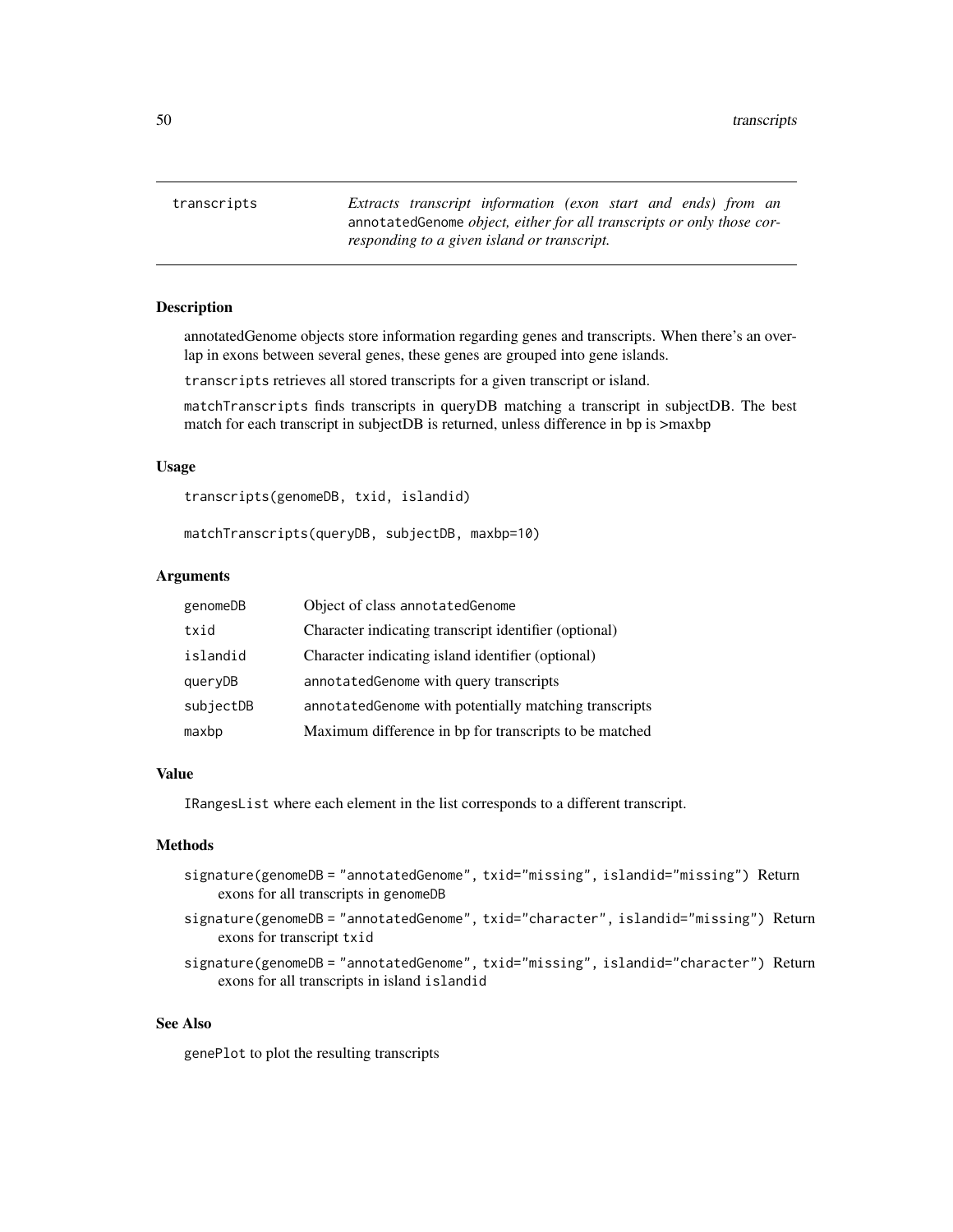#### <span id="page-50-0"></span>txLength 51

#### Examples

```
data(hg19DB)
txs <- transcripts(txid="NM_005158",genomeDB=hg19DB)
txs
```
txLength *~~ Methods for Function* txLength *in Package* casper *~~*

# Description

~~ Methods for function txLength in package casper ~~ Function to retrieve transcript lengths from annotated genome (class genomeDB).

#### Usage

txLength(islandid, txid, genomeDB)

#### Arguments

| islandid | Retrieve length for transcripts in island islandid. |
|----------|-----------------------------------------------------|
| txid     | Retrieve length for txid transcripts.               |
| genomeDB | Annotated genome of class genomeDB.                 |

# Details

When called for the first time lengths are calculated and stored in the object genomeDB. Subsequent calls refer to these computed values.

#### Value

Named numeric vector with transcript lengths.

# Methods:

- signature(islandid = "character", txid = "missing", genomeDB = "annotatedGenome") Retrieve lengths from genomeDB for transcripts in islandid islands.
- signature(islandid = "missing", txid = "character", genomeDB = "annotatedGenome") Retrieve lengths from genomeDB for txid transcripts.
- signature(islandid = "missing", txid = "missing", genomeDB = "annotatedGenome") Retrieve or calculate lengths for all transcripts in the annotated genome genomeDB.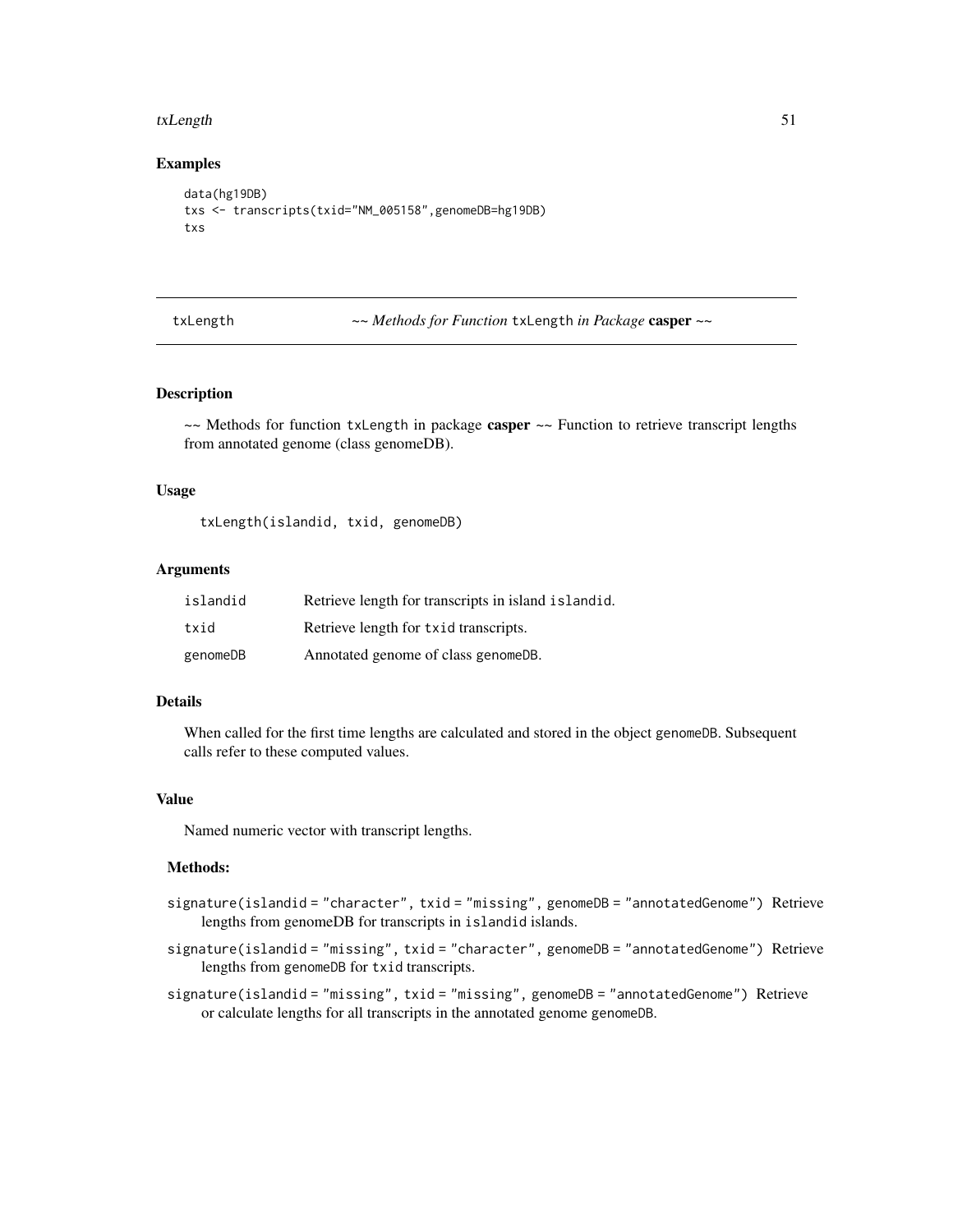<span id="page-51-0"></span>wrapDenovo *Run all necessary steps to get expression estimates from multiple bam files with the casper pipeline.*

# Description

Function to analyze bam files to generate an ExpressionSet with expression estimates for all samples, read start and fragment length distributions, path counts and optinally processed reads.

# Usage

```
wrapDenovo(bamFile, output_wrapKnown, knownGenomeDB, targetGenomeDB, readLength,
  rpkm=TRUE, keep.multihits=TRUE, searchMethod="submodels",
 exactMarginal=TRUE, integrateMethod = "plugin", maxExons=40,
  islandid, chroms=NULL, keep.pbam=FALSE, keepPbamInMemory=FALSE,
 niter=10^3, priorq=3, priorqGeneExpr=2,
 mc.cores.int=1, mc.cores=1, verbose=TRUE, seed=1)
```

| bamFile          | Names of bam files with the sample to analyze. These must sorted and indexed,<br>and the index must be in the same directory.                                                                                                                                                                                                                                                                                                                                                                  |
|------------------|------------------------------------------------------------------------------------------------------------------------------------------------------------------------------------------------------------------------------------------------------------------------------------------------------------------------------------------------------------------------------------------------------------------------------------------------------------------------------------------------|
| output_wrapKnown |                                                                                                                                                                                                                                                                                                                                                                                                                                                                                                |
|                  | Optional argument containing the output of an earlier call to wrapKnown. If<br>provided, path counts, read start and insert size distributions are loaded from<br>this output rather than being re-computed. Better leave this argument missing<br>unless you know what you're doing.                                                                                                                                                                                                          |
| knownGenomeDB    | annotatedGenome object with known isoforms, e.g. from UCSC or GENCODE<br>annotations. Used to set the prior probability that any given isoform is ex-<br>pressed. See help(calcDenovo) for details.                                                                                                                                                                                                                                                                                            |
| targetGenomeDB   | annotatedGenome object with isoforms we wish to quantify. By default these<br>are the same as in knownGenomeDB, but more typically targetGenomeDB is im-<br>ported from a .gtf file produced by some isoform prediction software.                                                                                                                                                                                                                                                              |
| readLength       | Read length in bp, e.g. in a paired-end experiment where 75bp are sequenced<br>on each end one would set readLength=75.                                                                                                                                                                                                                                                                                                                                                                        |
| rpkm             | Set to TRUE to return reads per kilobase per million (RPKM), FALSE for relative<br>expression levels. Important, relative expression adds up to 1 within gene island,<br>NOT within gene. To get relative expressions within gene run relexprByGene<br>afterwards. See help(wrapKnown).                                                                                                                                                                                                        |
|                  | keep. multihits Set to FALSE to discard reads aligned to multiple positions.                                                                                                                                                                                                                                                                                                                                                                                                                   |
| searchMethod     | Method used to perform the model search. "allmodels" enumerates all possi-<br>ble models (warning: this is not feasible for genes with $>5$ exons). "rwmcmc"<br>uses a random-walk MCMC scheme to focus on models with high posterior<br>probability. "submodels" considers that some isoforms in targetGenomeDB<br>may not be expressed, but does not search for new variants. "auto" uses "allmodels"<br>for genes with up to 5 exons and "rwmcmc" for longer genes. See help("calcDenovo"). |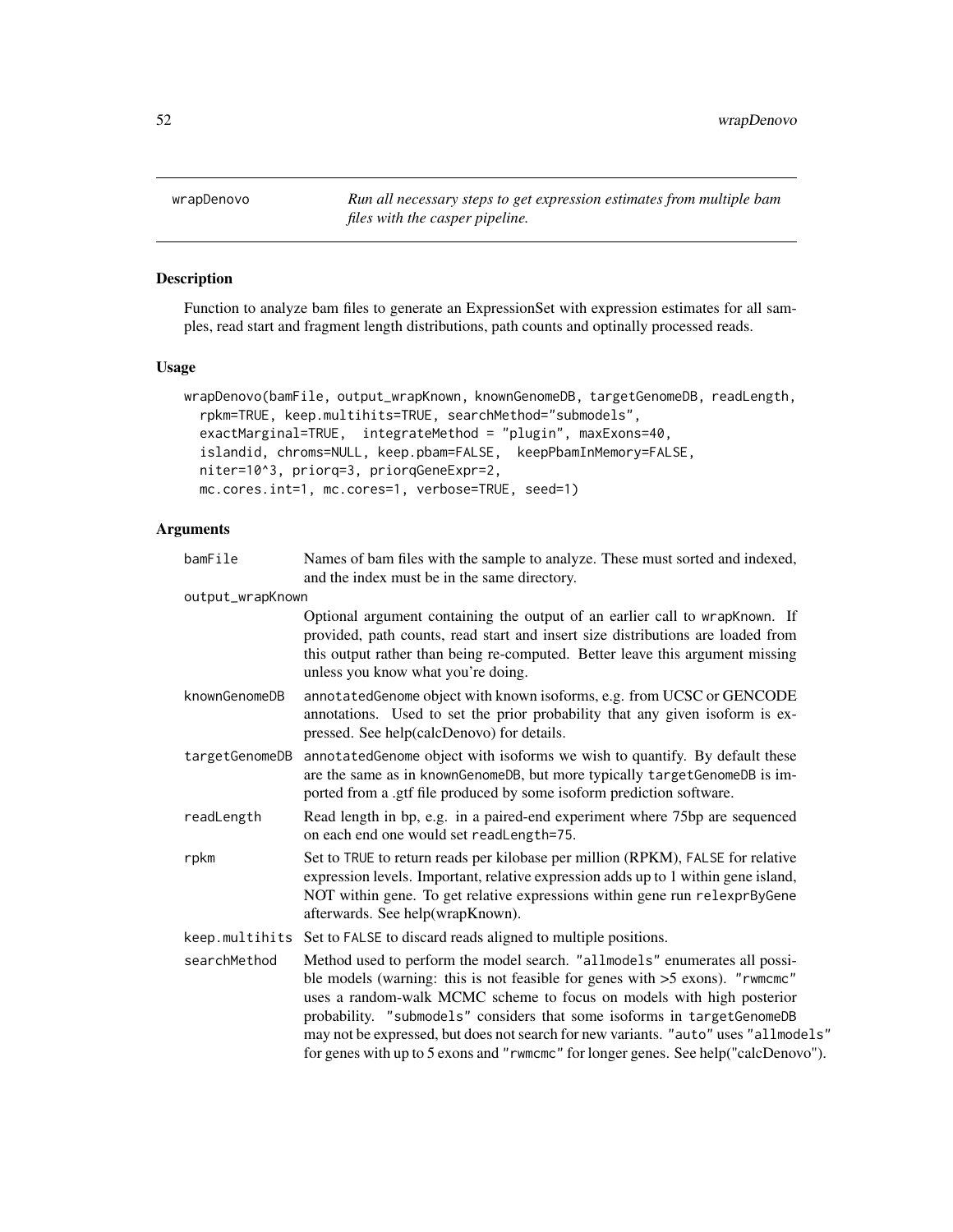| exactMarginal    | Set to FALSE to estimate posterior model probabilities as the proportion of MCMC<br>visits. Set to TRUE to use the integrated likelihoods (default). See details.                                                                                                                           |
|------------------|---------------------------------------------------------------------------------------------------------------------------------------------------------------------------------------------------------------------------------------------------------------------------------------------|
| integrateMethod  |                                                                                                                                                                                                                                                                                             |
|                  | Method to compute integrated likelihoods. The default ('plugin') evaluates<br>likelihood*prior at the posterior mode and is the faster option. Set 'Laplace'<br>for Laplace approximations and 'IS' for Importance Sampling. The latter in-<br>creases computation cost very substantially. |
| maxExons         | Prior probabilities of isoform expression are estimated for genes with 1 up to<br>maxExons exons separately, for genes with more than maxExons exons a com-<br>bined estimate is used. See help("modelPrior")                                                                               |
| islandid         | Names of the gene island to be analyzed. If missing all gene islands are analyzed                                                                                                                                                                                                           |
| chroms           | Names of the chromosomes to be analyzed. If missing all chromosomes are<br>analyzed.                                                                                                                                                                                                        |
| keep.pbam        | Set to TRUE to save processed bam object, as returned by procBam. This object<br>can require substantial memory during execution and disk storage upon saving<br>and is not needed for a default analysis.                                                                                  |
| keepPbamInMemory |                                                                                                                                                                                                                                                                                             |
|                  | Set to TRUE to keep processed bam objects in memory to speed up some compu-<br>tations.                                                                                                                                                                                                     |
| niter            | Number of MCMC iterations in the model search algorithm.                                                                                                                                                                                                                                    |
| priorq           | Parameter of the Dirichlet prior for the proportion of reads coming from each<br>variant. We recommend priorq=3 as this defines a non-local prior that penalizes<br>falsely predicted isoforms.                                                                                             |
|                  | priorqGeneExpr Parameter of the Dirichlet prior distribution on overall gene expression. Defaults<br>to 2 to ensure non-zero estimates.                                                                                                                                                     |
| mc.cores         | Number of cores to use in expression estimation.                                                                                                                                                                                                                                            |
| mc.cores.int     | Number of cores to use when loading bam files. Be careful as this is a memory<br>intensive step.                                                                                                                                                                                            |
| verbose          | Set to TRUE to display progress information.                                                                                                                                                                                                                                                |
| seed             | Set seed of random number generator.                                                                                                                                                                                                                                                        |

# Details

The function executes the functions procBam, getDistrs, pathCounts calcDenovo and denovoExpr and formats the output nicely. Running wrapDenovo is much more efficient in cpu speed and memory usage than running these functions separately.

When rpkm is false the function returns the estimated proportion of reads arising from each isoform within a gene island. See the details in help("wrapKnown") for more information on this.

# Value

.

denovoGenomeDB annotatedGenome that contains the isoforms in targetGenomeDB plus any new isoforms predicted by casper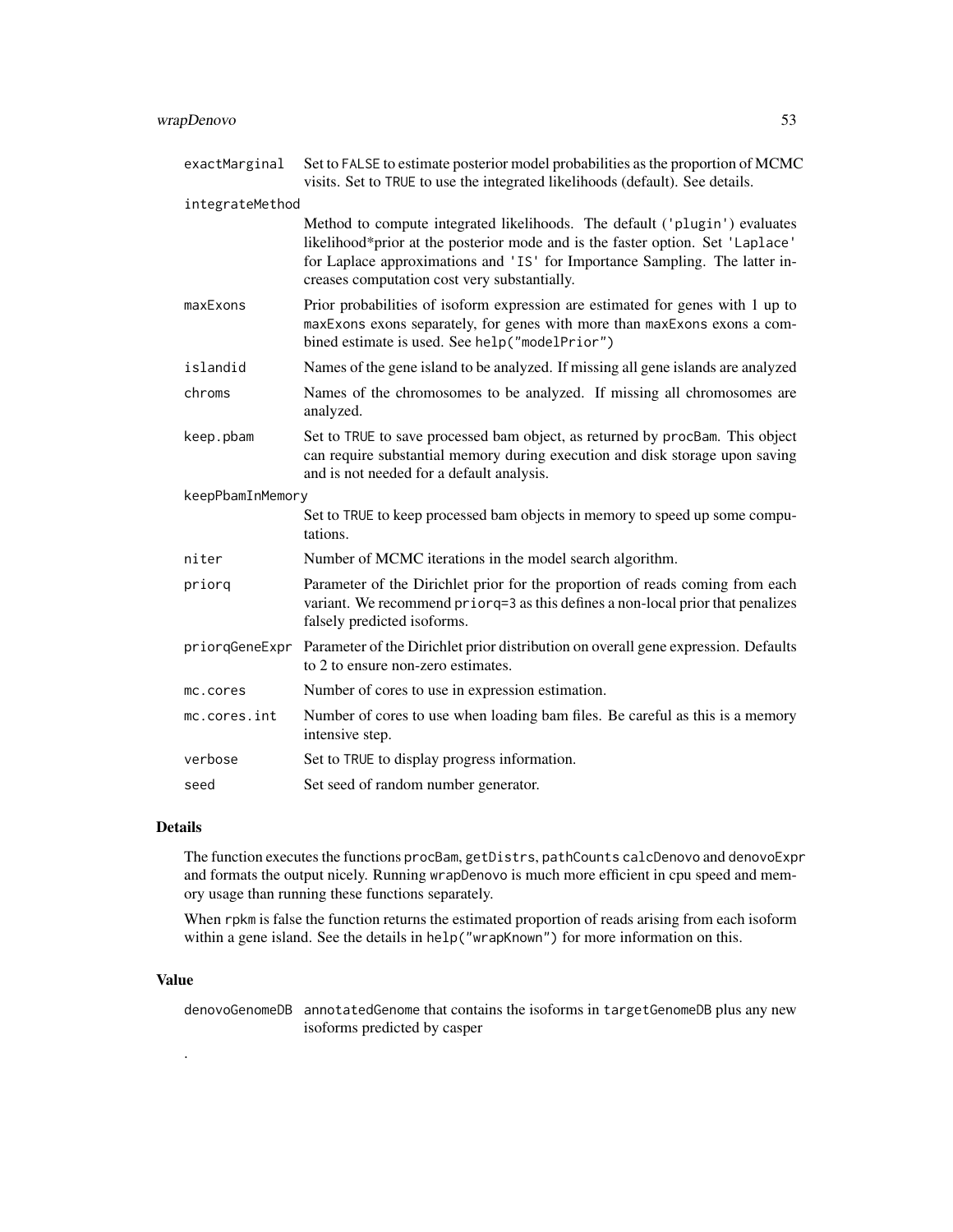<span id="page-53-0"></span>

| exp   | Object of class ExpressionSet containing Bayesian model averaging expres-<br>sion estimates. See the fData for the posterior probability that each isoform is<br>expressed. |
|-------|-----------------------------------------------------------------------------------------------------------------------------------------------------------------------------|
| distr | Object of class readDistrs                                                                                                                                                  |
| pbam  | List of objects of class procBam with one element per chromosome                                                                                                            |

#### Author(s)

Miranda Stobbe, David Rossell

#### References

Rossell D, Stephan-Otto Attolini C, Kroiss M, Stocker A. Quantifying Alternative Splicing from Paired-End RNA-sequencing data. Annals of Applied Statistics, 8(1):309-330.

# See Also

calcDenovo, wrapKnown, relexprByGene

#### Examples

```
## not run
## Known isoforms
## library(TxDb.Hsapiens.UCSC.hg19.knownGene)
## hg19DB <- procGenome(TxDb.Hsapiens.UCSC.hg19.knownGene), genome='hg19')
## gtf with known & de novo predictions
## mygtf <- import('hg19_denovo.gtf')
## hg19denovoDB <- procGenome(mygtf, genome='hg19')
## bamFile="/path_to_bam/sorted.bam"
## ans <- wrapDenovo(bamFile=bamFile, targetGenomeDB=hg19denovoDB, knownGenomeDB=hg19DB, readLength=101)
## Estimated expression via BMA
## head(exprs(ans[['exp']]))
## Posterior probability that each isoform is expressed
## head(fData(ans[['exp']]))
```
wrapKnown *Run all necessary steps to get expression estimates from multiple bam files with the casper pipeline.*

#### Description

Function to analyze bam files to generate an ExpressionSet with expression estimates for all samples, read start and fragment length distributions, path counts and optinally processed reads.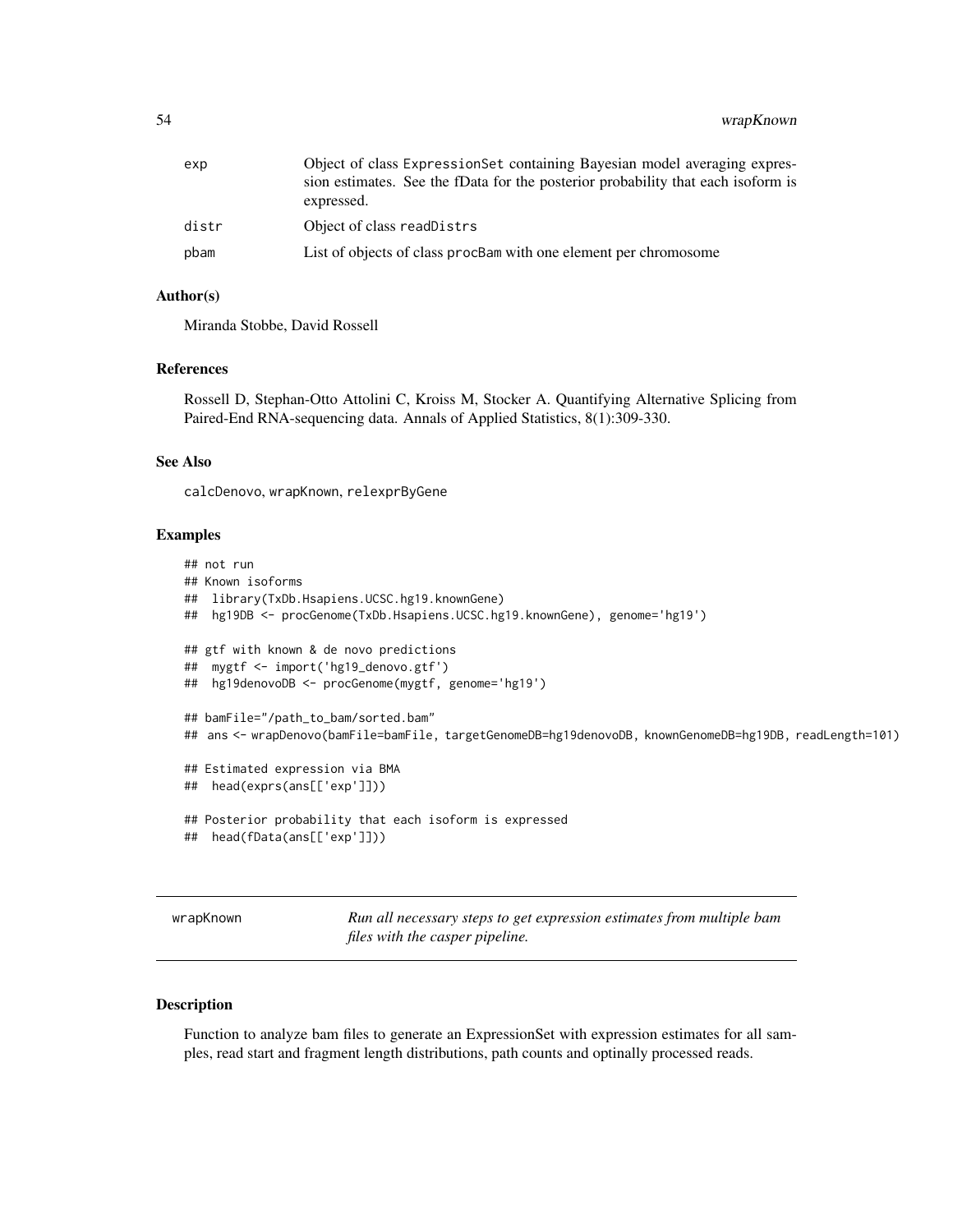# wrapKnown 55

# Usage

```
wrapKnown(bamFile, verbose=FALSE, seed=1, mc.cores.int=1,
mc.cores=1, genomeDB, readLength, rpkm=TRUE, priorq=2, priorqGeneExpr=2,
citype='none', niter=10^3, burnin=100, keep.pbam=FALSE,
keep.multihits=TRUE, chroms=NULL)
```

| bamFile      | Names of bam files with the sample to analyze. These must sorted and indexed,<br>and the index must be in the same directory.                                                                                                                                                                                                                                        |
|--------------|----------------------------------------------------------------------------------------------------------------------------------------------------------------------------------------------------------------------------------------------------------------------------------------------------------------------------------------------------------------------|
| verbose      | Set to TRUE to display progress information.                                                                                                                                                                                                                                                                                                                         |
| seed         | Set seed of random number generator.                                                                                                                                                                                                                                                                                                                                 |
| mc.cores.int | Number of cores to use when loading bam files. This is a memory intensive step,<br>therefore number of cores must be chosen according to available RAM memory.                                                                                                                                                                                                       |
| mc.cores     | Number of cores to use in expression estimation.                                                                                                                                                                                                                                                                                                                     |
| genomeDB     | annotatedGenome object containing annotated genome, as returned by the procGenome<br>function.                                                                                                                                                                                                                                                                       |
| readLength   | Read length in bp, e.g. in a paired-end experiment where 75bp are sequenced<br>on each end one would set readLength=75.                                                                                                                                                                                                                                              |
| rpkm         | Set to TRUE to return reads per kilobase per million (RPKM). Set to FALSE to<br>return relative expression levels. Important, relative expression adds up to 1<br>within gene island, NOT within gene. To get relative expressions within gene<br>run relexprByGene afterwards. See details.                                                                         |
| priorq       | Parameter of the prior distribution on the proportion of reads coming from each<br>variant. The prior is Dirichlet with prior sample size for each variant equal to<br>priorq. We recommend priorq=2 for estimation, as it pools the estimated ex-<br>pression away from 0 and 1 and returned lower estimation errors than priorq=1<br>in our simulated experiments. |
|              | priorqGeneExpr Parameter for prior distribution on overall gene expression. Defaults to 2, which<br>ensures non-zero estimates for all genes                                                                                                                                                                                                                         |
| citype       | Set to "none" to return no credibility intervals. Set to "asymp" to return approx-<br>imate 95% CIs (obtained via the delta method). Set to "exact" to obtain exact<br>CIs via Monte Carlo simulation. Options "asymp" and especially "exact" can<br>increase the computation time substantially.                                                                    |
| niter        | Number of Monte Carlo iterations. Only used when citype=="exact".                                                                                                                                                                                                                                                                                                    |
| burnin       | Number of burnin Monte Carlo iterations. Only used when citype=="exact".                                                                                                                                                                                                                                                                                             |
| keep.pbam    | Set to TRUE to save processed bam object, as returned by procBam. This object<br>can require substantial memory during execution and disk storage upon saving<br>and is not needed for a default analysis.                                                                                                                                                           |
|              | keep. multihits Set to FALSE to discard reads aligned to multiple positions.                                                                                                                                                                                                                                                                                         |
| chroms       | Manually set chromosomes to be processed. By default only main chromosomes<br>are considered (except 'chrM')                                                                                                                                                                                                                                                         |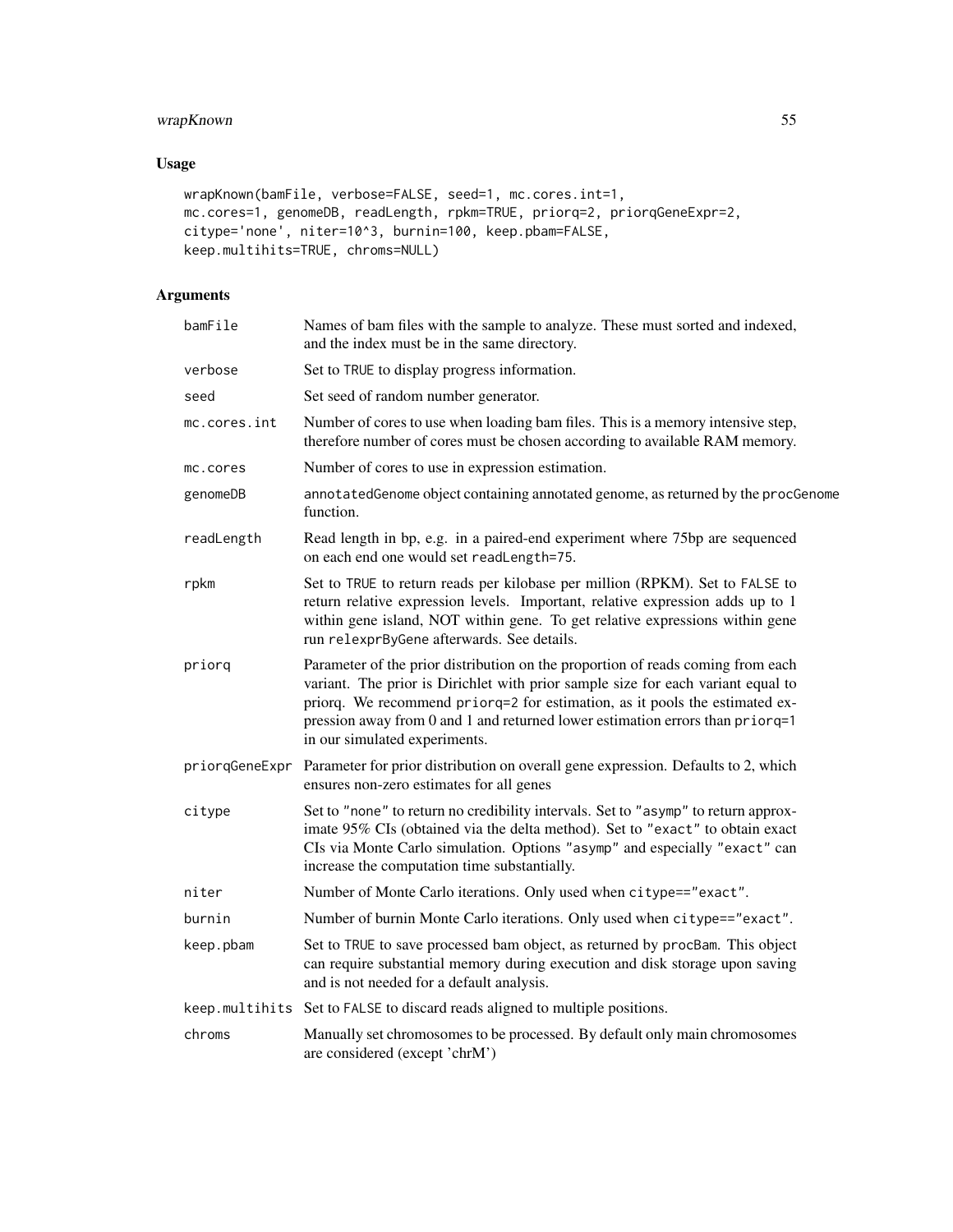# Details

The function executes the functions procBam, getDistrs and pathCounts in parallel for each chromosome, but is much more efficient in cpu speed and memory usage than running these functions separately. Data from multiple samples are then combined using mergeExp. Note that further normalization (e.g. quantileNorm) may be needed preliminary to actual data analysis.

When rpkm is false the function returns the estimated proportion of reads arising from each isoform within a gene island. casper groups two or more genes into a gene island whenever these genes share an exon (or part of an exon). Because exons are shared, isoform quantification must be done simultaneously for all those genes.

That is, the output from wrapKnown when rpkm is FALSE are proportions that add up to 1 within each island. If you would like to re-normalize these expressions so that they add up to 1 within each gene, see the help for function relexprByGene.

One last remark: casper returns the estimated proportion of reads generated by each isoform, which is not the same as relative isoform expressions. Longer isoforms tend to produce more reads than shorter isoforms. This is easily accounted for by dividing relative expressions by isoform length, see relexprByGene.

#### Value

| distr | Object of class readDistrs                                       |
|-------|------------------------------------------------------------------|
| pbam  | List of objects of class procBam with one element per chromosome |
| DС    | Object of class pathCounts                                       |
| exp   | Object of class ExpressionSet                                    |

# Author(s)

Camille Stephan-Otto Attolini, David Rossell

# References

Rossell D, Stephan-Otto Attolini C, Kroiss M, Stocker A. Quantifying Alternative Splicing from Paired-End RNA-sequencing data. Annals of Applied Statistics, 8(1):309-330.

# See Also

procGenome, relexprByGene, quantileNorm

#### Examples

```
## genDB<-makeTranscriptDbFromUCSC(genome="hg19", tablename="refGene")
```

```
## hg19DB <- procGenome(genDB, "hg19")
```
## bamFile="/path\_to\_bam/sorted.bam"

```
## ans <- wrapKnown(bamFile=bamFile, mc.cores.int=4, mc.cores=3, genomeDB=hg19DB, readLength=101)
```

```
## names(ans)
```

```
## head(exprs(ans\$exp))
```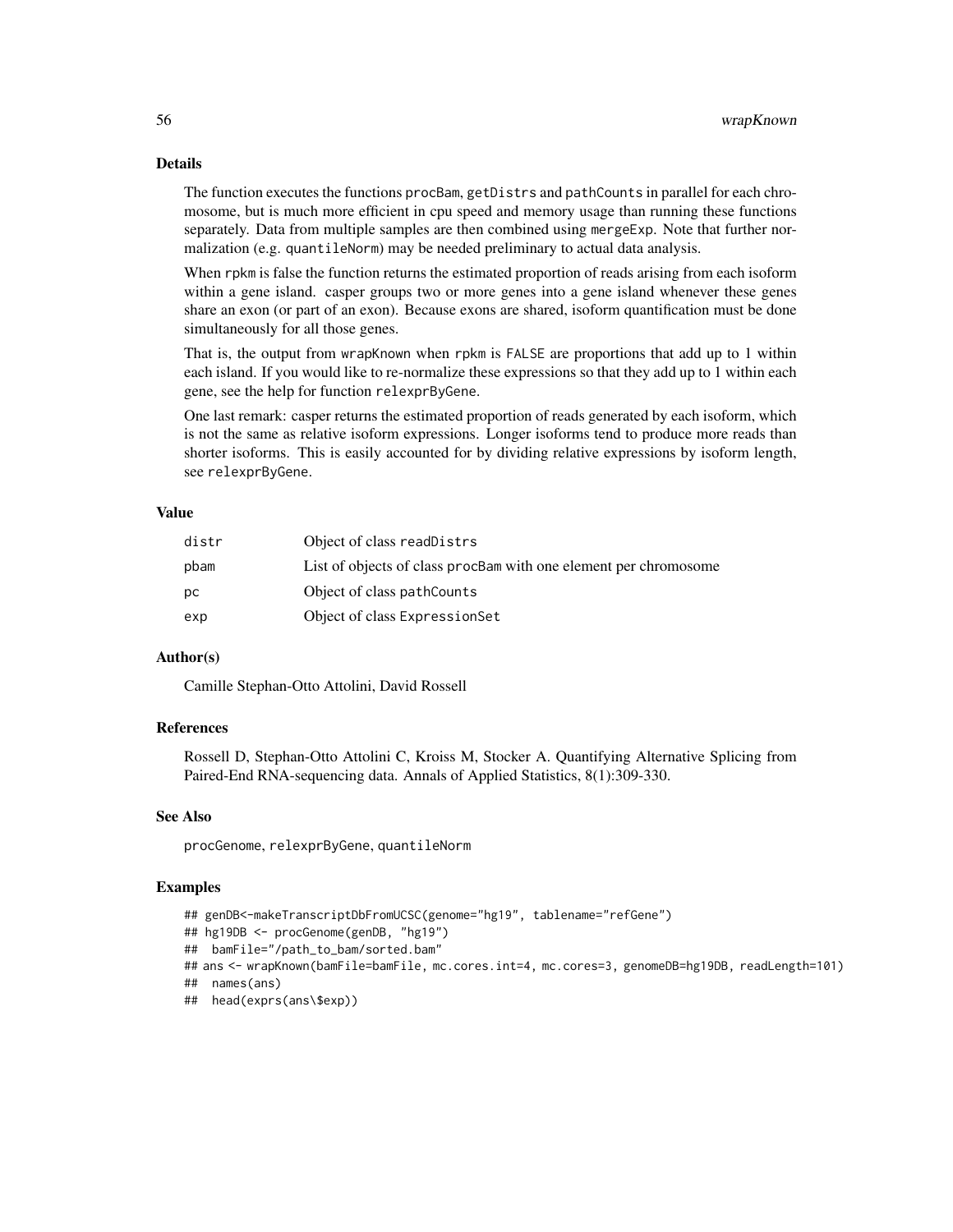# <span id="page-56-0"></span>**Index**

∗ ~SAM/BAM rmShortInserts, [39](#page-38-0) ∗ ~annotation procGenome, [35](#page-34-0) splitGenomeByLength, [48](#page-47-0) ∗ ~paired-end sequencing rmShortInserts, [39](#page-38-0) ∗ classes annotatedGenome-class, [3](#page-2-0) denovoGeneExpr-class, [11](#page-10-0) denovoGenomeExpr-class, [12](#page-11-0) modelPriorAS-class, [25](#page-24-0) pathCounts-class, [27](#page-26-0) procBam-class, [34](#page-33-0) simulatedSamples-class, [47](#page-46-0) ∗ datagen simMAE, [40](#page-39-0) simMAEcheck, [42](#page-41-0) simMultSamples, [44](#page-43-0) simReads, [46](#page-45-0) ∗ datasets distrsGSE37704, [13](#page-12-0) hg19DB, [20](#page-19-0) K562.r1l1, [21](#page-20-0) ∗ distribution asymmetryCheck, [4](#page-3-0) qqnormGenomeWide, [37](#page-36-0) ∗ hplots plot-methods, [28](#page-27-0) plotExpr, [29](#page-28-0) plotPriorAS, [30](#page-29-0) ∗ hplot asymmetryCheck, [4](#page-3-0) genePlot, [13](#page-12-0) qqnormGenomeWide, [37](#page-36-0) ∗ htest denovoExpr, [9](#page-8-0) getRoc, [19](#page-18-0) probNonEquiv, [31](#page-30-0)

∗ manip getIsland, [17](#page-16-0) getReads, [19](#page-18-0) mergeBatches, [22](#page-21-0) mergeExp, [23](#page-22-0) pathCounts, [26](#page-25-0) procBam, [32](#page-31-0) quantileNorm, [38](#page-37-0) relexprByGene, [38](#page-37-0) transcripts, [50](#page-49-0) ∗ methods subsetGenome, [49](#page-48-0) ∗ models calcDenovo, [5](#page-4-0) calcExp, [7](#page-6-0) denovoExpr, [9](#page-8-0) probNonEquiv, [31](#page-30-0) ∗ stats getDistrs, [15](#page-14-0) modelPrior, [24](#page-23-0) [,denovoGeneExpr,ANY,ANY,ANY-method *(*denovoGeneExpr-class*)*, [11](#page-10-0) [,denovoGenomeExpr,ANY,ANY,ANY-method *(*denovoGenomeExpr-class*)*, [12](#page-11-0) [,modelPriorAS,ANY,ANY,ANY-method *(*modelPriorAS-class*)*, [25](#page-24-0) [,simulatedSamples,ANY,ANY,ANY-method *(*simulatedSamples-class*)*, [47](#page-46-0) [,simulatedSamples,missing,index,missing-method *(*simulatedSamples-class*)*, [47](#page-46-0) [[,denovoGeneExpr,ANY,ANY,ANY-method *(*denovoGeneExpr-class*)*, [11](#page-10-0) [[,denovoGeneExpr,ANY,ANY-method *(*denovoGeneExpr-class*)*, [11](#page-10-0) [[,denovoGenomeExpr,ANY,ANY-method *(*denovoGeneExpr-class*)*, [11](#page-10-0) [[,denovoGenomeExpr-method *(*denovoGenomeExpr-class*)*, [12](#page-11-0)

annotatedGenome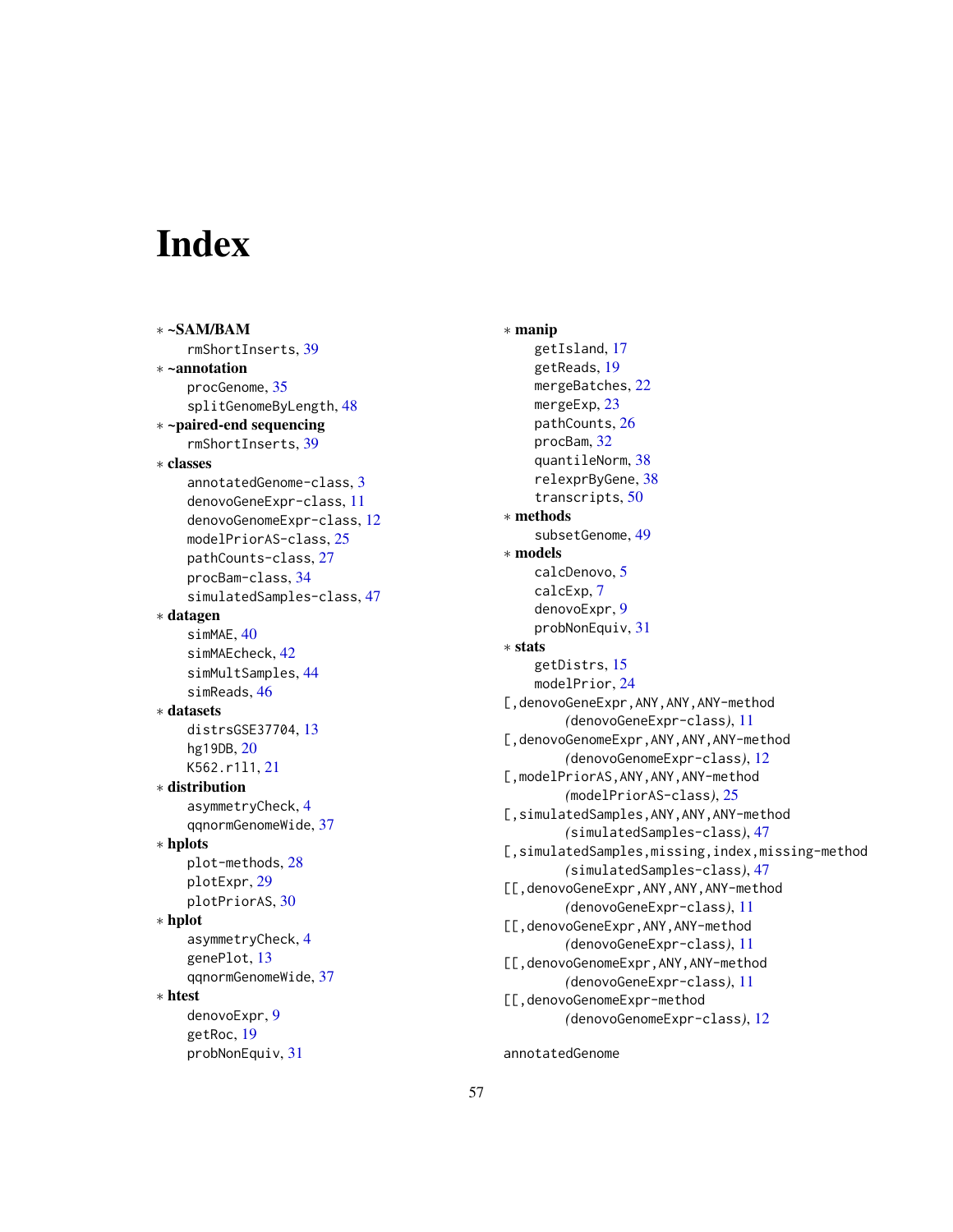58 INDEX

*(*annotatedGenome-class*)*, [3](#page-2-0) annotatedGenome-class, [3](#page-2-0) as.list,denovoGenomeExpr-method *(*denovoGenomeExpr-class*)*, [12](#page-11-0) asymmetryCheck, [4](#page-3-0) asymmetryCheck,data.frame-method *(*asymmetryCheck*)*, [4](#page-3-0) asymmetryCheck,ExpressionSet-method *(*asymmetryCheck*)*, [4](#page-3-0) asymmetryCheck,matrix-method *(*asymmetryCheck*)*, [4](#page-3-0)

calcDenovo, [5,](#page-4-0) *[11](#page-10-0)* calcExp, [7](#page-6-0) casperDesign *(*simMultSamples*)*, [44](#page-43-0) coef,modelPriorAS,ANY,ANY,ANY-method *(*modelPriorAS-class*)*, [25](#page-24-0) coef,modelPriorAS-method *(*modelPriorAS-class*)*, [25](#page-24-0) coef,simulatedSamples-method *(*simulatedSamples-class*)*, [47](#page-46-0) createDenovoGenome, *[4](#page-3-0)*, *[12](#page-11-0)*, *[26,](#page-25-0) [27](#page-26-0)* createDenovoGenome *(*procGenome*)*, [35](#page-34-0)

denovoExpr, *[7](#page-6-0)*, [9,](#page-8-0) *[11](#page-10-0)* denovoGeneExpr-class, [11](#page-10-0) denovoGenomeExpr-class, [12](#page-11-0) distrsGSE37704, [13](#page-12-0)

exprs,simulatedSamples-method *(*simulatedSamples-class*)*, [47](#page-46-0)

genePlot, [13](#page-12-0)

genePlot,CompressedIRangesList,ANY,ANY,ANY,ANY-method *(*genePlot*)*, [13](#page-12-0) genePlot,GRanges,ANY,ANY,ANY,ANY-method *(*genePlot*)*, [13](#page-12-0) genePlot,GRangesList,ANY,ANY,ANY,ANY-method lines,readDistrs-method *(*plot-methods*)*, *(*genePlot*)*, [13](#page-12-0) genePlot,IRanges,ANY,ANY,ANY,ANY-method *(*genePlot*)*, [13](#page-12-0) genePlot,IRangesList,ANY,ANY,ANY,ANY-method *(*genePlot*)*, [13](#page-12-0) genePlot,missing,character,annotatedGenome,GRanges,Ex**prergeBatSchespet<sup>2</sup>dod** *(*genePlot*)*, [13](#page-12-0) genePlot,missing,character,annotatedGenome,missing,mi**gœingeBættdhœs**),[22](#page-21-0) *(*genePlot*)*, [13](#page-12-0) genePlot,missing,character,annotatedGenome,pr**modBahP,ExpreS\$**ionSet-method *(*genePlot*)*, [13](#page-12-0) genePlot,missing,character,annotatedGenome,procBam,missing *(*genePlot*)*, [13](#page-12-0) genePlot-methods *(*genePlot*)*, [13](#page-12-0) getChr *(*getIsland*)*, [17](#page-16-0) getChr,character,missing,missing,annotatedGenome-method *(*getIsland*)*, [17](#page-16-0) getChr,missing,character,missing,annotatedGenome-method *(*getIsland*)*, [17](#page-16-0) getChr,missing,missing,character,annotatedGenome-method *(*getIsland*)*, [17](#page-16-0) getChr,missing,missing,missing,annotatedGenome-method *(*getIsland*)*, [17](#page-16-0) getChr-method *(*getIsland*)*, [17](#page-16-0) getDistrs, [15](#page-14-0) getIsland, [17](#page-16-0) getIsland,character,missing,annotatedGenome-method *(*getIsland*)*, [17](#page-16-0) getIsland,missing,character,annotatedGenome-method *(*getIsland*)*, [17](#page-16-0) getNreads, [18](#page-17-0) getNreads,pathCounts-method *(*getNreads*)*, [18](#page-17-0) getReads, [19](#page-18-0) getReads,procBam-method *(*getReads*)*, [19](#page-18-0) getRoc, [19](#page-18-0) getRoc,logical,logical-method *(*getRoc*)*, [19](#page-18-0) getRoc,matrix,matrix-method *(*getRoc*)*, [19](#page-18-0) getRoc,numeric,numeric-method *(*getRoc*)*, [19](#page-18-0) hg19DB, [20](#page-19-0) K562.r1l1, [21](#page-20-0) lines *(*plot-methods*)*, [28](#page-27-0) [28](#page-27-0) matchTranscripts *(*transcripts*)*, [50](#page-49-0) mergeBatches, [22,](#page-21-0) *[48](#page-47-0)* mergeBatches,ExpressionSet,ExpressionSet-method mergeBatches,ExpressionSet,simulatedSamples-method mergeExp, [23](#page-22-0) modelPriorAS-class, [25](#page-24-0)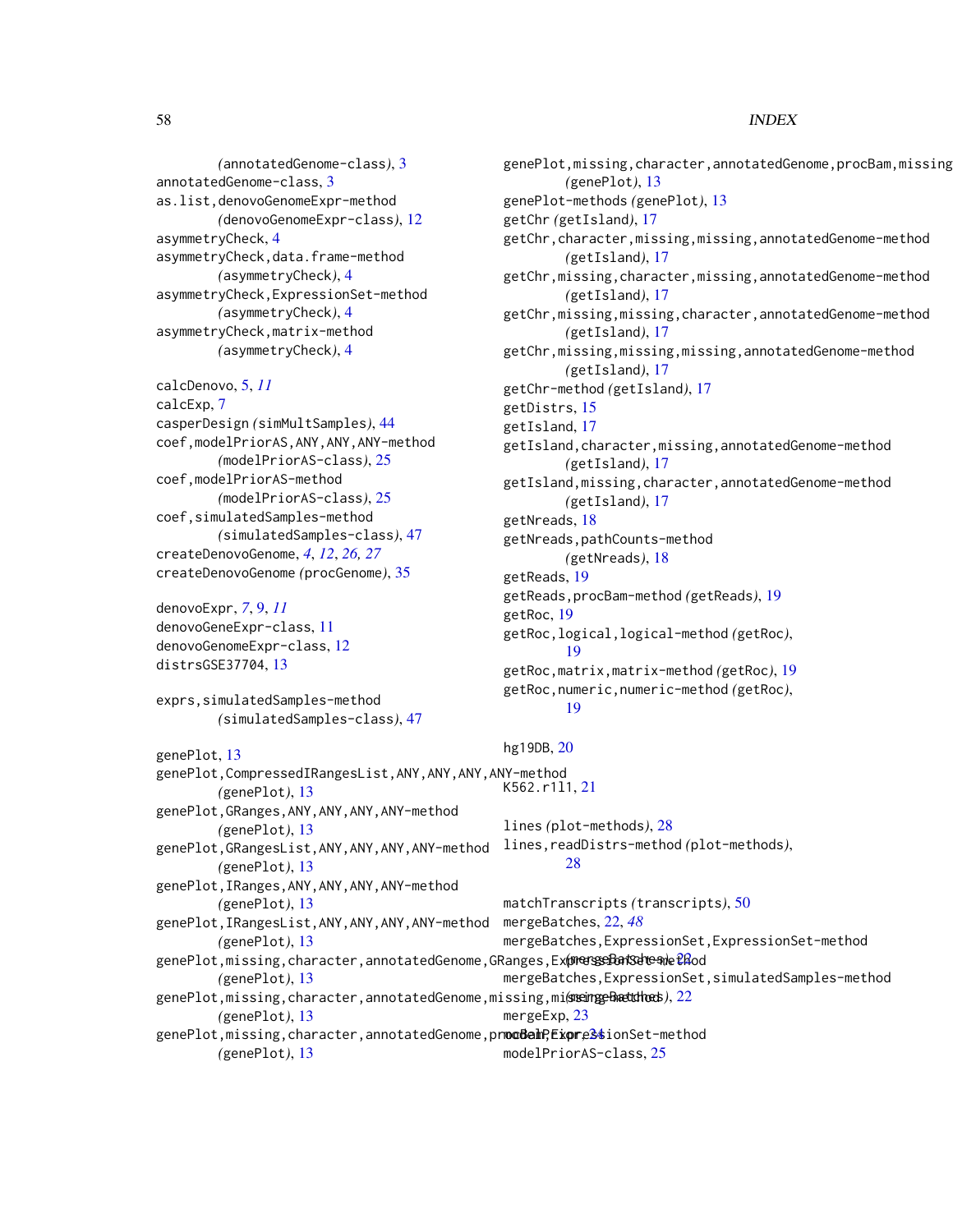#### INDEX 59

names,denovoGenomeExpr-method *(*denovoGeneExpr-class*)*, [11](#page-10-0) pathCounts, [26](#page-25-0) pathCounts,list-method *(*pathCounts*)*, [26](#page-25-0) pathCounts,procBam-method *(*pathCounts*)*, [26](#page-25-0) pathCounts-class, [27](#page-26-0) pathCounts-method *(*pathCounts*)*, [26](#page-25-0) plot *(*plot-methods*)*, [28](#page-27-0) plot,readDistrs,ANY-method *(*plot-methods*)*, [28](#page-27-0) plot,readDistrsList,ANY-method *(*plot-methods*)*, [28](#page-27-0) plot-methods, [28](#page-27-0) plotExpr, [29](#page-28-0) plotExpr,denovoGeneExpr-method *(*plotExpr*)*, [29](#page-28-0) plotExpr-methods *(*plotExpr*)*, [29](#page-28-0) plotPriorAS, [30](#page-29-0) plotPriorAS,modelPriorAS-method *(*plotPriorAS*)*, [30](#page-29-0) plotPriorAS-methods *(*plotPriorAS*)*, [30](#page-29-0) posprob *(*denovoGeneExpr-class*)*, [11](#page-10-0) posprob,denovoGeneExpr-method *(*denovoGeneExpr-class*)*, [11](#page-10-0) probNonEquiv, [31](#page-30-0) probNonEquiv,ExpressionSet-method *(*probNonEquiv*)*, [31](#page-30-0) probNonEquiv,list-method *(*probNonEquiv*)*, [31](#page-30-0) procBam, [32](#page-31-0) procBam,ANY-method *(*procBam*)*, [32](#page-31-0) procBam,list,logical,integer,logical,character-method *(*qqnormGenomeWide*)*, [37](#page-36-0) *(*procBam*)*, [32](#page-31-0) procBam,list,logical,integer,logical,missing-method quantileNorm,ExpressionSet-method *(*procBam*)*, [32](#page-31-0) procBam,list,logical,integer,missing,missing-method *(*procBam*)*, [32](#page-31-0) procBam,list,logical,missing,logical,missing-method *(*procBam*)*, [32](#page-31-0) procBam,list,logical,missing,missing,missing–meth0dtInserts,[39](#page-38-0) *(*procBam*)*, [32](#page-31-0) procBam,list,missing,integer,logical,missing-<mark>skethoa</mark>nnotatedGenome-method *(*procBam*)*, [32](#page-31-0) procBam,list,missing,integer,missing,missing**-skthod**enovoGeneExpr-method *(*procBam*)*, [32](#page-31-0) pvalTreat,list-method *(*probNonEquiv*)*, [31](#page-30-0) *(*annotatedGenome-class*)*, [3](#page-2-0)

procBam,list,missing,missing,logical,missing-**skowhod**enovoGenomeExpr-method *(*procBam*)*, [32](#page-31-0) *(*denovoGeneExpr-class*)*, [11](#page-10-0) *(*denovoGenomeExpr-class*)*, [12](#page-11-0)

procBam,list,missing,missing,missing,missing-method *(*procBam*)*, [32](#page-31-0) procBam,list,missing,numeric,missing,missing-method *(*procBam*)*, [32](#page-31-0) procBam-class, [34](#page-33-0) procBam-method *(*procBam*)*, [32](#page-31-0) procGenome, *[4](#page-3-0)*, *[12](#page-11-0)*, *[26,](#page-25-0) [27](#page-26-0)*, [35](#page-34-0) procGenome,GRanges,ANY-method *(*procGenome*)*, [35](#page-34-0) procGenome,GRanges-method *(*procGenome*)*, [35](#page-34-0) procGenome,TxDb,ANY-method *(*procGenome*)*, [35](#page-34-0) procGenome,TxDb-method *(*procGenome*)*, [35](#page-34-0) pvalTreat *(*probNonEquiv*)*, [31](#page-30-0) pvalTreat,ExpressionSet-method *(*probNonEquiv*)*, [31](#page-30-0)

qqgammaGenomeWide *(*qqnormGenomeWide*)*, [37](#page-36-0) qqgammaGenomeWide,data.frame-method *(*qqnormGenomeWide*)*, [37](#page-36-0) qqgammaGenomeWide,ExpressionSet-method *(*qqnormGenomeWide*)*, [37](#page-36-0) qqgammaGenomeWide,matrix-method *(*qqnormGenomeWide*)*, [37](#page-36-0) qqnormGenomeWide, [37](#page-36-0) qqnormGenomeWide,data.frame-method *(*qqnormGenomeWide*)*, [37](#page-36-0) qqnormGenomeWide,ExpressionSet-method *(*qqnormGenomeWide*)*, [37](#page-36-0) qqnormGenomeWide,matrix-method quantileNorm, [38](#page-37-0) *(*quantileNorm*)*, [38](#page-37-0) *(*quantileNorm*)*, [38](#page-37-0) relexprByGene, [38](#page-37-0)